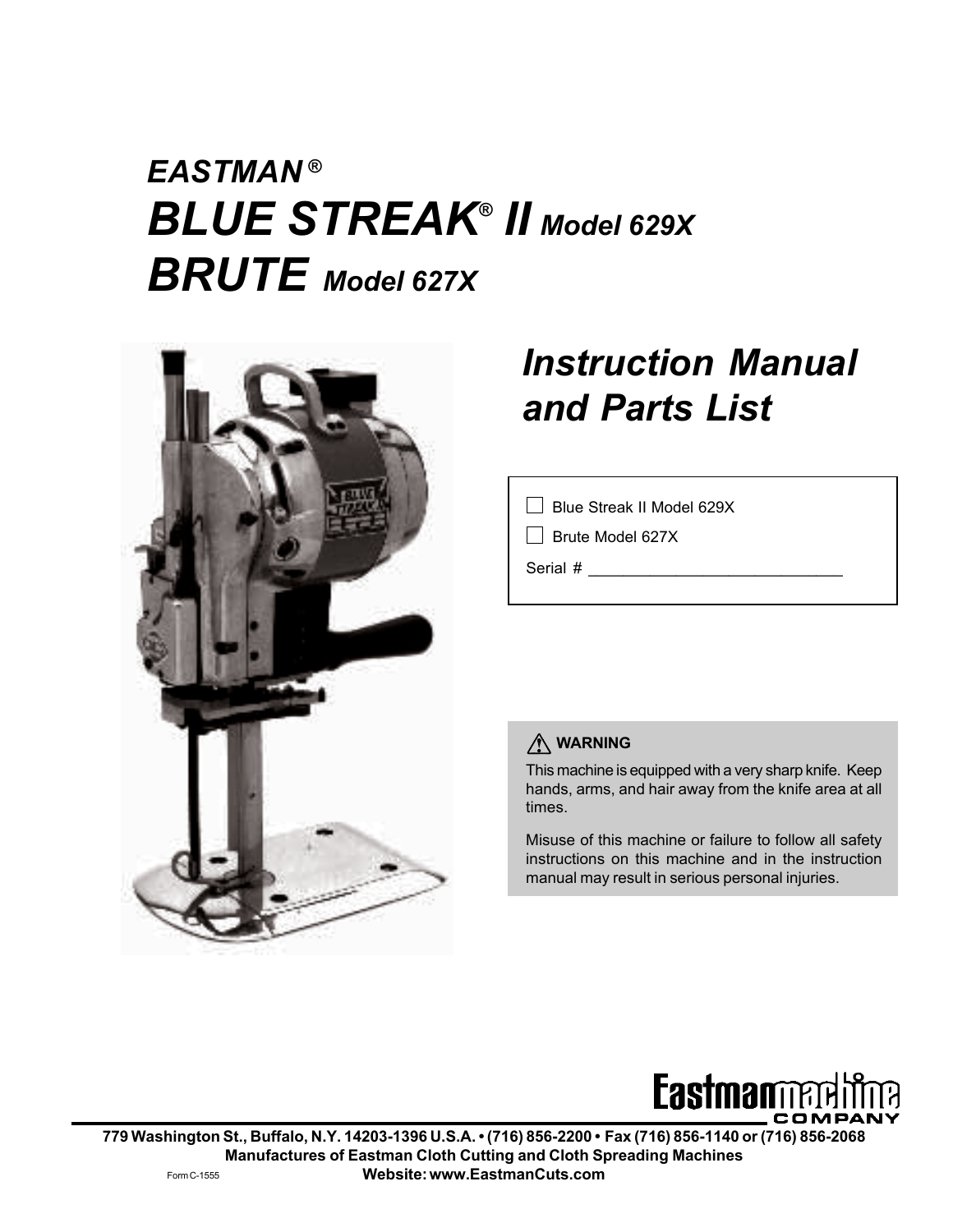**Limited Warranty.** Eastman warrants to the buyer that the Blue Streak II and Brute shall be free from defects in materials or workmanship for a period of 180 days commencing on the date of invoice. Any goods or parts claimed by the buyer to be defective must be returned to Eastman, freight charges prepaid, within the 180–day warranty period. If Eastman determines that the goods or parts are defective in materials or workmanship, Eastman's sole obligation under this warranty shall be, at Eastman's sole option, to repair or replace the defective goods or parts or to provide to the buyer a credit equal to the portion of the purchase price allocable to the defective goods or parts. This warranty shall not apply if defects are caused by product misuse or neglect, if the machine has been altered or modified by the buyer, or if other than genuine Eastman belts, emery wheels, knives or parts are used in the machine. THIS WARRANTY IS THE ONLY WARRANTY APPLICABLE TO THIS PURCHASE. SELLER DISCLAIMS ALL OTHER WARRANTIES, EXPRESS OR IMPLIED, INCLUDING, BUT NOT LIMITED TO, THE IMPLIED WARRAN-TIES OF MERCHANTABILITY AND FITNESS FOR A PARTICULAR PURPOSE.

**Limitation of Liability.** Eastman's liability to the buyer, and the buyer's remedies from Eastman, whether in contract, negligence, tort, under any warranty or otherwise, shall be limited to the remedies provided in the foregoing Limited Warranty. In no event shall Eastman have any responsibility or liability to the buyer for (a) any special, indirect, incidental, or consequential damages, including, but not limited to, loss of use, revenue, or profit, even if Eastman has been advised of the possibility of such damages, or (b) any claim against the buyer by any third party. The price stated for the product sold is a consideration for limiting Eastman's liability.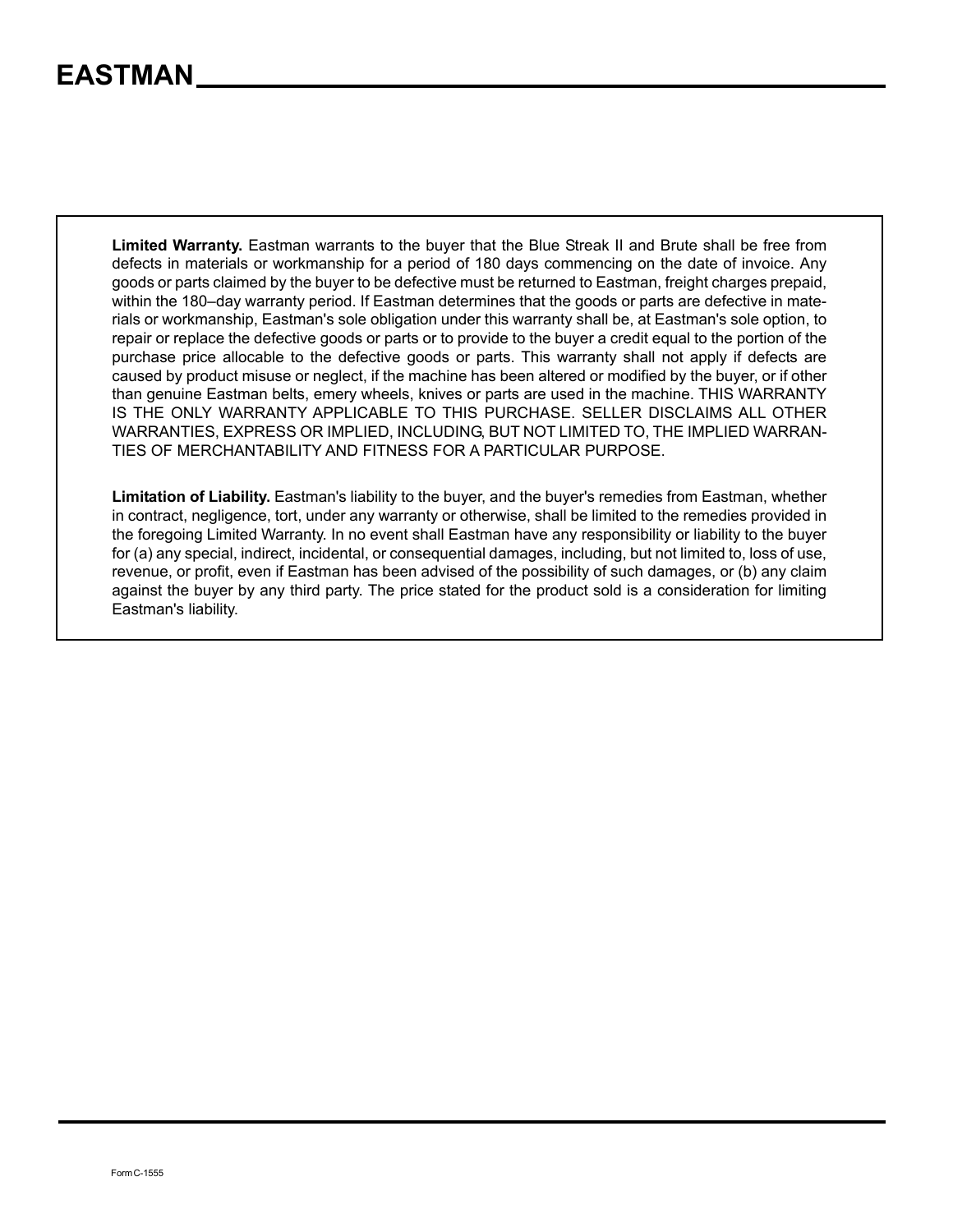## **Table of Contents**

| Replacing the Rubber Driver Pulley 6 |
|--------------------------------------|

| Checking the Extreme Down Position of the Sharpener 8<br>Checking the Stop Screw on the Sharpener Shoe  9<br>Check the Width of the Bevel on the Knife  9 |  |
|-----------------------------------------------------------------------------------------------------------------------------------------------------------|--|
| Adjusting Bevel Bloc® Shoes  11                                                                                                                           |  |
| Adjusting Bevel Bloc® Shoes (continued)  12                                                                                                               |  |
|                                                                                                                                                           |  |
|                                                                                                                                                           |  |
|                                                                                                                                                           |  |
|                                                                                                                                                           |  |
|                                                                                                                                                           |  |
|                                                                                                                                                           |  |
| Plastic Master Model 627PM/629PM  18                                                                                                                      |  |
|                                                                                                                                                           |  |
| Electrical Connections 36                                                                                                                                 |  |

## **IMPORTANT**

This manual contains instructions and part numbers for two different machines: Brute Model 627 and Blue Streak II Model 629. If you contact Eastman Machine Company for information or to order parts, always specify the machine name and model number.

If you are ordering electrical components, specify the voltage, frequency (Hz), and speed (RPM) of your machine. You can find this information on a label attached to your machine.

#### **Patents Statement**

Some parts of this manual and the equipment it describes are protected by the following U.S. patents: 5,178,232, 4,609,244, 5,111,582, 4,761,878, and D281,416. Other patents pending.

#### **Trademarks Statement**

The names Eastman, Uni-Safe, Blue Streak, and Bevel Bloc are registered trademarks of the Eastman Machine Company.

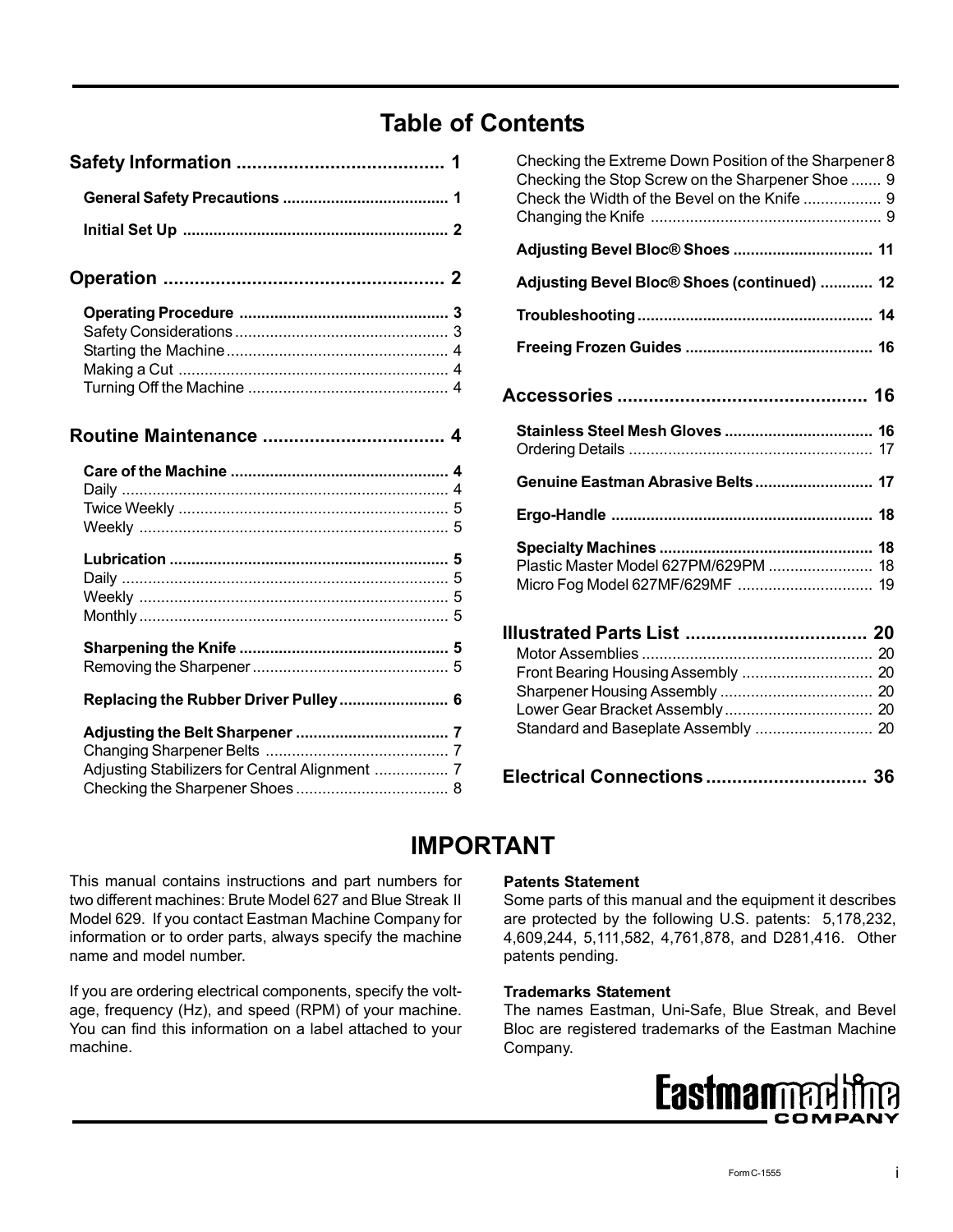# **List of Figures**

| Figure 1.  |                                                       |
|------------|-------------------------------------------------------|
| Figure 2.  |                                                       |
| Figure 3.  |                                                       |
| Figure 4.  | Replacing the Rubber Driver Pulley  6                 |
| Figure 5.  |                                                       |
| Figure 6.  |                                                       |
| Figure 7.  |                                                       |
| Figure 8.  | Available Eastman Knife Types  10                     |
| Figure 9.  | Adjusting Bevel Bloc Shoes 11                         |
| Figure 10. | Bevel Bloc Shoe Assembly  12                          |
| Figure 11. |                                                       |
| Figure 12. | Single-Phase Electrical Configuration  15             |
|            | Figure 13. Freeing Frozen Guides  16                  |
|            | Figure 14. Available Metal Mesh Glove Styles  17      |
|            |                                                       |
|            | Figure 16. Edges Produced by Different Belt Grits  18 |
|            |                                                       |
|            |                                                       |
|            |                                                       |
|            | Figure 20. Standard and Baseplate Assembly            |
|            | Figure 21. Single-Phase Motor Assembly                |

|            | Figure 22. Single/Dual-Phase Motor Assembly                          |  |
|------------|----------------------------------------------------------------------|--|
|            | Figure 23. Three-Phase Motor Assembly                                |  |
|            | Figure 24. Three-Phase Motor Assembly                                |  |
|            | Figure 25. Front Bearing Housing with Oiler                          |  |
|            | Figure 26. Sharpener Housing Assembly<br>(Assembled, Front View)  28 |  |
|            | Figure 27. Sharpener Housing Assembly                                |  |
|            | Figure 28. Sharpener Housing Assembly                                |  |
|            | Figure 29. Sharpener Housing Assembly                                |  |
| Figure 30. | Lower Gear Bracket Assembly                                          |  |
| Figure 31. | Lower Gear Bracket Assembly                                          |  |
| Figure 32. | Standard and Baseplate Assembly                                      |  |
|            | Figure 33. Standard and Baseplate Assembly                           |  |
|            | Figure 34. Removing a Worn Plate Roller Shell  35                    |  |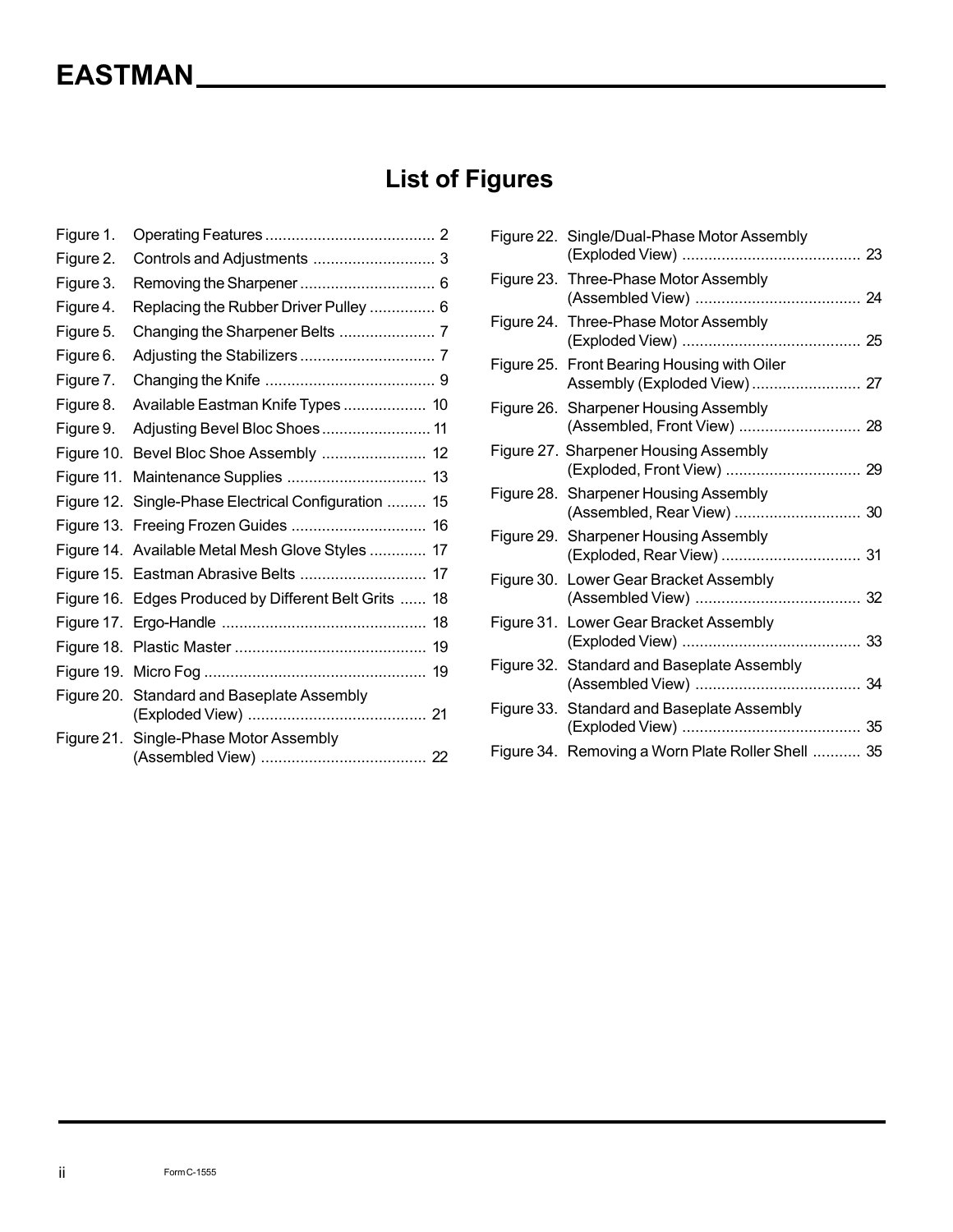## **Safety Information**

Throughout this manual, safety information is presented by use of the terms *Warning, Caution,* and *Note.* These terms have the following meanings:

## **WARNING**

A warning contains critical information regarding potential safety hazards that can occur during proper use or misuse of the machine. Failure to follow these procedures may result in serious personal injury to the user.

## **CAUTION**

A caution contains instructions for the use or maintenance of the machine. Failure to follow these procedures may result in damage to the machine.

#### **Safety and Indemnification**

During the life of the machine, the purchaser agrees to provide to all machine users (including its own employees and independent contractors) all relevant safety information, including warning labels and instruction manuals. The purchaser also agrees to maintain the safety features and working condition of the machine, and to adequately train all users in the safe use and maintenance of the machine. The purchaser agrees to defend, protect, indemnify, and hold Eastman Machine Company harmless from and against all claims, losses, expenses, damages, and liabilities to the extent that they have been caused by the purchaser's failure to comply with the terms and instructions of this manual.

### **General Safety Precautions**

## **A** warning

- This machine is equipped with a very sharp and dangerous knife. Keep hands, arms, and hair away from the knife area at all times. When the machine is not in use, keep the pressure foot knife guard lowered and locked at all times. Safety gloves and glasses and appropriate clothing may prevent serious personal injuries.
- Disconnect the power supply from the machine when it is not in use or during routine maintenance, including lubrication.
- The purchaser must instruct all operators in the proper use of the machine according to the instructions on the machine and in this manual. This training must include instruction on the potential safety hazards arising from the use or misuse of the machine. In addition to such training, the purchaser should provide written work instructions as necessary to ensure correct use of the machine for specific cutting applications.
- The purchaser must provide appropriate safety measures and equipment as recommended in this manual. Observe all statutory requirements concerning the use of hazardous machinery that apply to your location.
- Do not modify this machine or disable safety features. Unauthorized modification may result in serious personal injuries to the user. Electrical connections to this machine must be made by a qualified electrician familiar with applicable codes and regulations. To prevent electrocution, a ground lead must be connected to terminal "E" on the attachment plug.
- This machine is intended ONLY for hand-held operation. Misuse of this machine or use of this machine as part of another machine may result in serious personal injuries to the user.
- Safety labels must be kept clean and legible at all times. Call the Eastman Machine factory to order replacement labels.

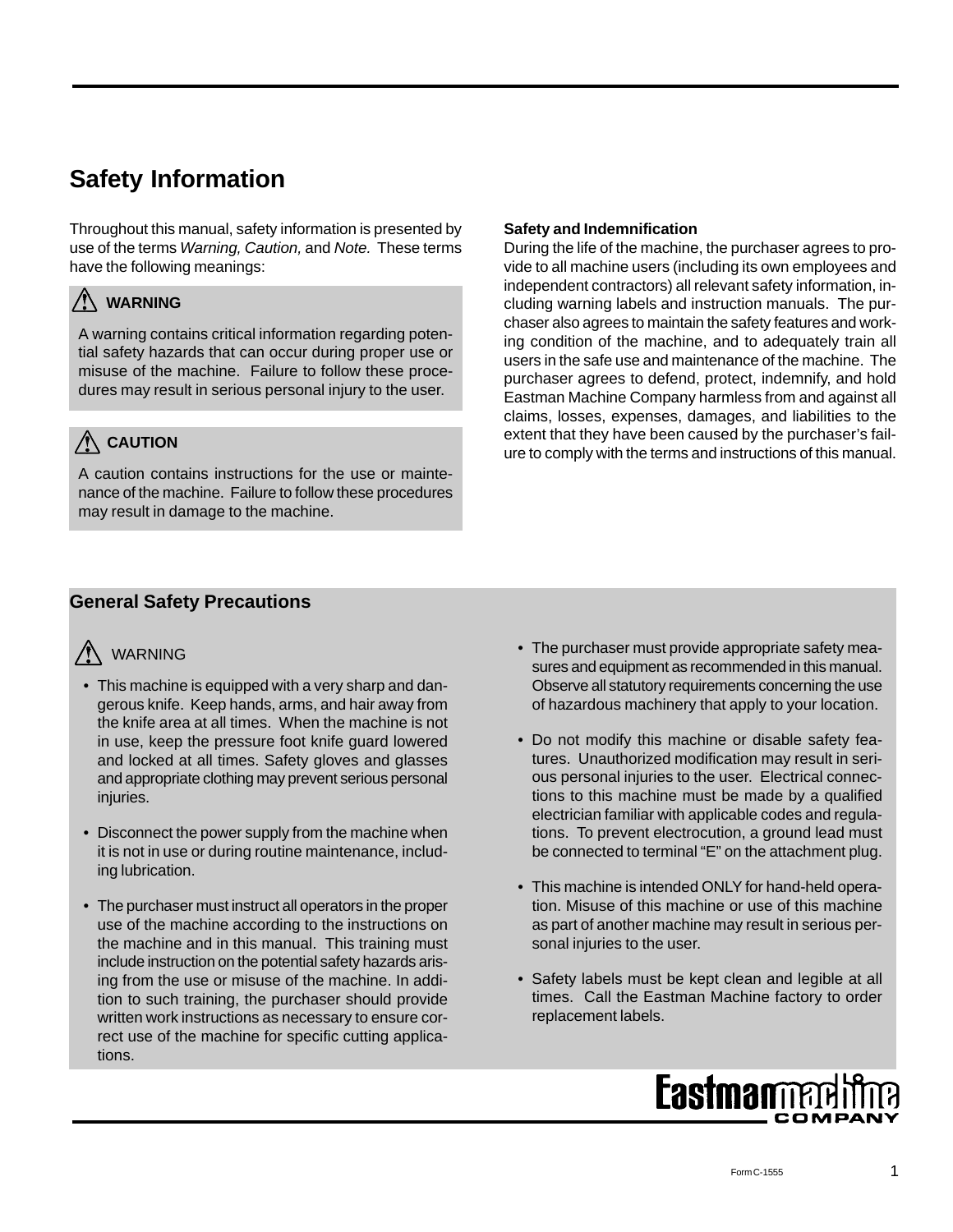## **Operation**

Before operating the machine, read these instructions carefully. Familiarize yourself with all the functions and adjustments of the machine.



*Figure 1. Operating Features*

### **Initial Set Up**

After the machine has been installed and before you use it for the first time:

1. Check that the electrical supply current and voltage that the machine is connected to are the same as stamped on its name plate. For three-phase machines, also check that the direction of rotation is correctly set by the turning knob (Figure 2, F). Refer to the tag attached to all three-phase machines for detailed instructions.



Operating this machine from an incorrect electrical supply may damage it.

2. Check that the machine has been lubricated according to the schedule listed in *Routine Maintenance–Lubrication* on page 5.

**Note:** At this time, carry out the full monthly lubrication schedule on page 5.

- 3. Make sure that the sharpener is in the locked position. To do this, push in the turning knob (Figure 2, F). While depressing the turning knob, turn the machine over a few revolutions by hand to see if the knife reciprocates easily. If the knife does not move easily, the sharpener may be in the unlocked position.
- 4. To lock the sharpener in place, lift the release lever (Figure 2, D) and press the sharpener lever (Figure 2, E) to release the sharpener. Raise the sharpener bracket (Figure 2, S) by hand to lock it in place. Once the sharpener is locked in place, you may disengage the release lever and sharpener lever. Repeat step 3 to ensure that the sharpener is now locked. If not, repeat this step.
- 5. Visually inspect the blade to ensure that the top of the knife is flush with the knife lockbolt (Figure 7, 1 on page 9) and that the knife is perpendicular to the baseplate. If you need to adjust the alignment of the blade, see section *Changing the Knife* on page 9.
- 6. Check that the motor switch is in the OFF position. Then connect the attachment plug to the terminal block on the machine.
- 7. Hold the operating handle and turn on the machine. Allow the blade to reach full speed. If the blade is struggling, the sharpener is still not in the locked position. If this is the case, turn off the machine and do the following:

7.1 With your left hand, straddle the front of the sharpener with fingers and thumb.

7.2 Press the bell crank release lever (Figure 2, H) to disengage the sharpener mechanism from the motor.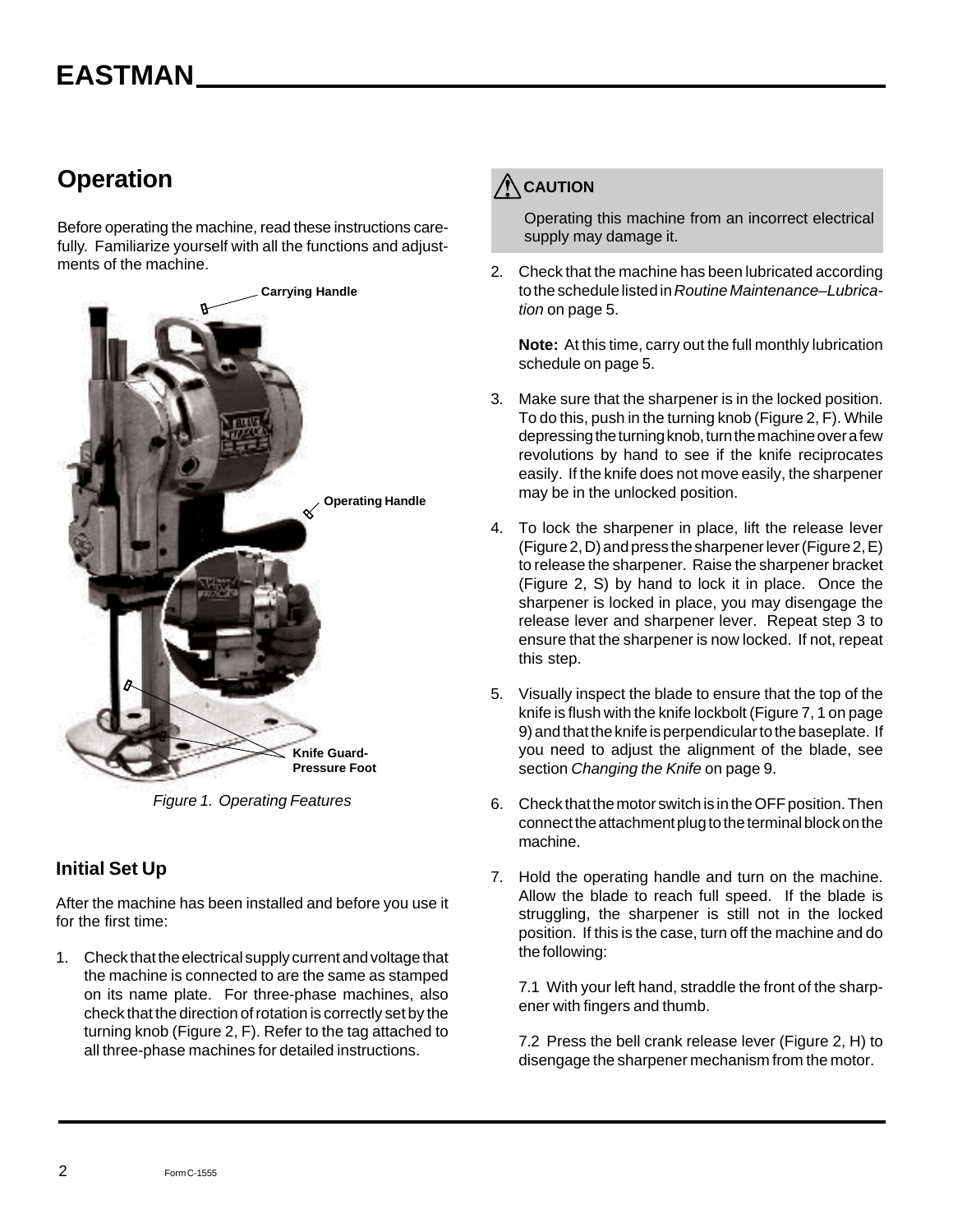7.3 With your right hand, hold the operating handle and turn on the motor switch. Allow the motor to gather full speed and then release the release lever. This automatically returns the sharpener to the locked position.

# **CAUTION**

Turn the motor on and off a few times before running the machine continuously. This permits the oil to warm up and flow easily into the close-fitting moving parts. Failure to do this may result in damage to your machine.

The machine is now ready for use.



*Figure 2. Controls and Adjustments*

### **Operating Procedure**

#### **Safety Considerations**

## **WARNING**

To prevent serious injury, read and follow these safety precautions.

Before starting or using your machine:

- 1. Check that you know and understand the following:
	- That proper voltage is supplied to machine.
	- How to turn off the machine in an emergency.
	- The meaning of all warning labels on the machine.
	- What happens to the machine when you operate the controls.
	- Proper start-up procedures described in Initial Set Up section.
	- What to do in the event of a jam or other unforeseen situation.
	- How to disconnect power from the machine.

If you are not familiar with any of these points, ask your supervisor or contact an Eastman representative.

- 2. Check the condition of your machine and working area. Make sure that:
	- There is no visible damage to the machine. Pay particular attention to the blade.
	- No maintenance work is currently being performed in your working area.
	- No unnecessary people are in your working area.
	- Your working area is clear of debris, spilled liquids, food, drink, or other obstructions.
	- Your clothing, hair, and jewelry cannot snag or become tangled in the machine. Wear appropriate protective equipment as necessary. Remove all rings, watches, neckties, and other loose objects. Tie up hair or wear a hair net.

If you are uncertain about any of these points, do NOT use the machine.

## **WARNING**

Failure to use all recommended safety measures and equipment may result in serious personal injury.

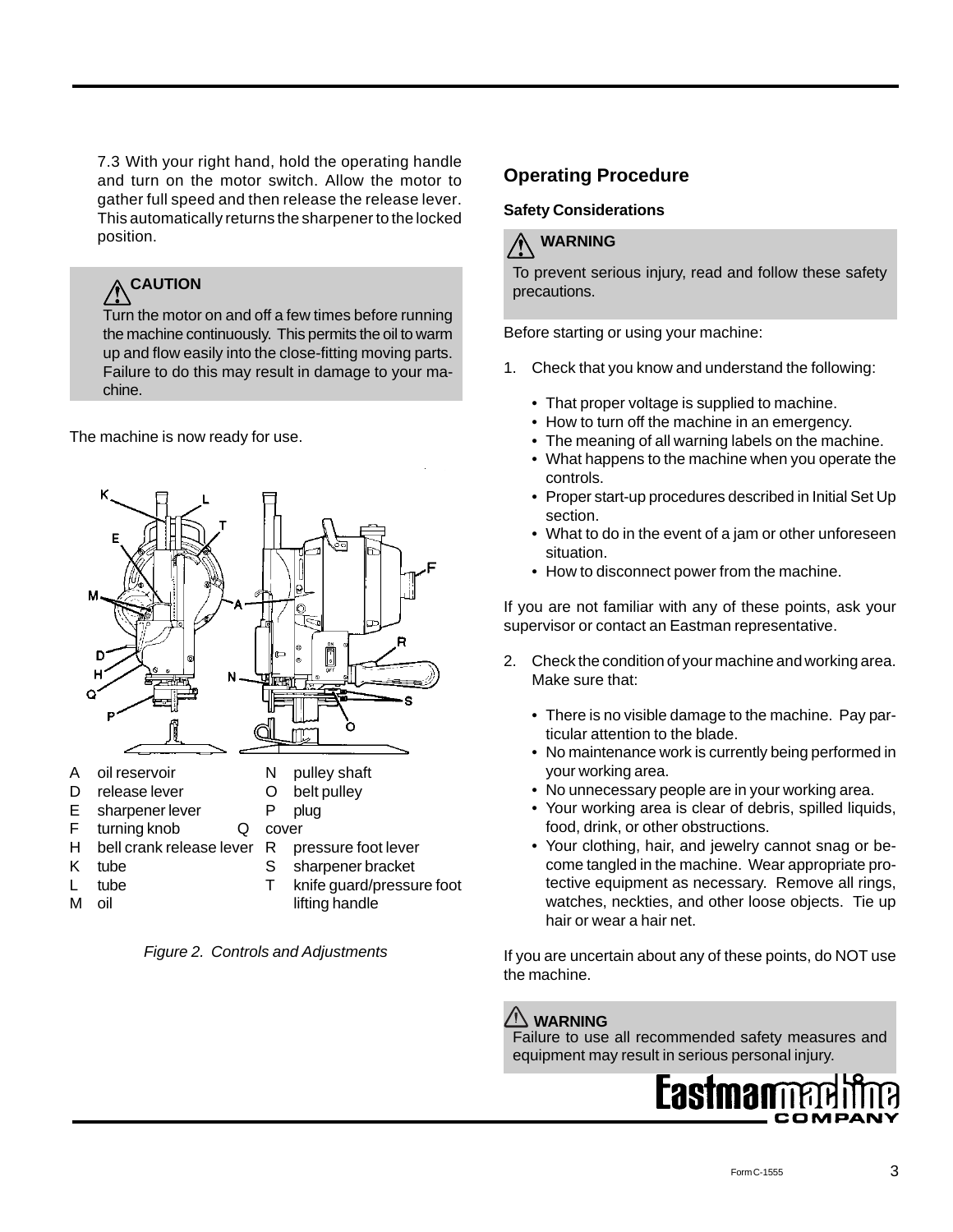#### **Starting the Machine**

If you have had the machine less than one month or if it has stood idle for any length of time, turn the motor on and off a few times before running it continuously. This permits the oil to warm up and flow easily into the close-fitting moving parts.

## **CAUTION**

Failure to warm up your machine adequately may damage the motor.

#### **Making a Cut**

### **WARNING**

Failure to keep hands, arms, and hair away from the knife area at all times may result in serious personal injury.

- 1. Bring the machine up to the material spread.
- 2. Raise the knife guard/pressure foot by depressing the pressure foot lever (Figure 2, R) and lifting the knife guard/pressure foot lifting handle (Figure 2, T). Raise the pressure foot only enough to clear the material being cut.
- 3. Turn on the machine, allow the blade to reach full speed, and enter the fabric.
- 4. Using the pressure foot lever (Figure 2, R) and the knife guard/pressure foot lifting handle (Figure 2, T), lower the pressure foot so that it is slightly above the material being cut. This will prevent the material from reciprocating.
- 5. Begin cutting.
- 6. When you are not making a cut, or when the machine is not in use, keep the knife guard/pressure foot lowered to the baseplate by depressing the pressure foot lever (Figure 2, R).
- 7. Turn off the machine when not cutting fabric.

#### **Turning Off the Machine**

When you have finished using your machine:

- 1. Position the power switch to off.
- 2. Make sure the knife guard/pressure foot is lowered to the baseplate by depressing the pressure foot lever (Figure 2, R).
- 3. Disconnect the attachment plug from the power source.
- 4. In cold weather, ensure that the machine is kept in a warm place when not in use.

## **Routine Maintenance**

## **WARNING**

Always unplug the machine before performing maintenance, adjustments, or repairs.

## **WARNING**

After servicing the machine, always make sure the plate bolt nut is securely fastened (Figure 3, X on page 6) before resuming cutting operation.

### **Care of the Machine**

To ensure proper operation of your machine, carry out the following procedures at the intervals indicated. If you use your machine intensively, consider performing these procedures more often.

#### **Daily**

Remove the knife and clean the knife slides with the slot cleaner (Figure 7, 2 on page 9) included with machine. To prevent undue accumulation of lint, do NOT oil the plate rollers. If the rollers stick, remove them from the plate and wash them in cleaning solvent.

4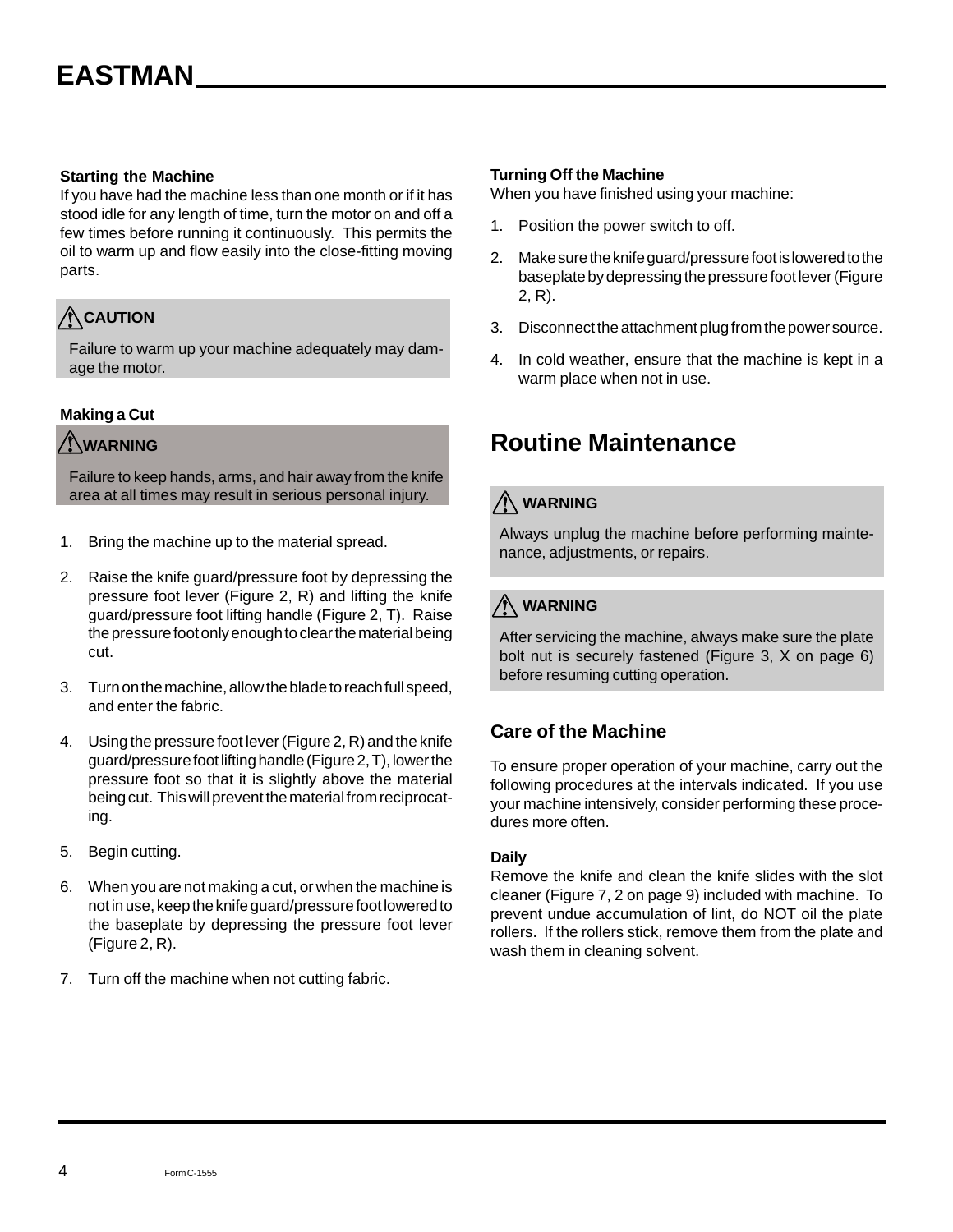#### **Twice Weekly**

Use an approved air hose or bellows to blow any lint from around the motor and sharpener.

## **WARNING**

Failure to wear eye protection when using air hose or bellows may result in serious eye or facial injuries.

#### **Weekly**

Remove the cover (Figure 2, Q) and clean any lint from around the screw mechanism in the sharpener.

### **Lubrication**

Lubricate your machine according to the following schedule:

## **CAUTION**

Use only specially compounded Eastman 30-weight, nondetergent oil. Use of sewing machine oil or detergent oil may result in damage to your machine. Do not oil the baseplate rollers. Use of an excessive amount of oil may damage the machine.

#### **Daily**

- 1. Place two drops of oil at each of the two locations shown in Figure 2, M. Use an oil can with a small spout. (A suitable oil can is furnished with the machine.)
- 2. Fill the oil reservoir (Figure 2, A) for continuous use. If you only use the machine intermittently, you can use less oil.

#### **Weekly**

- 1. Carry out the *Daily* lubrication schedule above.
- 2. Apply one drop of oil only to each of the following:
- Tubes at locations shown as Figure 2, K and L.
- Pulley shaft shown as Figure 2, N.
- Belt pulley shown as Figure 2, O.

#### **Monthly**

- 1. Carry out the *Daily* and *Weekly* lubrication schedules above.
- 2. Remove the plug (Figure 2, P) and insert a grease tube. Squeeze an amount of grease approximately the size of a pea into the opening.

## **WARNING**

Routinely check the tightness of the operating handle to ensure a secure connection.

### **Sharpening the Knife**

Sharpen the knife at frequent intervals or whenever you feel it is not cutting adequately:

- 1. Take the machine out of the lay.
- 2. Drop the knife guard/pressure foot using the pressure foot lever (Figure 2, R on page 3), located next to the machine operating handle.
- 3. Press the sharpener lever (Figure 2, E) downward with a slow, firm pressure to engage the sharpening mechanism. Too fast a lever action may cause the lever to lock. If this occurs, lift the release lever (Figure 2, D) and start over again.

#### **Removing the Sharpener**

- 1. Disconnect the machine from the power source.
- 2. Using the turning knob (Figure 2, F) raise the blade to top position.
- 3. Press the sharpener lever (Figure 3, E on page 6) approximately halfway down and to the neutral position, and lower the sharpener by hand.

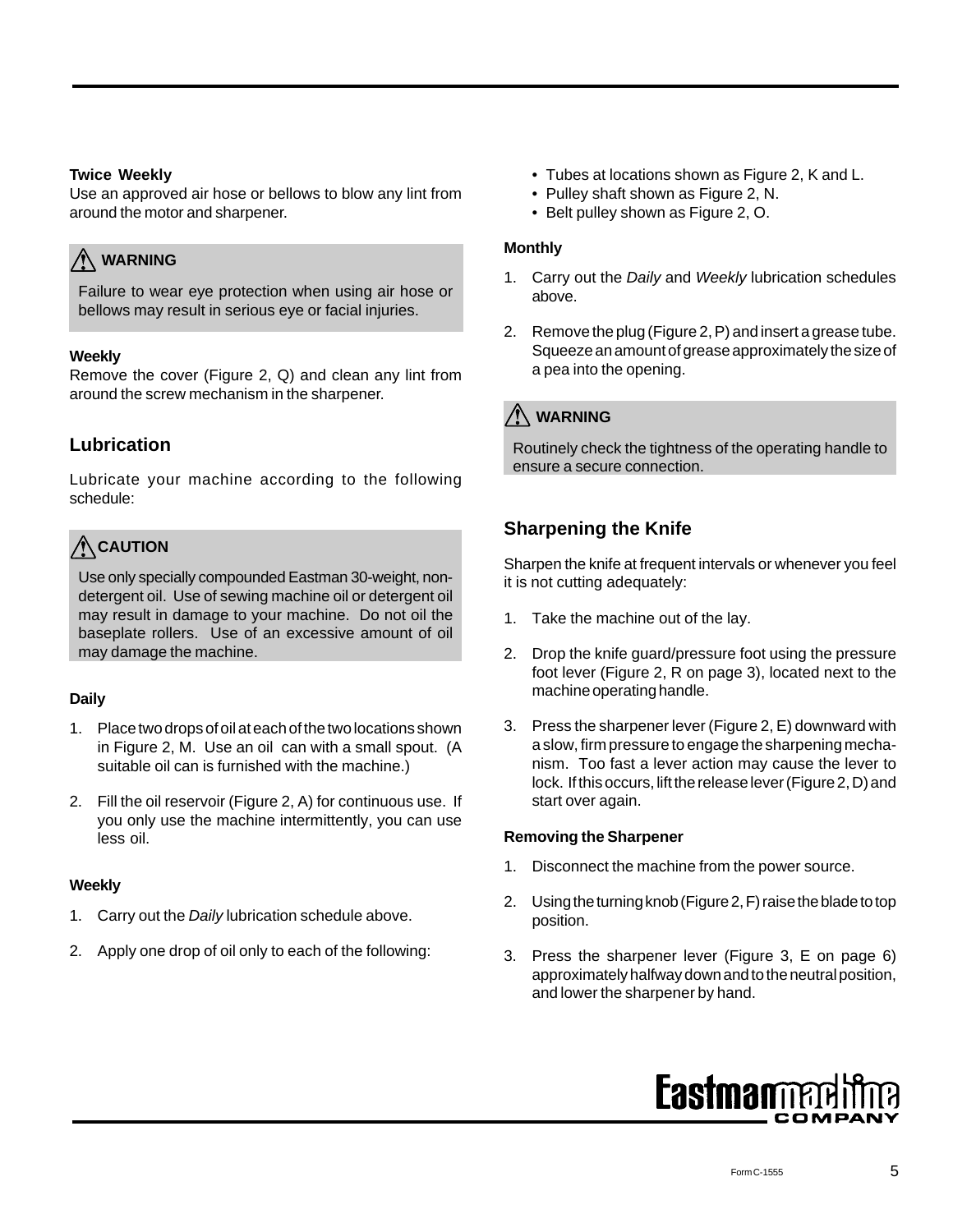## **WARNING**

This machine is equipped with a very sharp knife. Remove the knife when working in this area. Failure to keep hands, arms, and hair away from the knife area may result in serious personal injury.

- 4. Remove the back guide (Figure 3).
- 5. Press the lever (Figure 3, E) to a neutral position and raise the sharpener to the top (original) position.
- 6. Remove the four hold-down nuts (Figure 3, V) and remove the sharpener.

**Note:** If you press the sharpener lever (Figure 3, E) down too far (beyond the neutral position), it will lock the sharpener bracket. If this occurs, lift the release lever (Figure 3, D) and start over again.



*Figure 3. Removing the Sharpener*

### **Replacing the Rubber Driver Pulley**

The sharpener is driven by a rubber driver pulley, as shown in Figure 4. Replace this driver pulley whenever it appears to be worn or damaged, as follows:

- 1. Remove the sharpener from the machine (see *Removing the Sharpener* on page 5).
- 2. Press the sharpener lever (Figure 3, E) to a neutral position and lower the sharpener until an inch of the square shaft (Figure 4, W) is exposed.



W square shaft

*Figure 4. Replacing the Rubber Driver Pulley*

- 3. Hold the square shaft with a wrench. Position the wrench as close as possible on the shaft to the sharpener housing.
- 4. Use a spanner wrench to remove the driver pulley by turning it clockwise as indicated by the arrow in Figure 4.

**Note**: The pulley has a left-hand thread.

- 5. Reassemble the new pulley on the sharpener.
- 6. Reassemble the sharpener on the machine.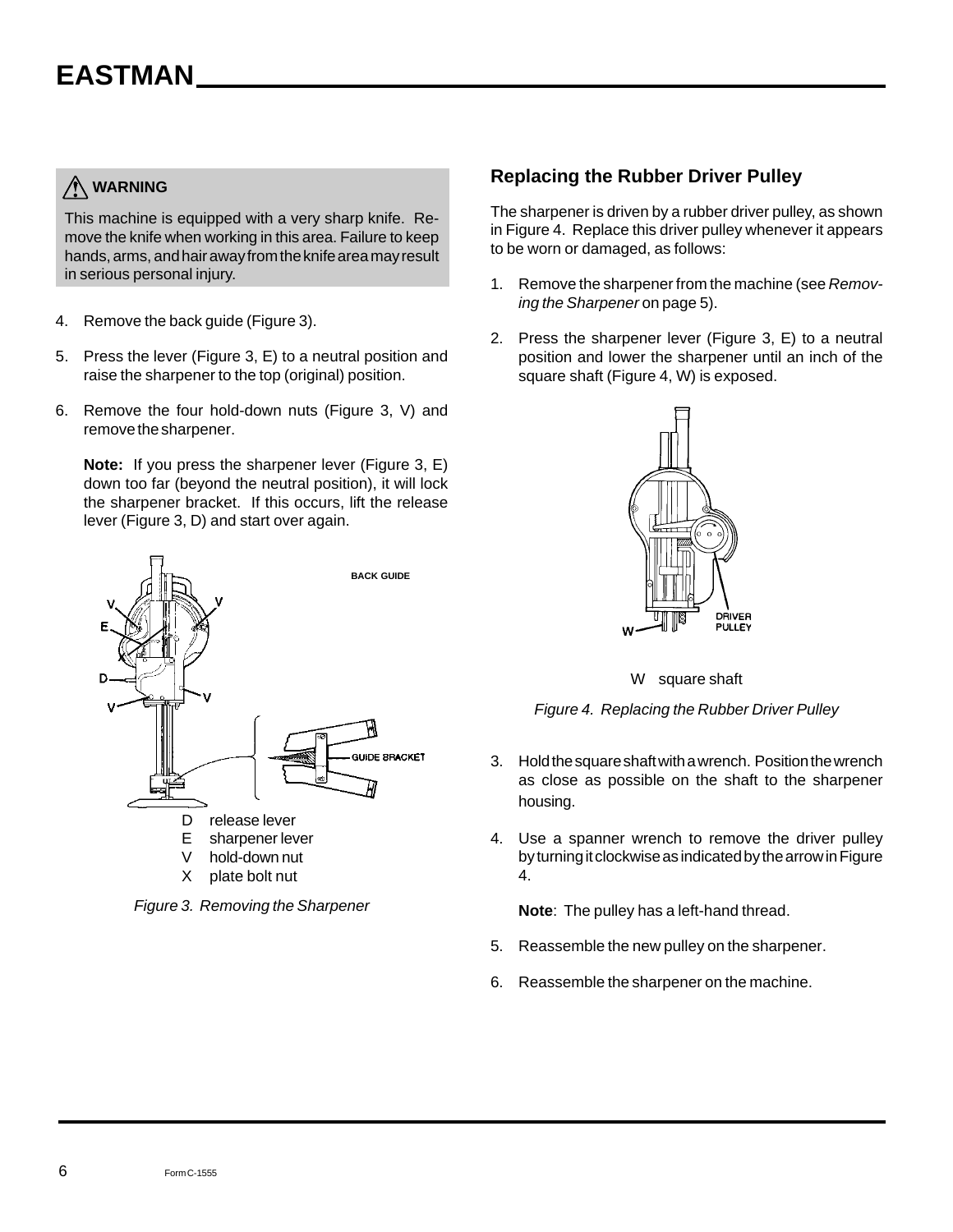### **Adjusting the Belt Sharpener**

**Note:** You can obtain all the special tools you will require for adjusting the sharpener by ordering tool kit #820C2.



*Figure 5. Changing the Sharpener Belts*

## **WARNING**

Failure to unplug the attachment plug from the power source before performing maintenance may result in serious personal injury.

#### **Changing Sharpener Belts**

- 1. Push the slide with pulley (Figure 5, S) inward to relieve tension, then remove the worn belt.
- 2. Place the new belt over the front pulley (Figure 5, T), then between the sharpener shoe (Figure 5, U), and then over the rear pulley (Figure 5, O).
- 3. Release the slide with pulley.

**Note:** Sharpener belts are available in four grits: Rough, Coarse, Medium, and Fine. See *Abrasive Belt Grits* on pages 17-18 for ordering information.

#### **Adjusting Stabilizers for Central Alignment**

- 1. Disengage the attachment plug, if you have not already done this.
- 2. Depress the sharpener lever (Figure 2, E on page 3) halfway and lower the belt carrier to the extreme bottom position.
- 3. Loosen the screws (Figure 6, 1) and disengage the back guide (Figure 6, 6) from contact with the standard.
- 4. Loosen the screws (Figure 6, 2) and disengage the stabilizers (Figure 6, 4 and 5).



- 6 back guide 14 spacer
- 7 pivot screw 15 locknut
- 8 stop screw

*Figure 6. Adjusting the Stabilizers*

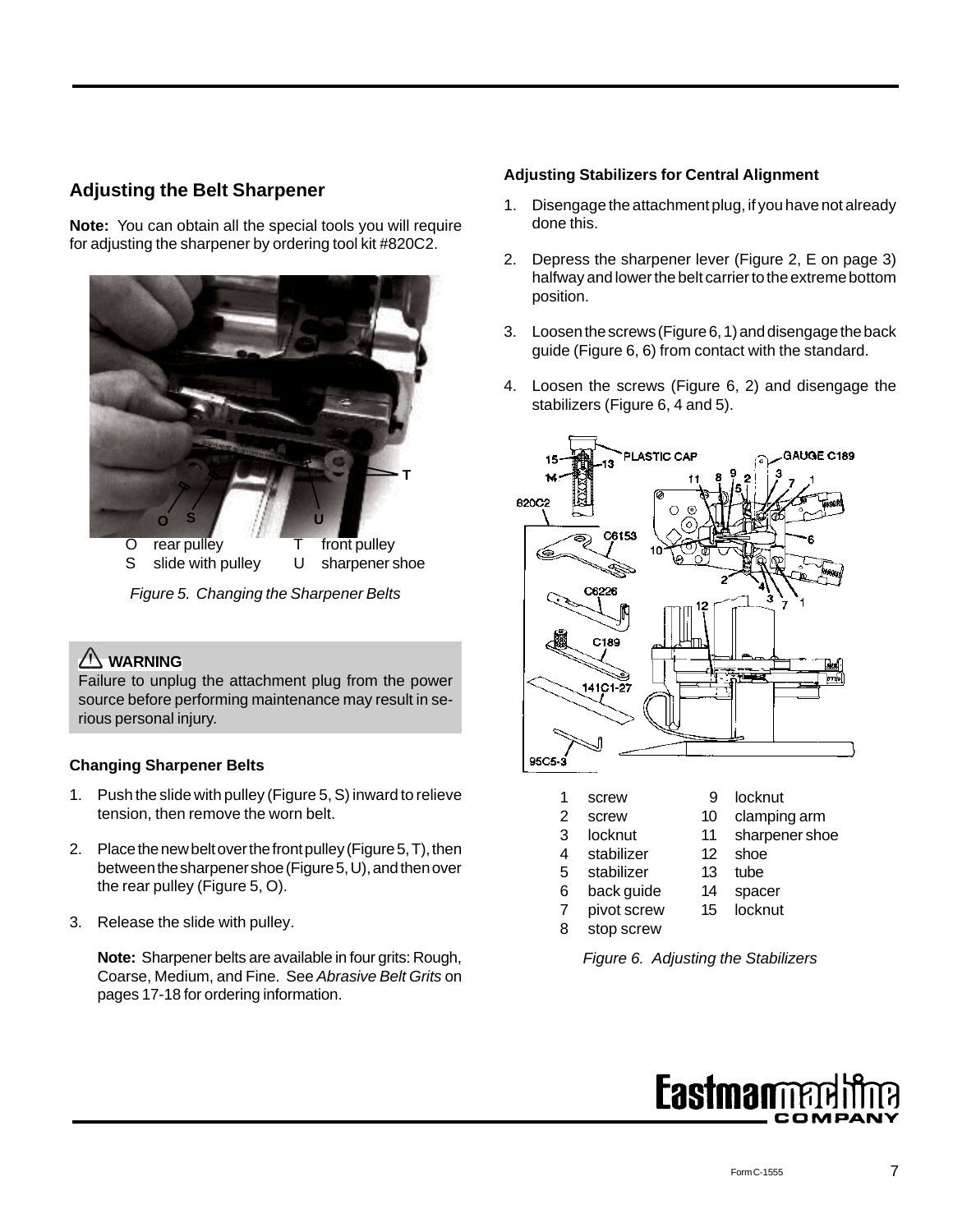- 5. Remove the locknut (Figure 6, 3).
- 6. Install gauge C189 on the exposed threaded end of the pivot screw (Figure 6, 7) and press the end of the gauge against the side of the standard.
- 7. Holding this position, engage the opposite stabilizer (Figure 6, 4) firmly against the side of the standard and tighten the screws (Figure 6, 2).
- 8. Remove tool C189 and press the positioned stabilizer (Figure 6, 4) against the side of the standard. Then fasten the opposite stabilizer (Figure 6, 5) firmly against the standard.
- 9. Re-engage the back guide (Figure 6, 6) in loose contact with the back of the standard.

#### **Checking the Sharpener Shoes**

The shoes should swing in and out freely without excessive up and down play. If adjustment is necessary, proceed as follows:

- 1. Loosen the locknuts (Figure 6, 3) and tighten the screws (Figure 6, 7) as required.
- 2. Check the clamping arm (Figure 6, 10) with the belt carrier in the most downward position and the knife in the most upward position. The clamping arm should keep the sharpener shoe from moving in. If it fails to do so, the serrations on the clamping arm are worn or the sharpener shoe (Figure 6, 11) is worn.
- 3. Replace worn part(s) as necessary.

#### **Checking the Extreme Down Position of the Sharpener**

The correct down position is with the tip of the knife at the center of the belt on the shoe (Figure 6, 12). The belt should be in the most downward position, and the knife should be in the most upward position. If the belts are too high, the bottom point of the knife will not sharpen. If the belts are too low, the bottom point of the knife will round off excessively. If adjustment is necessary:

- 1. Raise the belt carrier to the up position.
- 2. Remove the plastic cap from the tube for the screw shaft.
- 3. Insert a pin through the hole in the tube (Figure 6, 13) to prevent the spacer (Figure 6, 14) from turning. Then remove the locknut (Figure 6, 15).

The following step describes the correct procedure for setting spacer adjustment on different stroke machines:

**Note:** Prior to beginning adjustment, be sure that the spacer is threaded fully onto screw shaft.

| <b>Stroke</b>                    | Turns |  |
|----------------------------------|-------|--|
| $1 - 1/8"$                       | 11    |  |
| $1 - 1/4"$                       | 9     |  |
| $1 - 1/2"$                       | 13    |  |
| $1 - 3/4"$<br>8                  |       |  |
| <b>Note:</b> Each turn = $1/32"$ |       |  |

4. Turn the spacer clockwise with wrench C6153 to raise the bottom position, or turn counter-clockwise to lower the position.

**Note**: One turn in either direction adjusts the position by 1/32".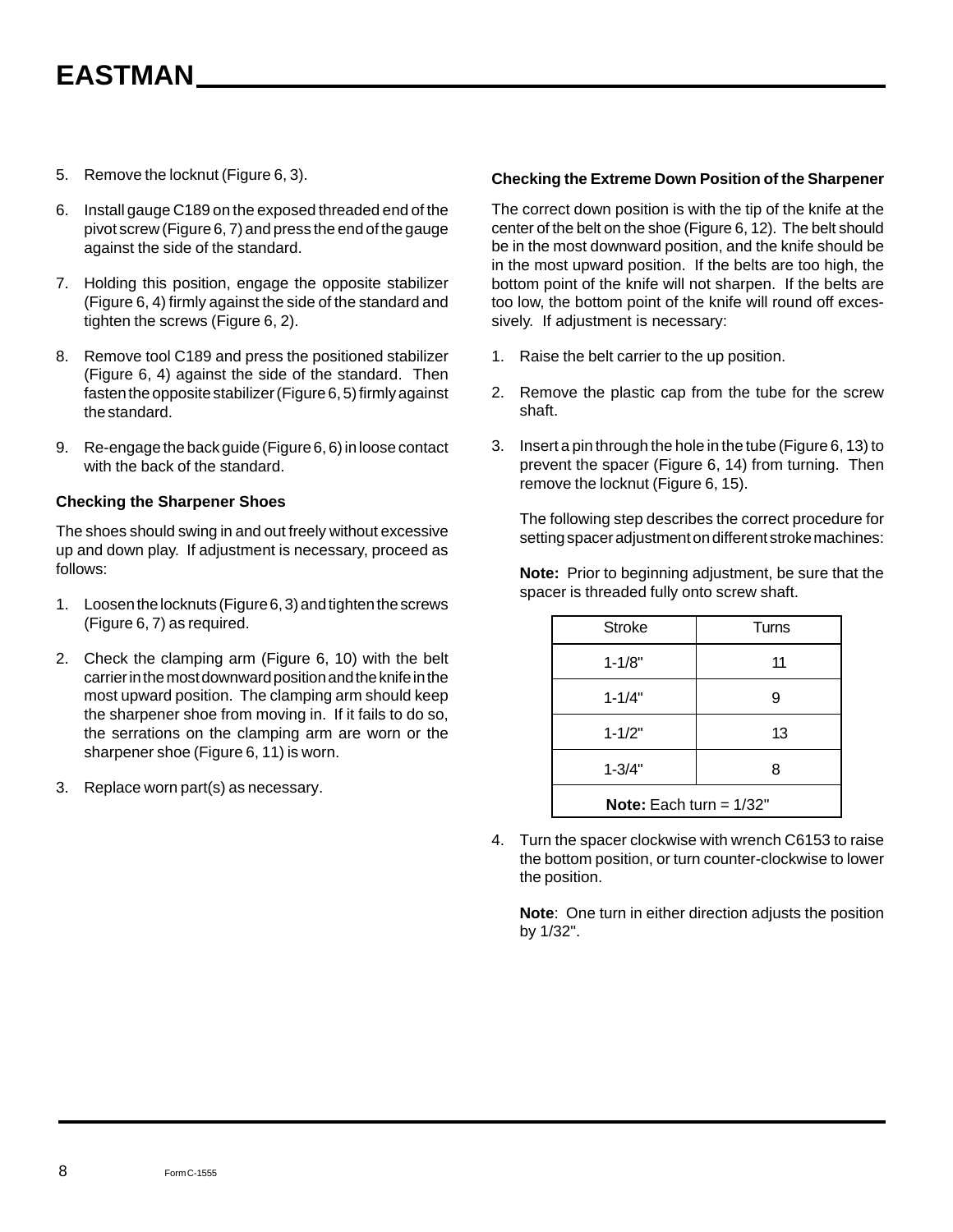- 5. When the spacer is adjusted, use the pin to hold the spacer in position, reassemble, and tighten the locknut (Figure 6, 15).
- 6. Replace the plastic cap.

#### **Checking the Stop Screw on the Sharpener Shoe**

- 1. With new belts on the carrier, insert .010 feeler gauge #141C1-27 between the stop screw (Figure 6, 8) and the knife. Ensure that the clamping arm (Figure 6, 10) has been released from the sharpener shoe (Figure 6, 11). The gauge should just fill the space between the screw and the knife.
- 2. If an adjustment is necessary, loosen the locknut (Figure 6, 9). Adjust the set screw to the proper spacing, and re-tighten the locknut.

#### **Check the Width of the Bevel on the Knife**

The bevel should be approximately 1/16" on both sides. If it is not:

- 1. Install a new knife and new belts.
- 2. Color the bevel with a wax pencil.
- 3. Run the sharpener up and down the knife several times.
- 4. If an adjustment is required for Flex-Pad shoes, insert tool C6226 over the belt guide pad. Move the free end of the tool to the rear to increase the bevel, or to the front to decrease bevel.

#### **Changing the Knife**

## **WARNING**

Always handle knives with care. Safely dispose of used knives.



- -
- 
- 1 knife lockbolt R pressure foot lever
- 2 slot cleaner X pressure foot<br>E lever Y T-handle knife
	- E lever Y T-handle knife bolt wrench
		- Z standard

*Figure 7. Changing the Knife*

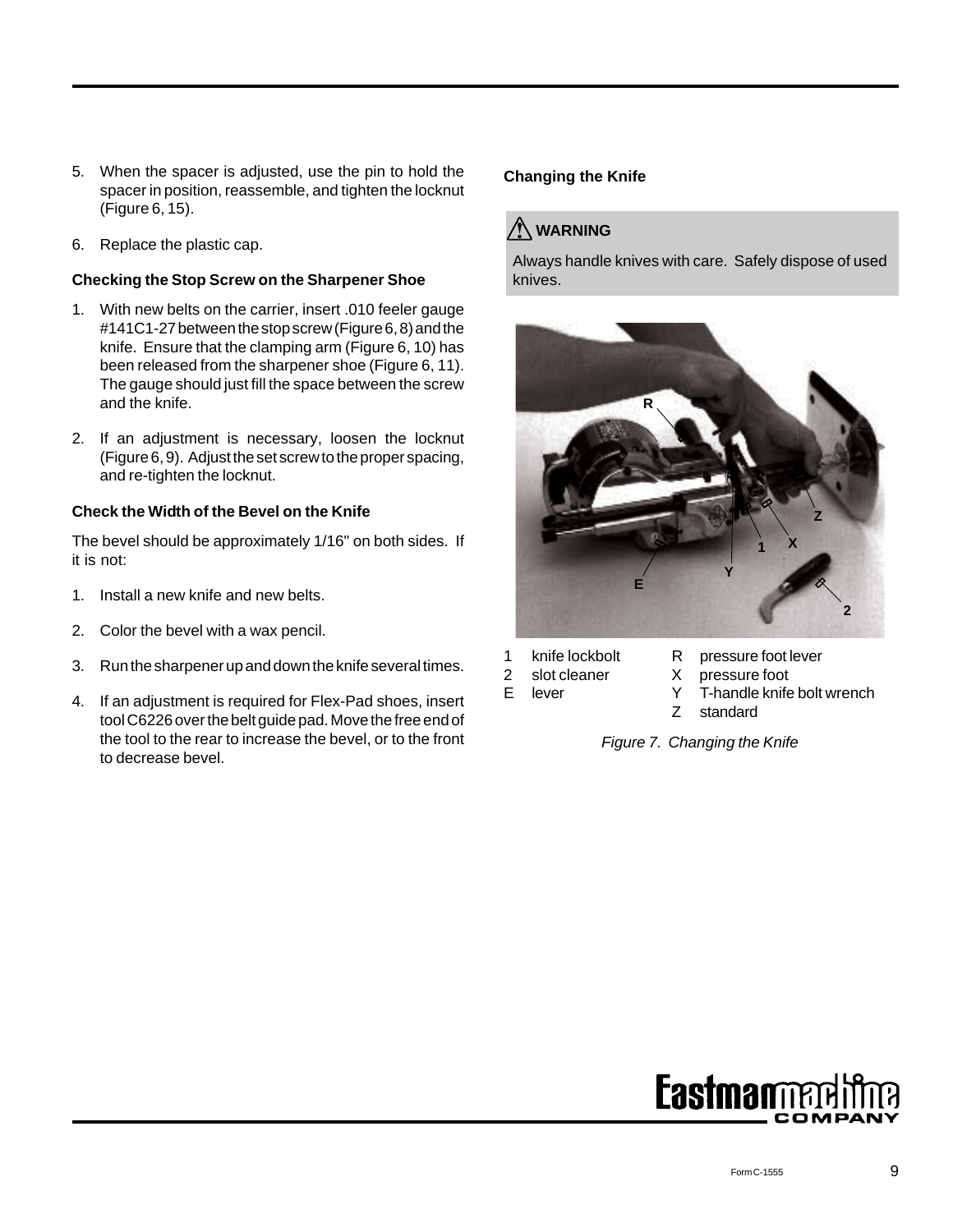#### **Changing the Knife (continued)**

### **WARNING**

Unplug the attachment plug from power source.

- 1. Make sure the sharpener is in the locked position.
- 2. Raise the pressure foot (Figure 7, X on page 9) to the top position using the pressure foot lever (Figure 7, R), which is located next to the machine operating handle.
- 3. Lay the machine on a table, as shown in Figure 7.
- 4. Press in the turning knob (Figure 2, F on page 3) and turn the knife to the bottom position.
- 5. Insert the T-handle knife bolt wrench (Figure 7, Y) and loosen the knife lockbolt (Figure 7, 1).
- 6. Remove the knife through the bottom of the standard (Figure 7, Z).
- 7. After removing the knife, clean the knife slot in the standard with the slot cleaner (Figure 7, 2).
- 8. Insert a new knife in the knife slot. Be sure to set the knife tightly against the knife lockbolt. Hold the bottom of the knife against the back of the slot in the standard and tighten the knife lockbolt.
- 9. After tightening the knife lockbolt, check to see if the knife runs freely in the standard by rotating the turning knob.
- 10. Install new sharpener belts and operate the sharpener three or four times before starting to cut.

**Note: For best results, use only Eastman knives. The limited warranty covering your machine is not valid if you use knives other than those manufactured by Eastman.** The available knives and accessories are shown in Figure 8 and in the selection charts on the next page.



*Figure 8. Available Eastman Knife Types*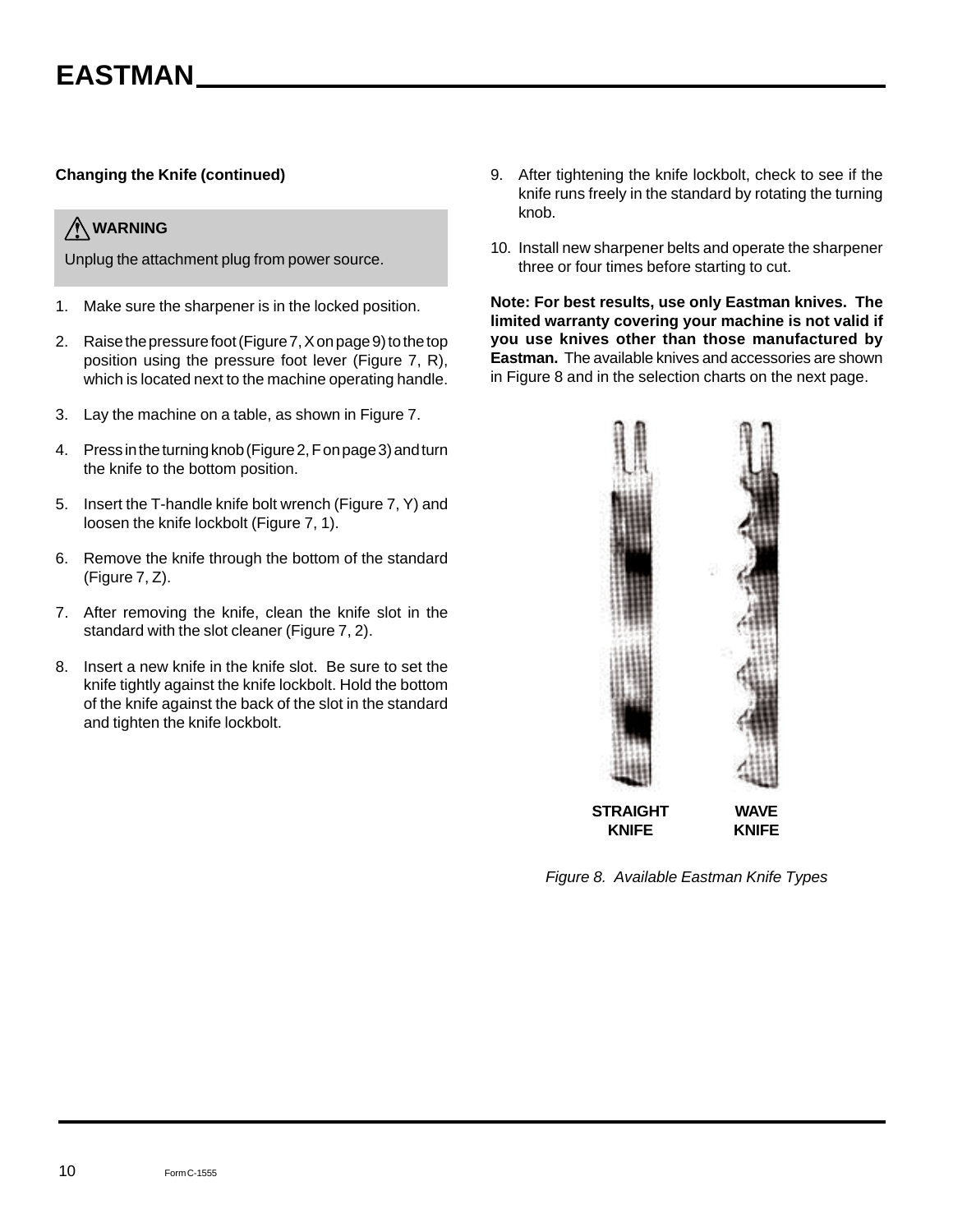#### **WAVE KNIVES REQUIRE SPECIAL SHOES AND RELATED PARTS LISTED BELOW**

| 743C1-27 | L.H. Shoe   | 743C1-26 R.H. Shoe   |            |
|----------|-------------|----------------------|------------|
| 34C10-47 | L.H. Spring | 34C10-57 R.H. Spring |            |
| 20C12-57 | Screw       | 20C12-57 Screw       |            |
|          | (for shoe)  |                      | (for shoe) |

#### **WHEN USING THESE SPECIAL SHOES, THE FOLLOWING PARTS MUST BE REMOVED FROM THE LOWER GEAR BRACKET**

| 35C7-28   | Clamping Arm | See page 33 |
|-----------|--------------|-------------|
| 34C10-123 | Spring       |             |
| 20C12-143 | Screw        |             |

See page 31 for slow speed drive note.

#### *STRAIGHT KNIFE SELECTION CHART*

|                                             |                                                          | <b>CARBON STEEL</b>                                 |                                                                |                                                                        |                                                          | <b>HIGH-SPEED STEEL</b>                                       |                                     |                                                                            | <b>SPECIAL</b><br><b>PROCESS</b>                      |
|---------------------------------------------|----------------------------------------------------------|-----------------------------------------------------|----------------------------------------------------------------|------------------------------------------------------------------------|----------------------------------------------------------|---------------------------------------------------------------|-------------------------------------|----------------------------------------------------------------------------|-------------------------------------------------------|
| <b>SIZE</b>                                 | <b>KNIFE STRAIGHT</b><br><b>FRONT</b>                    | <b>SAW</b><br><b>TOOTH</b>                          | <b>WAVE</b><br><b>EDGE</b>                                     | <b>STRAIGHT</b><br><b>FRONT</b>                                        | <b>ROUND</b><br>TIP                                      | <b>ANGLE</b><br>TIP                                           | <b>SAW</b><br>ТООТН                 | <b>WAVE</b><br><b>EDGE</b>                                                 | <b>STRAIGHT</b><br><b>FRONT</b>                       |
| $\overline{\mathbf{4}}$<br>5<br>6<br>8<br>9 | 80C4<br>80C <sub>5</sub><br>80C6<br>80C7<br>80C8<br>80C9 | 80C4-14<br>80C5-14<br>80C6-14<br>80C7-14<br>80C8-14 | 80C4-19<br>80C5-19<br>80C6-19<br>80C7-19<br>80C8-19<br>80C9-19 | <b>80C4HS</b><br>80C5HS<br>80C6HS<br><b>80C7HS</b><br>80C8HS<br>80C9HS | 80C5HS-R<br>80C6HS-R<br>80C7HS-R<br>80C8HS-R<br>80C9HS-R | 80C5-36HS<br>80C6-36HS<br>80C7-36HS<br>80C8-36HS<br>80C9-36HS | 80C4-14HS<br>80C5-14HS<br>80C6-14HS | 80C4-19HS<br>80C5-19HS<br>80C6-19HS<br>80C7-19HS<br>80C8-19HS<br>80C9-19HS | 80C5SP<br>80C6SP<br><b>80C7SP</b><br>80C8SP<br>80C9SP |
| 10<br>$11 - 1/2$<br>13                      | 80C <sub>10</sub><br>80C11-1/2<br>80C13                  |                                                     | 80C10-19                                                       | 80C10HS<br>80C13HS                                                     | 80C10HS-R<br>80C11-1/2HS 80C11-1/2HS-R<br>80C13HS-R      | 80C10-36HS<br>80C11-1/2-36HS                                  |                                     | 80C10-19HS<br>80C11-1/2-19HS                                               | 80C10SP<br>80C11-1/2SP<br>80C13SP                     |

**80C6-47HS 6" High-Speed Wave Special Grooved Knives for Micro Fog Machine 7" High-Speed Wave Special Grooved Knives for Micro Fog Machine** 

**Teflon-coated knives available. Order by adding "T" to end of knife order.**

### **Adjusting Bevel Bloc® Shoes**

Eastman's exclusive, patented adjustable Bevel Bloc sharpener shoes make it possible to grind any desired bevel on the knife edge. The knife-edge bevel on your new machine is factory set to handle all normal fabrics and normally should not be changed. The preset measurement is 1/16" wide.

(*Continued on next page.)*



*Figure 9. Adjusting Bevel Bloc Shoes*

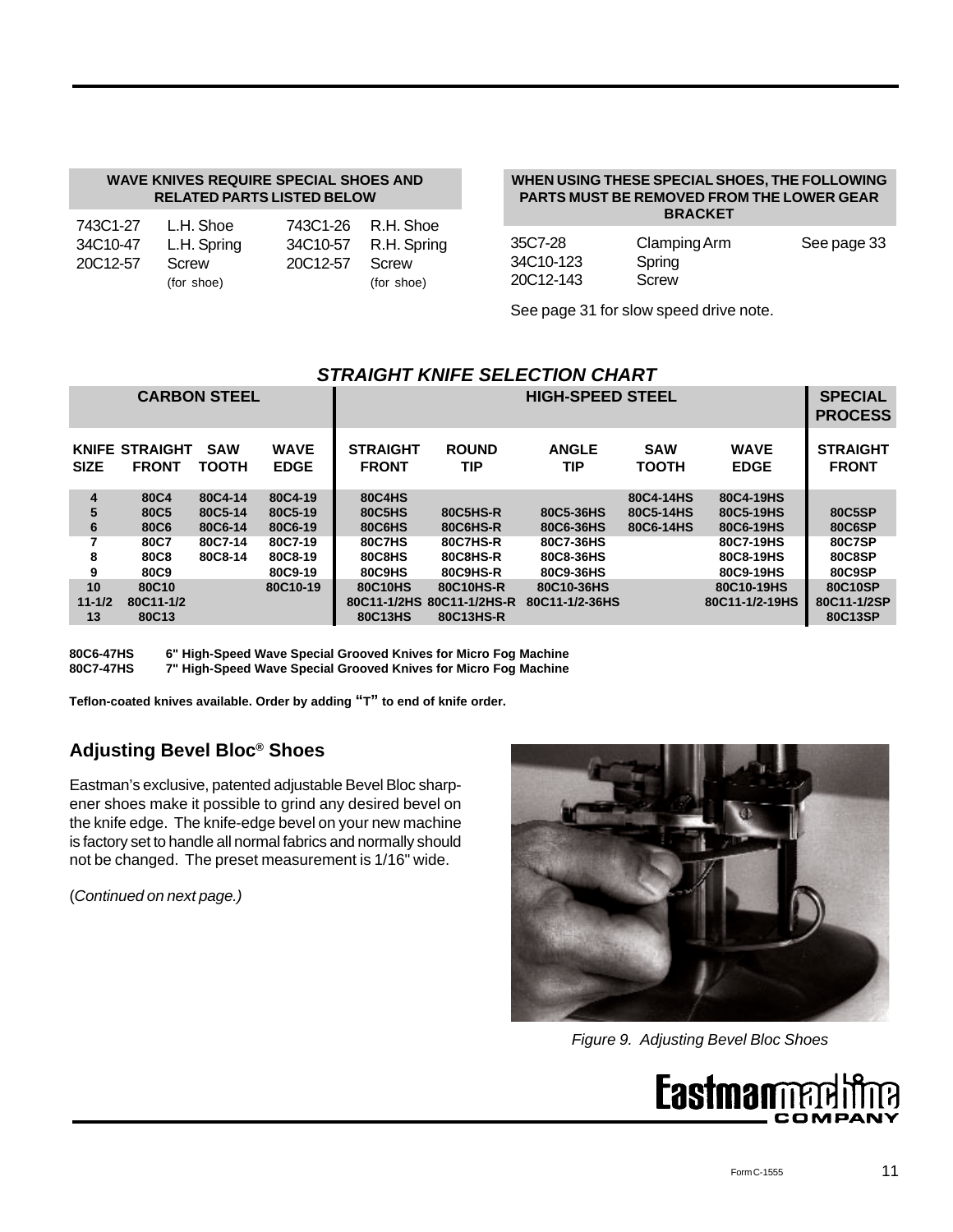### **Adjusting Bevel Bloc® Shoes (continued)**

If you need to adjust the bevel on the knife edge to a different length, proceed as follows:

- 1. Disconnect the machine from the power source.
- 2. Lower the knife to the bottom of the stroke with the machine turning knob (Figure 2, F on page 3).
- 3. Lower the sharpener manually, by holding the sharpener lever (Figure 2, E) halfway down to its neutral position.
- 4. Pull the sharpener belt down to expose the set screw (Figure 9 on page 11) on the Bevel Bloc.
- 5. Insert Allen wrench 95C5-5 into the set screw and loosen it slightly.
- 6. For a longer bevel on the knife edge, move the key and bloc to the rear. For a shorter bevel, move them to the front.
- 7. Re-tighten the set screw.
- 8. Adjust the Bevel Blocs on both shoes.
- 9. Return the sharpener to the top (locked) position.
- 10. Check the stop screws on the sharpener shoes for correct setting, as described in *Checking the Stop Screw on the Sharpener Shoe* on page 9.
- 11. Color-mark the front sides of the knife edge with marking ink or a wax pencil. Reconnect and turn on power. Then move the sharpener down and up several times.
- 12. Check the bevel on both sides of the knife. Readjust if necessary.



*Figure 10. Bevel Bloc Shoe Assembly*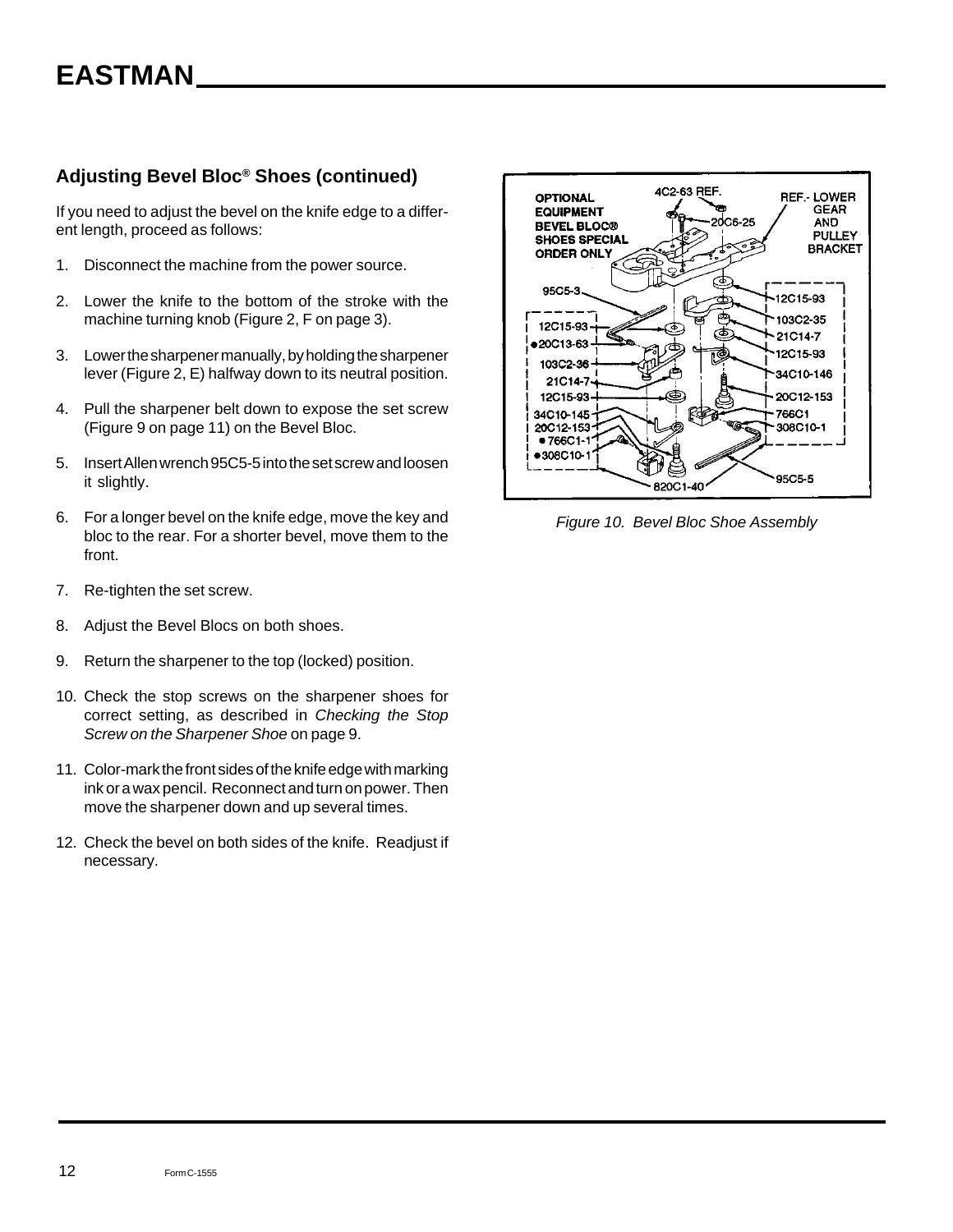#### **SUBASSEMBLY 743C3-1 INCLUDES:**

| 20C13-63 | Screw. Set                               |
|----------|------------------------------------------|
| 103C2-36 | Shoe, Sharpener L.H.                     |
| 766C1-1  | Bevel Bloc Assembly L.H.                 |
| 308C10-1 | Screw, Socket 6/32" x 5/16" (2 required) |

#### **PART NO. DESCRIPTION**

| 4C <sub>2</sub> -63 | L.H. Nut (2 required)                    |
|---------------------|------------------------------------------|
| 715C1-16            | Lower Gear Bracket Complete 5"-10" Knife |
| 715C1-18            | Lwr. Gear Bracket Com. 11 1/2"-13" Knife |
| 820C1-40            | Conversion Kit R.H. & L.H. Shoes         |

#### **INCLUDES THE FOLLOWING:**

| 12C15-93  | Washer Shoe (4 required)                 |
|-----------|------------------------------------------|
| 20C6-25*  | <b>Screw Adjust</b>                      |
| 20C12-153 | Screw, Sharpener Shoe (2 required)       |
| 20C13-63  | Screw. Set                               |
| 21C14-7   | Bushing, Shoe (2 required)               |
| 34C10-145 | Spring Shoe L.H.                         |
| 34C10-146 | Spring Shoe R.H.                         |
| 95C5-3    | Wrench, Allen                            |
| 95C5-5*   | Wrench, Allen                            |
| 103C2-35  | Shoe, Sharpener R.H.                     |
| 103C2-36  | Shoe, Sharpener L.H.                     |
| 308C10-1* | Screw, Socket 6/32" x 5/16" (2 required) |
| 766C1*    | Bevel Block Assembly R.H.                |
| 766C1-1*  | Bevel Block Assembly L.H.                |
| 820C1-39  | Conversion Kit includes * parts above.   |

**Note:** 766C1 and 766C1-1 are sold in pairs with kits only.

#### **SUBASSEMBLY 743C3 INCLUDES:**

| 103C2-35 | Shoe, Sharpener R.H.                     |
|----------|------------------------------------------|
| 766C1    | Bevel Block Assembly R.H.                |
| 308C10-1 | Screw, Socket 6/32" x 5/16" (2 required) |



*Figure 11. Maintenance Supplies for Bevel Bloc Shoes*

#### **MAINTENANCE SUPPLIES**

| PART NO.          | <b>DESCRIPTION</b>                                                |
|-------------------|-------------------------------------------------------------------|
| 529C1-8           | Knife Bolt Wrench                                                 |
| 95C5-3<br>242C2-2 | Allen Wrench for Shoe Set Screws<br><b>Eastman Bearing Grease</b> |
| 162C <sub>2</sub> | Oil Can                                                           |
| 242C1*            | 1/2 Pint Eastman Oil                                              |
| 81C1-2            | <b>Slot Cleaner</b>                                               |

**\***Optional

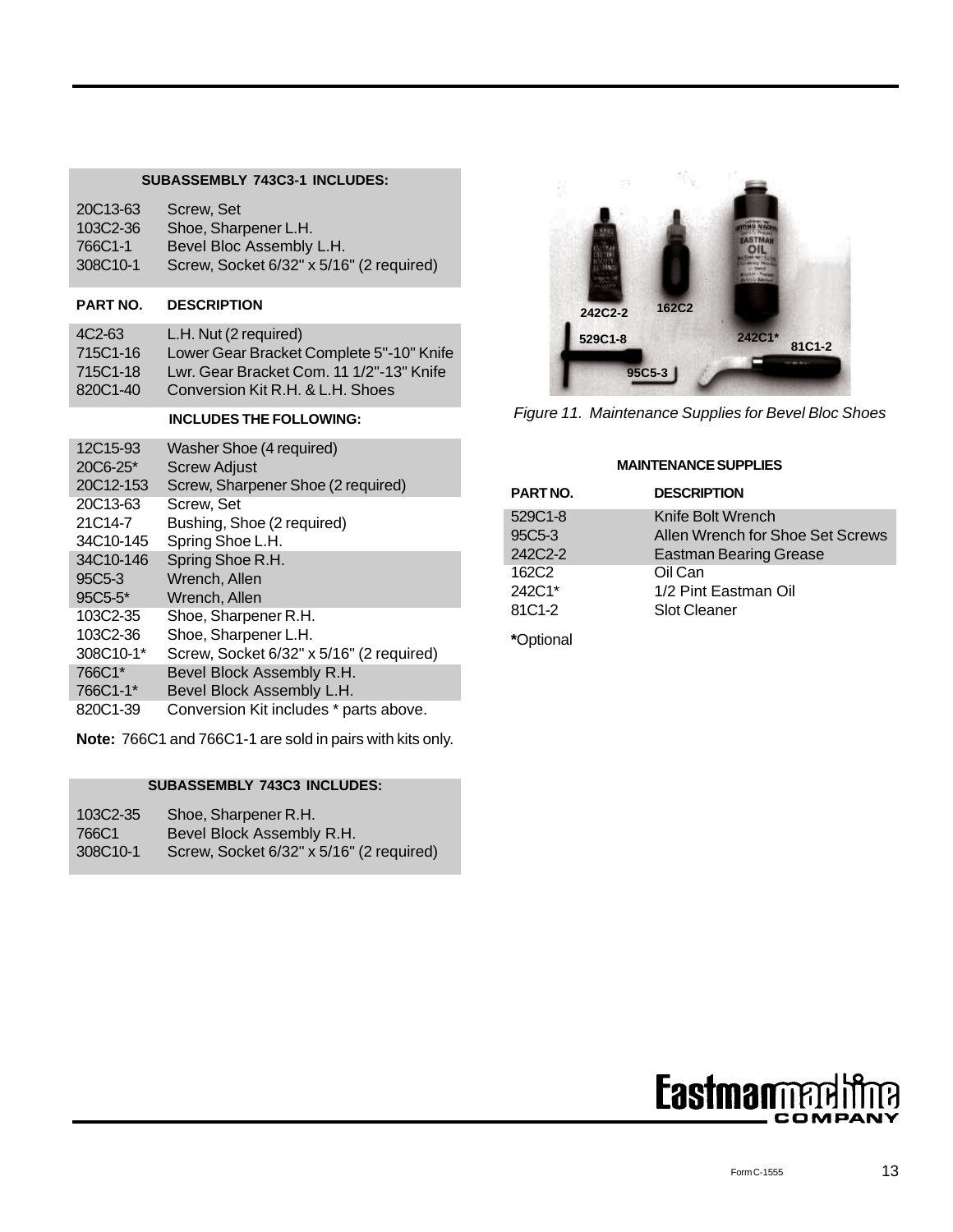### **Troubleshooting**

| <b>PROBLEM</b>                                             | <b>SOLUTION</b>                                                                                                                                                                                                    |  |  |
|------------------------------------------------------------|--------------------------------------------------------------------------------------------------------------------------------------------------------------------------------------------------------------------|--|--|
| Motor overheats                                            | a. Cut out switch not engaging<br>properly<br>b. Lint and dust inside motor<br>cover<br>c. Three-phase: one phase not<br>working                                                                                   |  |  |
| Machine does<br>not start                                  | a. Connector not firmly attached<br>to terminal pins<br>b. Start switch defective<br>c. Starting switch or cut-out<br>switch and/or capacitor<br>defective                                                         |  |  |
| Bottom corner of<br>blade breaks                           | a. Knife slides badly worn<br>b. Knife strikes throat plate.                                                                                                                                                       |  |  |
| Motor slow to attain<br>top speed                          | a. Sharpener is engaged<br>b. Cut out switch not adjusted<br>properly<br>c. Low or wrong voltage<br>d. For three-phase machines:<br>1. Fuse out on one phase<br>2. Ground wire incorrectly<br>connected to machine |  |  |
| Motor slows in a<br>certain position                       | a. Crosshead and guides tight<br>b. Standard not in alignment<br>with crosshead<br>c. Standard bent                                                                                                                |  |  |
| Motor rotates in<br>wrong direction                        | a. Three-phase: incorrect wiring                                                                                                                                                                                   |  |  |
| Terminal block and/or<br>electrical connector<br>overheats | Inserts in connector worn.<br>a.<br>Change connector.<br>b. Terminal pins worn                                                                                                                                     |  |  |

| <b>PROBLEM</b>                            | <b>SOLUTION</b>                                                                                                                                            |
|-------------------------------------------|------------------------------------------------------------------------------------------------------------------------------------------------------------|
| Machine does not<br>move easily on table  | a. Surface of cutting table not<br>smooth<br>b. Rubber mounted rollers com-<br>pressed causing baseplate to<br>drag on table                               |
| No bevel on one side<br>of blade          | a. Broken torsion spring<br>b. Band plates do not pivot<br>freely                                                                                          |
| Sharpener belt cut<br>off by blade        | a. Refer to page 8, Checking the<br><b>Extreme Down Position of the</b><br>Sharpener                                                                       |
| Pressure foot rod<br>does not move freely | a. Dirt in pressure foot lock<br>bracket                                                                                                                   |
| Pressure foot rod<br>does not hold        | a. Lock loose on shaft<br>b. Pressure foot handle spring<br>broken<br>c. Teeth worn on lock<br>d. Screw loose                                              |
| Sharpener runs<br>slowly                  | a. Oil on crank<br>b. Stabilizer assembly too tight<br>against standard<br>c. Worn pulley<br>d. Worn screw shaft<br>e. Add grease to lower gear<br>bracket |
| Bevel very wide on<br>both sides of blade | a. Worn sharpener shoes                                                                                                                                    |

14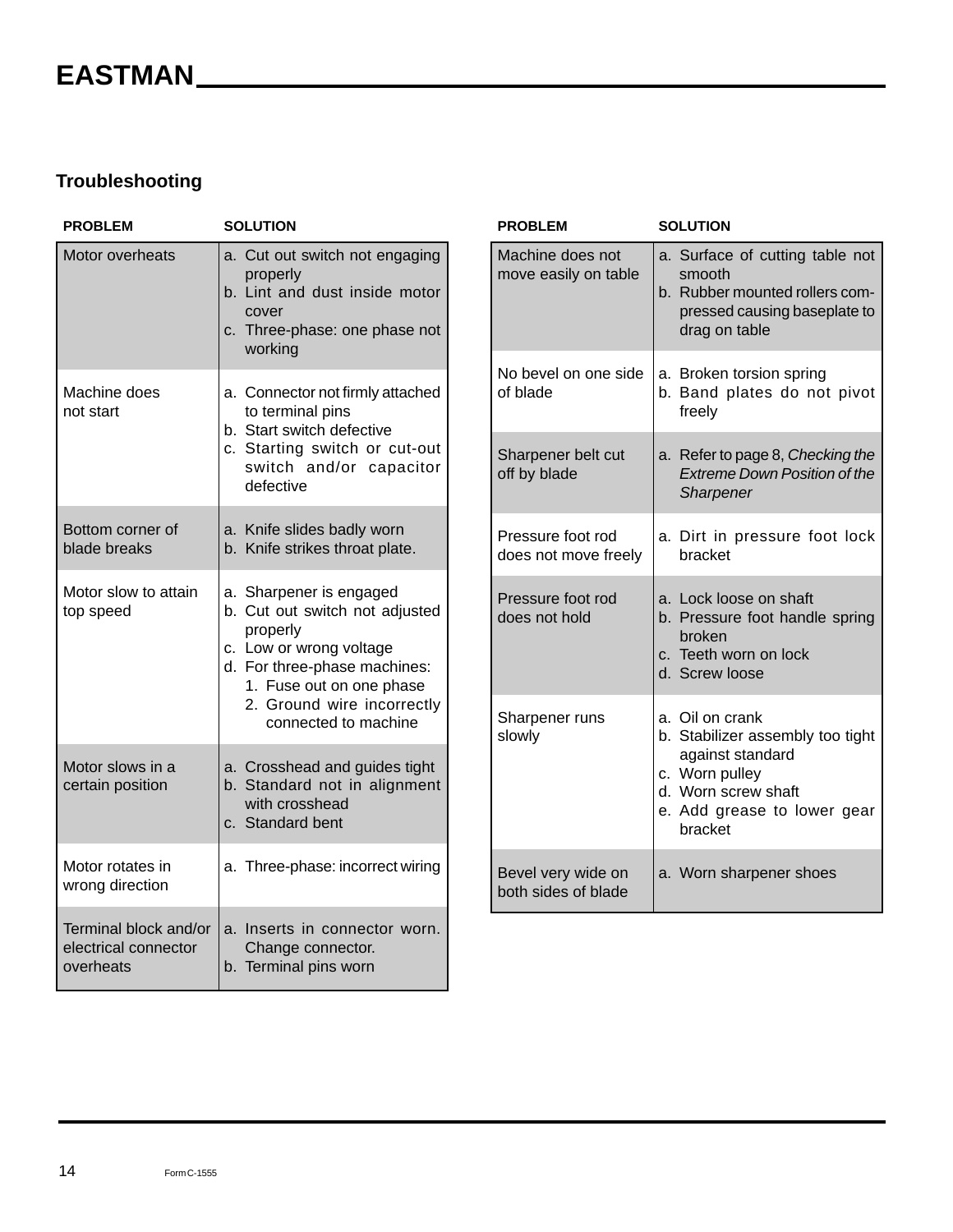

*Figure 12. Single-Phase Electrical Configuration*

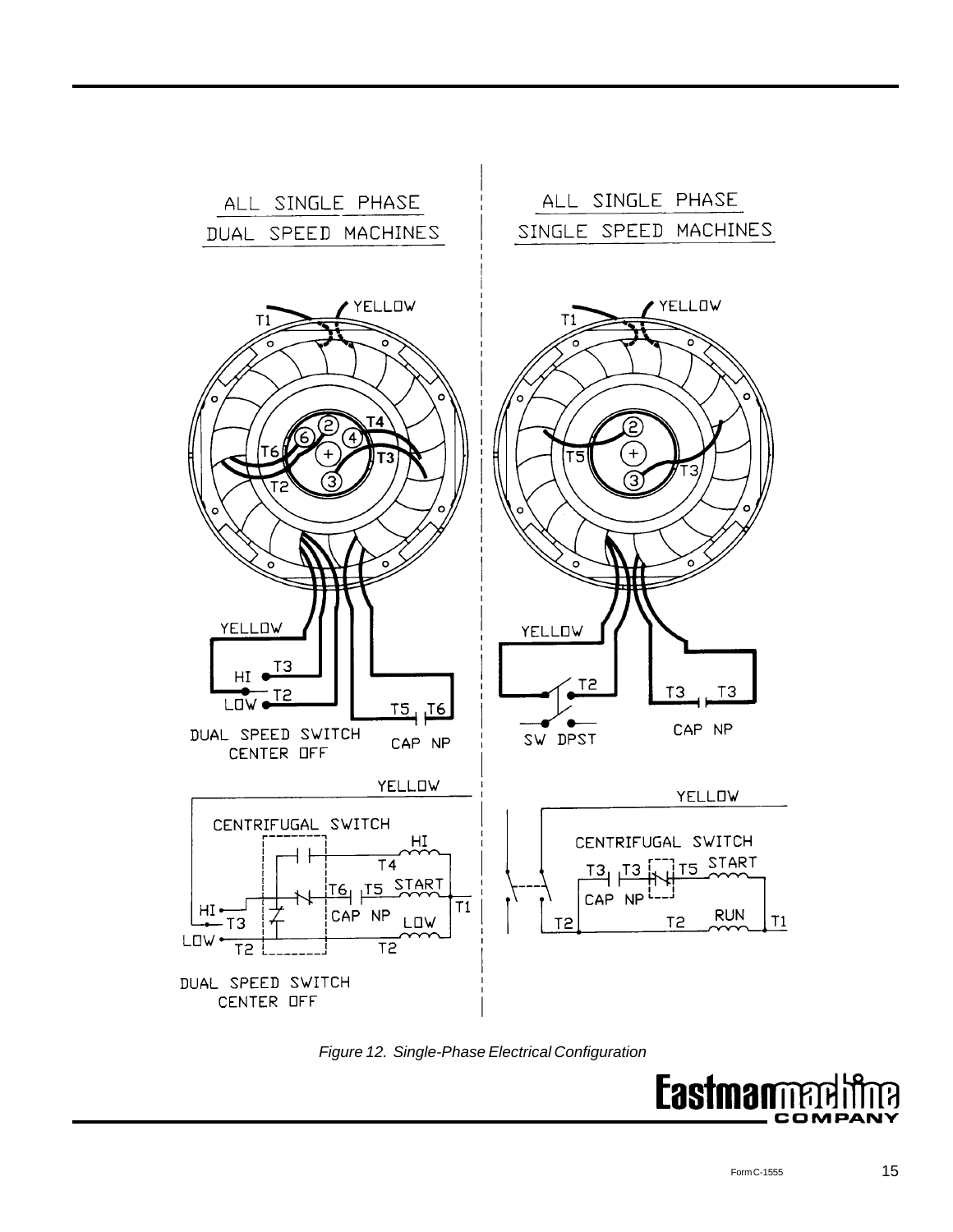### **Freeing Frozen Guides**



*Figure 13. Freeing Frozen Guides*

To free frozen guides, proceed as follows:

- 1. Remove the machine from the power source.
- 2. Remove the sharpener from the machine, see *Removing the Sharpener* on page 5.
- 3. Loosen the screws (Figure 13, 3) and remove the connecting rod (Figure 13, 4).
- 4. Insert the drift pin in the hole (Figure 13, 5) in the crank and tap with a light hammer in the direction of the arrow. This will loosen the crank.
- 5. Remove the crank.
- 6. Loosen the set screw (Figure 13, 6) using a No. 564 Allen key (.078 hex) and remove the oiler tube (Figure 13, 7).
- 7. Remove the crosshead (Figure 13, 8) from the guides.

8. Place a fiber or brass rod against the bottom of the crosshead and drive the crosshead out through the top of the guides.

**Note:** If the wrist pin is frozen in the crosshead, drive the wrist pin out of the crosshead with a soft punch. Polish the wrist pin and the hole in the crosshead with fine emery cloth.

- 9. Hone any rough spots on the bearing surface of the crosshead against a flat oilstone until smooth.
- 10. Examine the guides. If there is any evidence of a high spot, remove it with a scraper and then clean.
- 11. Oil the bearing surface of the guides, insert the crosshead, and reassemble the machine. Ensure the washer (Figure 13, 10) is in place between the connecting rod and crosshead.

## **CAUTION**

The wrist pin must be installed with the notch (Figure 13, 11) at top center. If the wrist pin is not installed correctly, the flow of oil to the wrist pin bearing will be cut off.

12. Return power to machine and run the machine for approximately one-half hour, oiling the guides frequently, before putting the machine back into production.

## **Accessories**

### **Stainless Steel Mesh Gloves**

Mesh provides complete freedom of movement and air circulation so hand doesn't sweat. Designed for universal fit, the mesh glove features a uniquely designed snap wrist strap fastener that allows a left hand glove to be easily and quickly reversed to make a right hand glove (gloves are normally configured as left hand).

Features a fully tapered design to fit better without excess material and weight. Seam joining glove parts are interlocked and individually welded for maximum strength.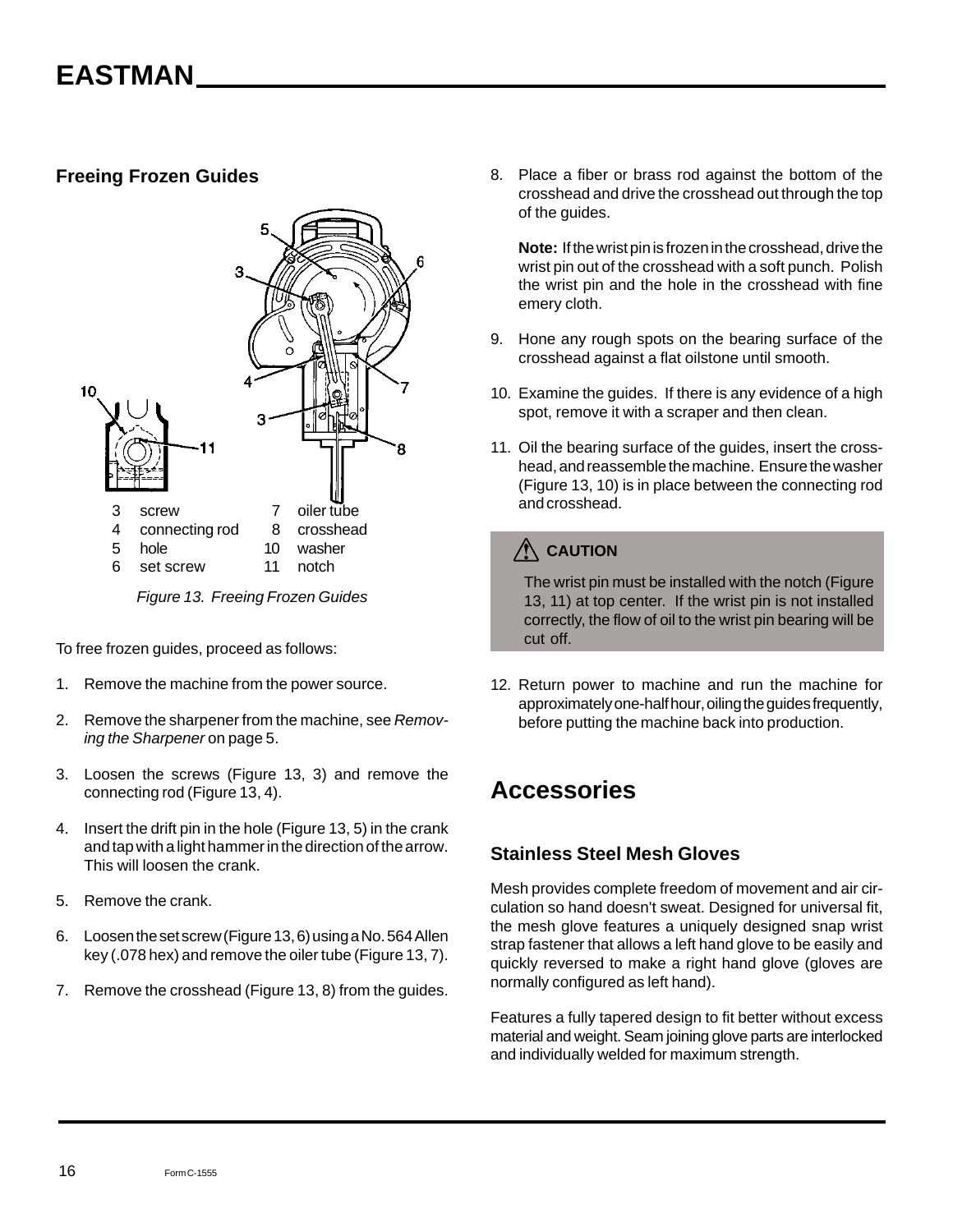## **WARNING**

Metal mesh gloves provide protection from minor cuts, but will NOT prevent accidental injury. Even if you wear safety gloves, failure to keep hands, arms, and hair away from the knife area and follow the safety precautions on the machine and in this manual may result in serious personal injuries.

## **WARNING**

Do not use metal mesh gloves with a round knife blade cutting machine. The circular motion of the knife could pull the glove towards the blade.



| <b>Ordering Reference</b><br><b>Description</b> |                                    |  |
|-------------------------------------------------|------------------------------------|--|
| <b>Left-Hand</b>                                | (see note for Right-Handed)        |  |
| <b>GU300 XS</b>                                 | 3 Finger, extra small, Snap-Buckle |  |
| <b>GU300 S</b>                                  | 3 Finger, small, Snap-Buckle       |  |
| <b>GU300 M</b>                                  | 3 Finger, medium, Snap-Buckle      |  |
| <b>GU300L</b>                                   | 3 Finger, large, Snap-Buckle       |  |
| <b>GU300 XL</b>                                 | 3 Finger, extra large, Snap-Buckle |  |
|                                                 |                                    |  |
| <b>GU500 XS</b>                                 | 5 Finger, extra small, Snap-Buckle |  |
| <b>GU500 S</b>                                  | 5 Finger, small, Snap-Buckle       |  |
| <b>GU500 M</b>                                  | 5 Finger, medium, Snap-Buckle      |  |
| GU500L                                          | 5 Finger, large, Snap-Buckle       |  |
| <b>GU500 XL</b>                                 | 5 Finger, extra large, Snap-Buckle |  |

### **Genuine Eastman Abrasive Belts**

Eastman's four abrasive belt grits offer an edge for every fabric. For increased cutting efficiency, Eastman offers four different edges as produced by four different abrasive belts. These belt grits are available in convenient, color-coded boxes for easy identification.



*Figure 15. Eastman Abrasive Belts*











*Figure 14. Available Metal Mesh Glove Styles*

### **Ordering Details**

All gloves are available with three or five fingers.

**Note:** All gloves are shipped with left hand configuration. For a right hand configuration reverse the wrist snap fastener.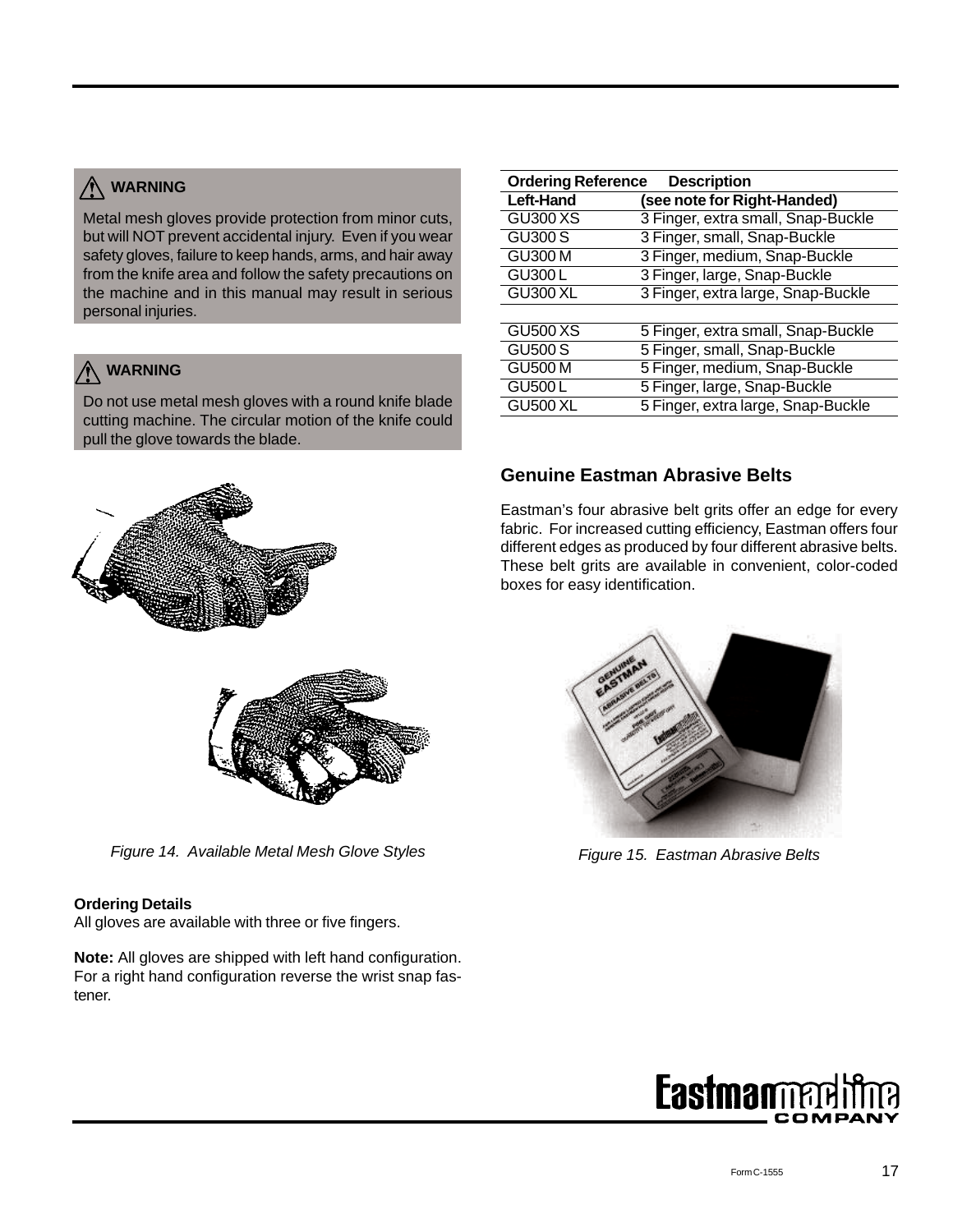# **EASTMAN**

 The 250X microphotographs (Figure 16) show four different edges, as produced by Eastman's four abrasive belt grits.





### **Ergo-Handle**



Available as an option on new machines or for retrofitting to any existing Eastman straight knife, the Ergo-Handle allows the operator to adjust the handle downward from the standard horizontal through a 14-degree range. Adjusting the handle's angle to suit the operator's preference allows for more effective use of the arm muscles, while placing less strain on the wrist and thumb.

| PART NO. | <b>DESCRIPTION</b> |
|----------|--------------------|
|          |                    |

| 531C1-87 | Regular Ergo-Handle        |
|----------|----------------------------|
| 531C1-88 | <b>Cushion Ergo-Handle</b> |

*Figure 17. Ergo-Handle*

18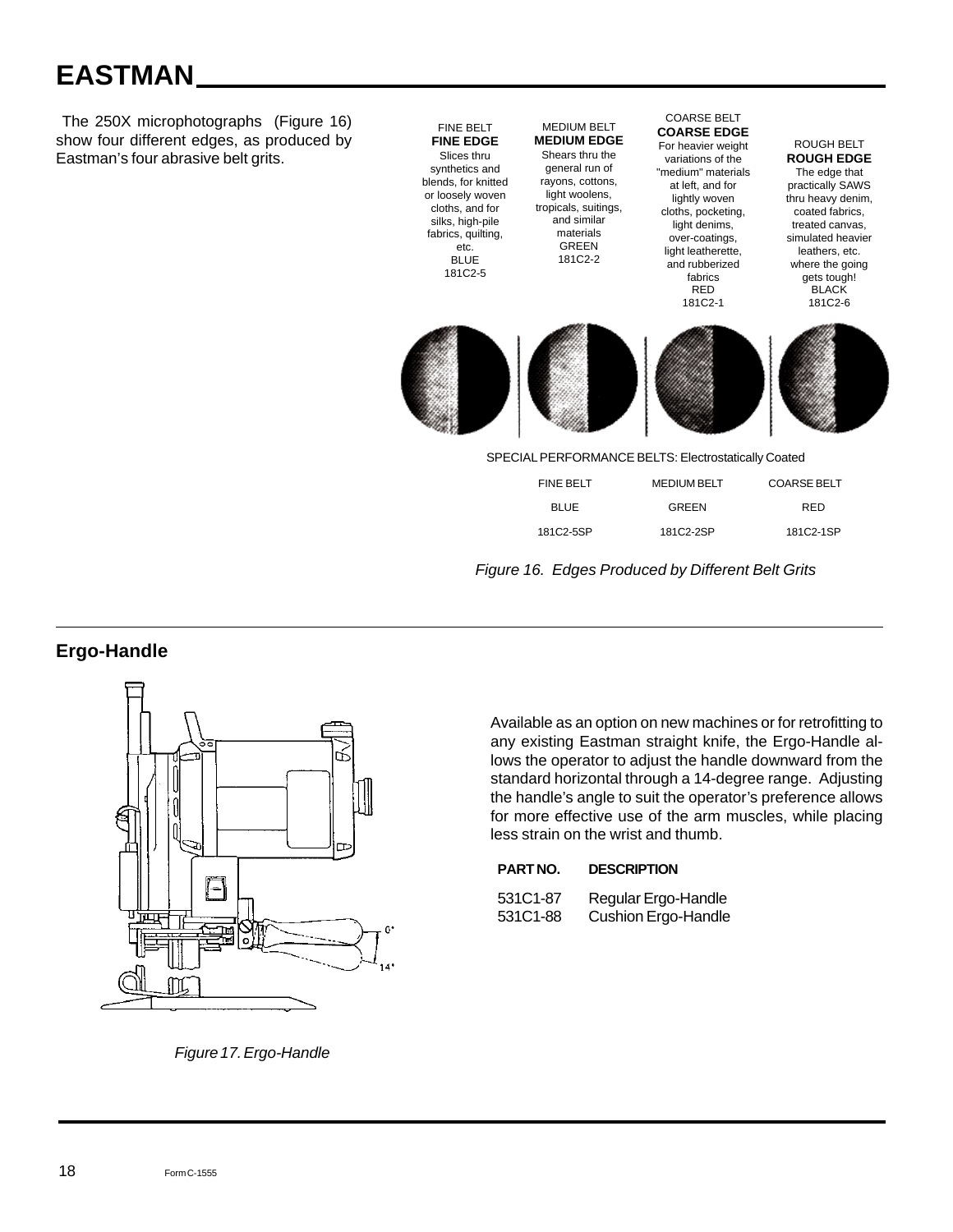### **Specialty Machines**

#### **Plastic Master Model 627PM/629PM**

Eastman's Plastic Master has been specifically designed by Eastman's engineering group to eliminate the fusing of synthetic materials such as plastics, PVC, vinyl, and reinforced vinyl. Exclusively formulated Plastic Master Fluid is applied to a special wave blade by articulated arms. Gravity carries the Plastic Master Fluid down the blade and cools as it cuts. The Plastic Master option is available for dualspeed machines.

For more information on the Eastman Plastic Master 627PM/ 629PM, call your Eastman authorized dealer or Eastman factory direct.

#### **Micro Fog Model 627MF/629MF**

Eastman's Micro Fog is designed for the same purpose as the Plastic Master, but is more comprehensive. The exclusive Micro Fog and a 90-120 psi compressed air hose sends a mist of coolant/lubricant behind the knife and out through special slotted wave blades to penetrate every layer of cloth and eliminate the conditions that cause fusing. Micro Fogs are only available with dual-speed motors, 6" standards, and in 1-1/8 or 1-1/4 stroke only. Special waterproof belts are available for use on this machine. The amount of spray may be regulated through a valve on the device.

For more information on the Eastman Micro Fog 627MF/ 629MF, call your Eastman authorized dealer or Eastman factory direct.



*Figure 18. Plastic Master*



*Figure 19. Micro Fog*

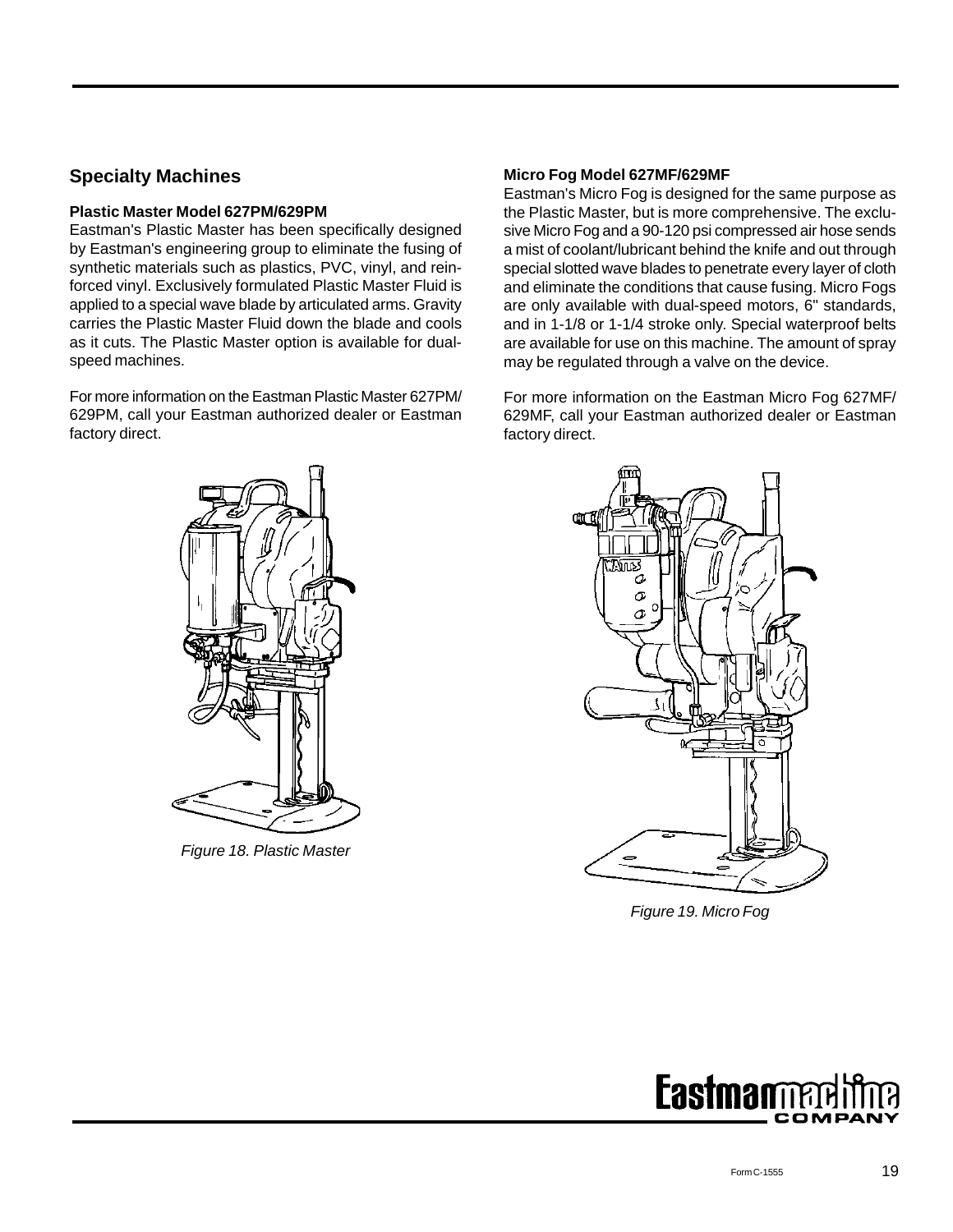## **Illustrated Parts List**

Your Eastman Straight Knife has been carefully designed to provide many hours of trouble-free operation. The comprehensive exploded parts illustrations have been carefully prepared to enable you to easily order replacement parts. Replacement parts for this machine may be ordered through your nearest Eastman Machine Company representative or directly from the Eastman factory.

**Note:** Please specify the model and serial number of your machine when ordering parts. Always specify class number and serial number when ordering parts for faster, more efficient service.

### **Exploded Parts Illustrations**

The exploded parts illustrations and parts lists in this section have been divided into major assemblies as follows:

#### **Motor Assemblies**

| Single-Phase, Single-Speed | Pages 22, 23 |
|----------------------------|--------------|
| Single-Phase, Dual-Speed   | Pages 22, 23 |
| Three-Phase, Single-Speed  | Pages 24, 25 |
| Three-Phase, Dual-Speed    | Pages 24, 25 |

#### **Front Bearing Housing Assembly**

See pages 26 and 27.

#### **Sharpener Housing Assembly**

Front view, see pages 28 and 29. Rear view, see pages 30 and 31.

#### **Lower Gear Bracket Assembly**

See pages 32 and 33.

**Note:** Four different abrasive belt grits (designed to provide you with a selection of edges) may be ordered for this machine. See pages 17 and 18 of this manual for more information.

#### **Standard and Baseplate Assembly**

See pages 34 and 35.

**Note:** Knife slides and standard heights indicated on pages 34 and 35 are based on the length of the knife and do not refer to physical dimensions. Thus, a 6" knife slide accommodates a 6" knife. Ordering information and part numbers for knives may be found on pages 10 and 11.

#### **FASTENERS REQUIRED TO ASSEMBLE MAJOR COMPONENTS**

| PART NO. | <b>NO. REQ'D</b><br>Class<br>Class |     | <b>DESCRIPTION</b>               |
|----------|------------------------------------|-----|----------------------------------|
|          | 627                                | 629 |                                  |
| 4C1-99   | 3                                  | 3   | Sharpener Hold-Down Nut          |
| 4C1-150  | 1                                  | 1   | Sharpener Hold-Down Nut          |
| 4C1-179  | 4                                  | 4   | Front-to-Rear Bearing Nut        |
| $4C2-2$  | 1                                  | 1   | <b>Plate Bolt Nut</b>            |
| 20C3-38  | O                                  | 4   | Front-to-Rear Bearing Screw      |
| 20C3-39  | 4                                  | 0   | Front-to-Rear Bearing Screw      |
| 20C13-96 | 4                                  | O   | <b>Standard-to-Bearing Screw</b> |
| 24C4     |                                    |     | <b>Plate Bolt</b>                |
|          |                                    |     |                                  |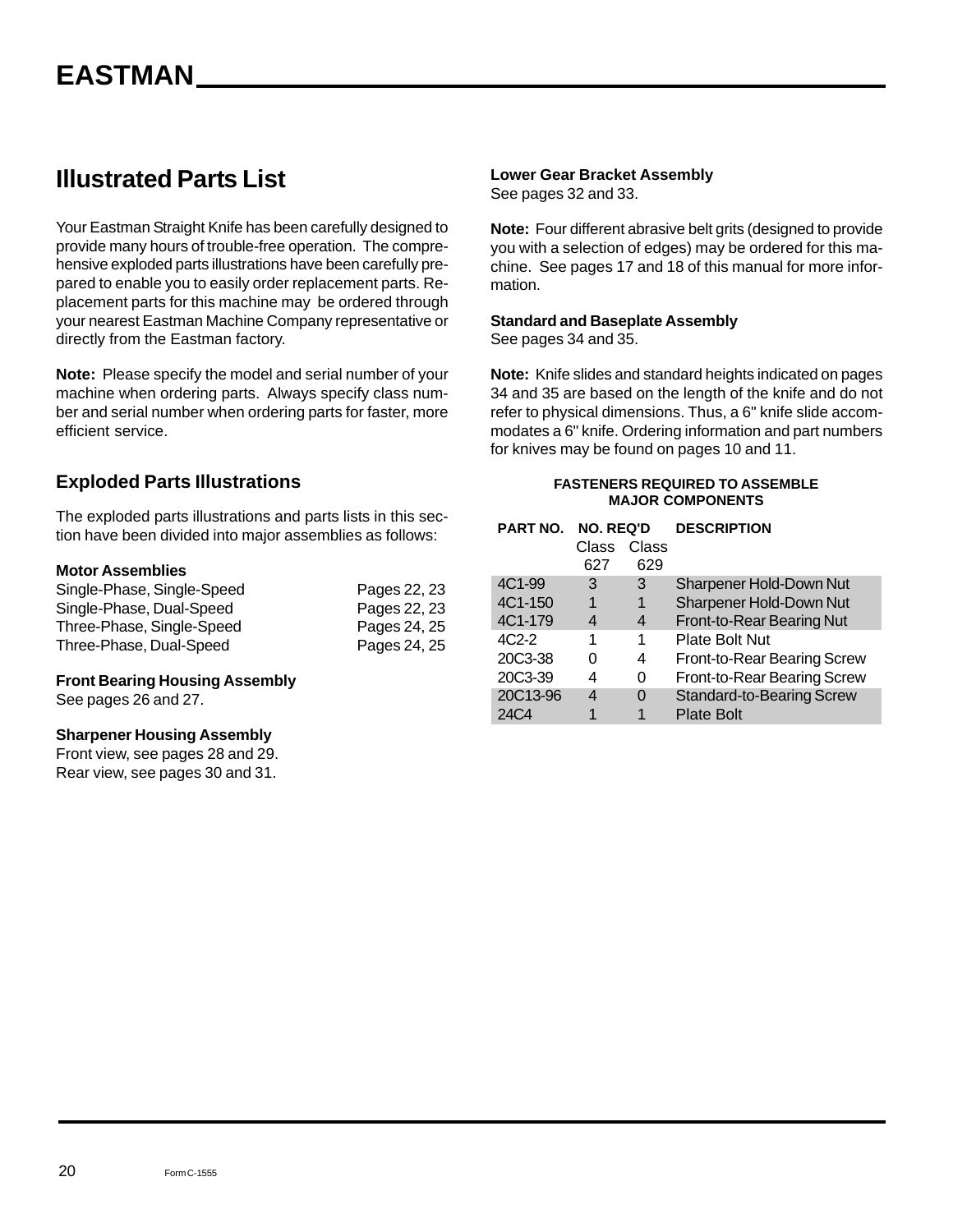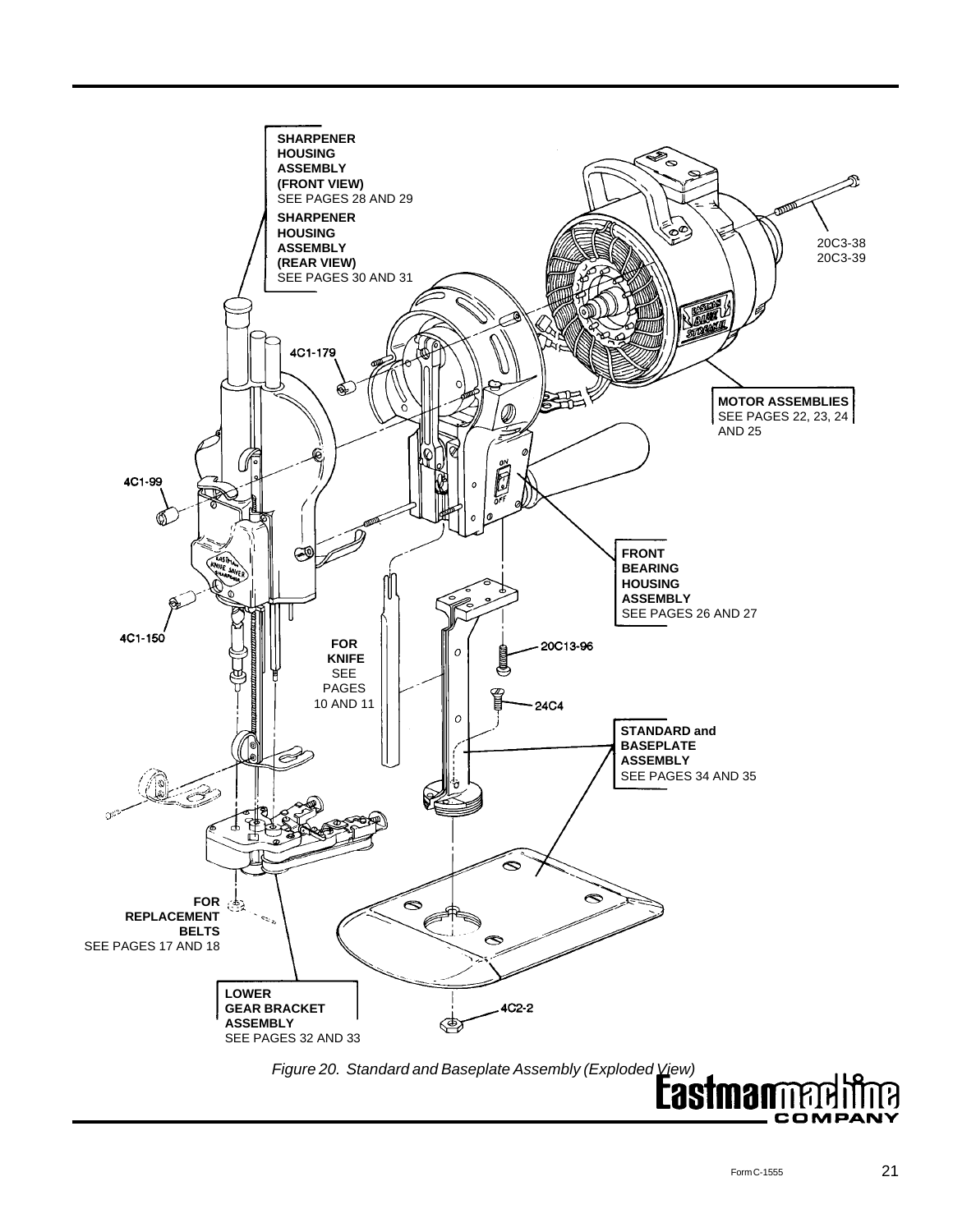# *Single-Phase Motor Assemblies*

*(Single- and Dual-Speed)*



#### *Figure 21. Single-Phase Motor Assembly (Assembled View)*

**Note:** Please specify model and serial number of machine when ordering parts.

| Part No.                     | No. Reg'd<br>CLASSON 55029 | Description                                                                |
|------------------------------|----------------------------|----------------------------------------------------------------------------|
| 4C1-145<br>4C2-87<br>8C5-10  | 1<br>1<br>1<br>1           | <b>Shaft Lock Nut</b><br>Nut. Clutch<br><b>Automatic Switch Insulation</b> |
| 8C12-4<br>10C1-41<br>12C1-12 | 2<br>2<br>1<br>1           | Lead Wire Insulation<br>Rotor Fan<br>Loading Spring Washer                 |
| 12C1-32<br>13C1-9<br>18C6-16 |                            | Lock Washer<br><b>Turning Knob</b><br><b>Retaining Ring</b>                |
| 22C1-24<br>30C1-8<br>34C1-51 | 1                          | Carrying Handle<br>Dust Cap<br><b>Clutch Spring</b>                        |
| 47C4-79<br>47C4-80           | 1<br>1                     | Terminal<br>Terminal                                                       |

| Part No.               | No. Req'd                        | Description                                   |
|------------------------|----------------------------------|-----------------------------------------------|
|                        | CLASS 621                        | CLASS 629                                     |
|                        |                                  |                                               |
|                        |                                  |                                               |
|                        |                                  |                                               |
| 53C7-35                | 1<br>1                           | <b>Fan Cover</b>                              |
| 73C7-121               | 1<br>1                           | <b>Terminal Wire Tubing</b>                   |
| 90C1-146               | 1<br>1                           | Rear Bearing Housing                          |
| 90C6-46                | 1<br>1                           | Rear Ball Bearing                             |
| 236C1-177              | 1<br>1                           | Label, Warning                                |
| 254C1                  | 1<br>1                           | Cable Tie, 4"                                 |
| 300C12-6               | $\overline{\mathbf{4}}$<br>4     | Screw, Round Head                             |
| 301C8-1                | 3<br>3                           | Screw, 4-40 x 1/2 Fillister Head              |
| 301C12-3               | 2<br>2                           | Screw, 8-32 x 3/8 Fillister Head              |
| 305C8-1                | 10<br>10                         | Screw, Binding Head                           |
| 305C10-1               | 1<br>1                           | Screw, Binding Head                           |
| 513C3-241              | 0<br>1                           | Rotor and Shaft                               |
| 513C3-240              | 1<br>$\Omega$                    | Rotor and Shaft                               |
| 514C7-109              | 1<br>$\overline{0}$              | Stator with Band 110V 60 Hz. 3600 R.P.M.      |
| 514C7-110              | 1<br>0                           | Stator with Band 220V 60 Hz, 3600 R.P.M.      |
|                        | 1<br>0                           | Stator with Band 220V 50 Hz, 3000 R.P.M.      |
| 514C7-113<br>514C7-114 | 1                                | Stator with Band 110V 60 Hz, 1800/3600 R.P.M. |
|                        | $\overline{0}$<br>1<br>$\Omega$  | Stator with Band 220V 60 Hz, 1800/3000 R.P.M. |
| 514C7-115              |                                  |                                               |
| 514C7-117              | $\overline{1}$<br>$\overline{0}$ | Stator with Band 110V 50 Hz. 3000 R.P.M.      |
| 514C7-118              | 1<br>0                           | Stator with Band 220V 50 Hz, 1500/3000 R.P.M. |
| 514C7-119              | 1<br>0                           | Stator with Band 110V 50 Hz. 1500 R.P.M.      |
| 514C7-120              | 1<br>0                           | Stator with Band 42V 50 Hz, 3000 R.P.M.       |
| 514C7-121              | $\Omega$<br>1                    | Stator with Band 42V 50 Hz, 1500/3000 R.P.M.  |
| 514C7-122              | $\overline{0}$<br>1              | Stator with Band 100V 60 Hz, 3600 R.P.M.      |
| 514C7-123              | $\Omega$<br>1                    | Stator with Band 100V 60 Hz.1800/3600 R.P.M.  |
| 514C7-124              | 1<br>0                           | Stator with Band 100V 50 Hz. 3000 R.P.M.      |
| 514C7-126              | 1<br>0                           | Stator with Band 110V 50 Hz, 1500/3000 R.P.M. |
| 514C7-127              | 1<br>0                           | Stator with Band 110V 60 Hz. 3600 R.P.M.      |
| 514C7-128              | 0<br>1                           | Stator with Band 110V 60 Hz. 1800 R.P.M.      |
| 514C7-129              | $\overline{1}$<br>$\overline{0}$ | Stator with Band 110V 60 Hz, 1500/3000 R.P.M. |
| 514C7-137              | $\overline{1}$<br>$\overline{0}$ | Stator with Band 220V 50 Hz, 3000 R.P.M.      |
| 514C7-138              | 1<br>$\overline{0}$              | Stator with Band 220V 50 Hz, 1500 R.P.M.      |
| 514C7-139              | 1<br>0                           | Stator with Band 220V 50 Hz, 1500/3000 R.P.M. |
| 514C7-140              | 1<br>0                           | Stator with Band 220V 60 Hz, 3600 R.P.M.      |
| 514C7-141              | 1<br>0                           | Stator with Band 220V 60 Hz, 1800 R.P.M.      |
| 514C7-142              | $\overline{0}$<br>1              | Stator with Band 220V 60 Hz. 1800/3600 R.P.M  |
| 514C7-156              | 1<br>$\Omega$                    | Stator with Band 100V 60 Hz.1800/3600 R.P.M   |
| 514C7-165              | 1<br>0                           | Stator with Band 42V 50 Hz. 3000 R.P.M.       |
| 514C7-174              | 1<br>0                           | Stator with Band 220V 60 Hz, 1800 R.P.M.      |
| 514C7-193              | 0<br>1                           | Stator with Band 100V 55 Hz, 3300 R.P.M.      |
| 514C7-194              | 1<br>0                           | Stator with Band 100V 55 Hz, 1725/3300 R.P.M. |
| 514C7-195              | 1<br>0                           | Stator with Band 100V 55 Hz. 3300 R.P.M.      |
| 514C7-196              | $\overline{1}$<br>$\overline{0}$ | Stator with Band 100V 55 Hz. 1725/3300 R.P.M. |
| 597C2-14               | $\overline{1}$<br>$\overline{1}$ | Cutout Assy 60 Cycle 3600 R.P.M.              |
| 597C2-15               | 1<br>1                           | Cutout Assy 50 Cycle 3000 R.P.M.              |
| 597C2-16               | 1<br>1                           | Cutout Assy 60 Cycle 1800 R.P.M.              |
| 597C2-17               | 1<br>1                           | Cutout Assy 50 Cycle 1500 R.P.M.              |
| 597C2-18               | 1<br>1                           | Cutout Assy 50 Cycle 1500/3000 R.P.M.         |
| 597C2-25               | $\overline{1}$<br>1              | Cutout Assy 60 Cycle 1800/3600 R.P.M.         |
| 783C1-3                | 1<br>1                           | Grounding Wire Assy.                          |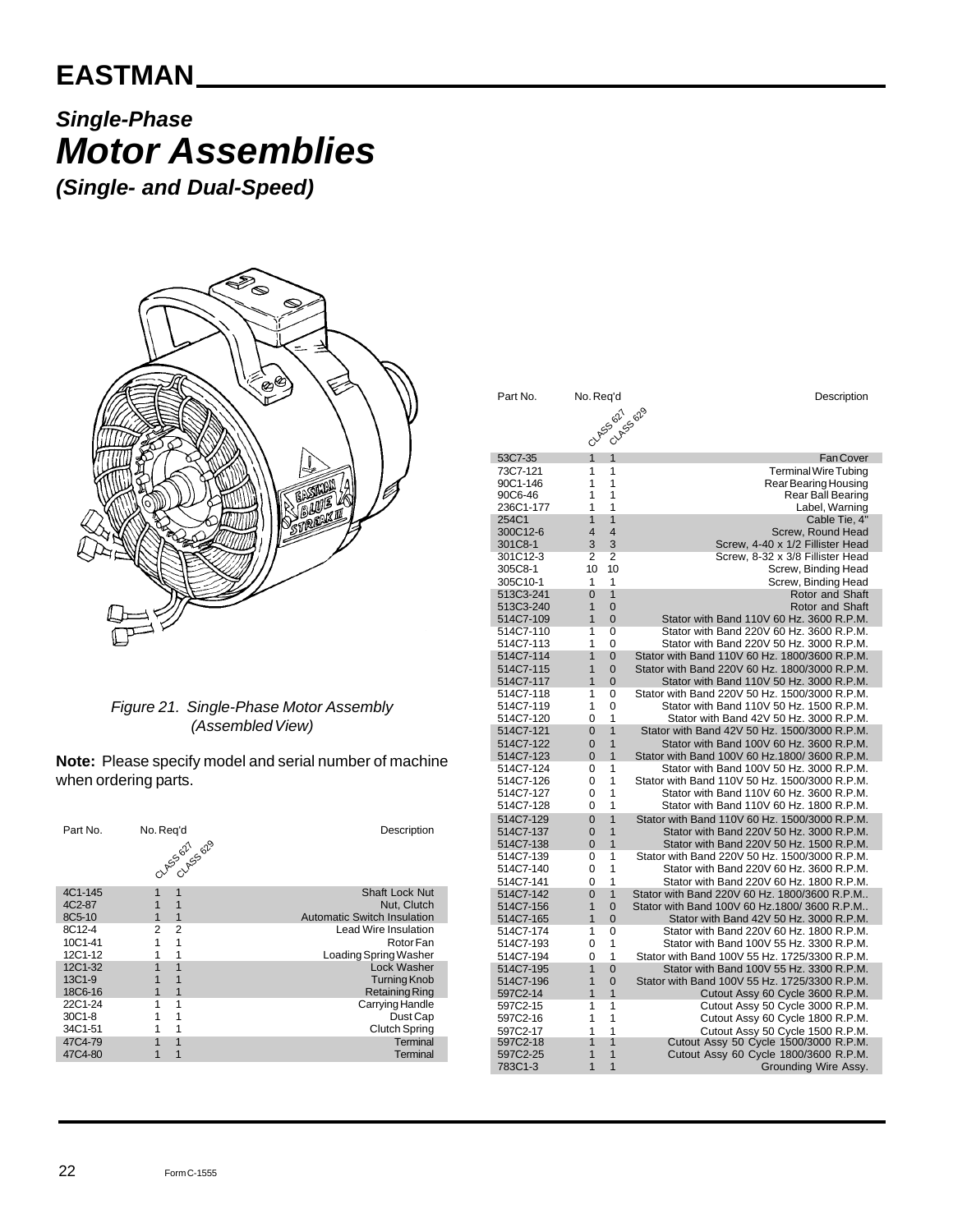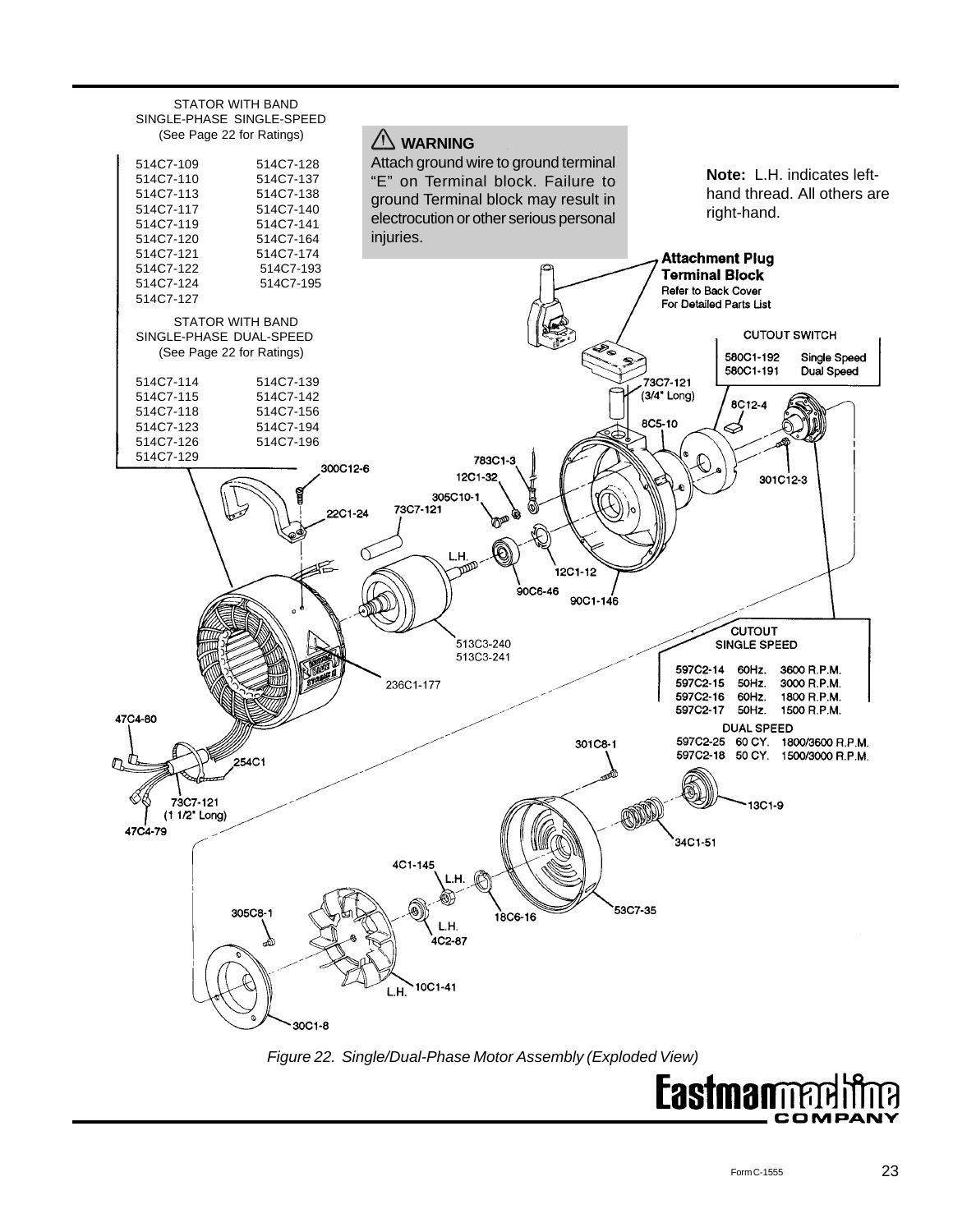## **EASTMAN**

# *Three-Phase Motor Assemblies*

*(Single- and Dual-Speed)*



*Figure 23. Three-Phase Motor Assembly (Assembled View)*

Part No. No. Req'd **Description** 1C4-8 1 1 1 Sleeve, Cutout 1C4-8 1 1 1 Sleeve, Cutout 2C1-145 1 1 1 3 Sleeve, Cutout 2C1-145 Shaft Lock Nut 4C2-87 1 1 1 Nut, Clutch<br>10C1-41 1 1 1 Rotor Fan 10C1-41 1 1<br>12C1-12 1 1 1 1 Loading Spring Washer 12C1-12 1 1<br>12C1-32 1 1 1 Loading Spring Washer 12C1-32 1 1 1 Lock Washer<br>13C1-9 1 1 1 Turning Knob 13C1-9 1 1 1 Turning Knob<br>18C6-16 1 1 1 Retaining Ring 18C6-16 1 1 1 Retaining Ring<br>22C1-24 0 1 Handle, Carrying 22C1-24 0 1 Handle, Carrying 30C1-8 1 1 Dust Cap 34C1-51 1 1 Clutch Spring 53C7-35 1 1 Fan Cover external of the control of the control of the control of the control of the control of the control of the control of the control of the control of the control of the control of the control of the control of the control of 73C7-121 1 1 Tubing, Terminal Wire 79C2-81 1 1 Plate, Direction Arrow 90C1-146 1 1 Rear Bearing Housing Rear Ball Bearing<br>Wire Lug 199C1-23 3 3<br>236C1-177 1 1 236C1-177 1 1 Label, Warning 1 1 Cable Tie<br>2 2 Screw, 8-32 x 3/8 Round Hd. 300C12-3 2 2 Screw, 8-32 x 3/8 Round Hd. 300C12-6 4 4 Screw, Round Hd. 301C8-1 3 3 3 Screw, 4-40 x 1/2 Fillister Hd.<br>305C8-1 10 10 Screw, Binding Hd. 305C8-1 10 10 Screw, Binding Hd. 305C10-1 1 1 Screw, Binding Hd.<br>513C3-241 0 1 Rotor and Shaft 513C3-241 0 1 Rotor and Shaft<br>513C3-240 1 0 Rotor and Shaft 513C3-240 1 0 Rotor and Shaft<br>514C7-116 1 0 Stator with Band 100V 60 Hz. 3600 R.P.M. 514C7-116 1 0 Stator with Band 100V 60 Hz. 3600 R.P.M.<br>514C7-130 0 1 Stator with Band 125V 50 Hz. 3000 R.P.M. 514C7-130 0 1 Stator with Band 125V 50 Hz. 3000 R.P.M.<br>514C7-135 0 1 Stator with Band 208V 60 Hz. 3600 R.P.M. 514C7-135 0 1 Stator with Band 208V 60 Hz. 3600 R.P.M.<br>514C7-143 0 1 Stator with Band 220V 50 Hz. 3000 R.P.M. 514C7-143 0 1 Stator with Band 220V 50 Hz. 3000 R.P.M.<br>514C7-144 0 1 Stator with Band 220V 50 Hz. 1500 R.P.M. 1 Stator with Band 220V 50 Hz. 1500 R.P.M. 514C7-145 0 1 Stator with Band 220V 50 Hz. 1500/3000 R.P.M. 514C7-146 0 1 Stator with Band 220V 60 Hz. 3600 R.P.M.<br>514C7-147 0 1 Stator with Band 220V 60 Hz 1800 R P M 1 Stator with Band 220V 60 Hz. 1800 R.P.M. 514C7-148 0 1 Stator with Band 220V 60 Hz. 1800/3600 R.P.M. 1 Stator with Band 380V 50 Hz. 3000 R.P.M. 514C7-152 0 1 Stator with Band 380V 50 Hz. 1500 R.P.M. 514C7-155 1 0 Stator with Band 220V 60 Hz. 3600 R.P.M.<br>514C7-157 1 0 Stator with Band 220V 50Hz. 3000 R.P.M. 514C7-157 1 0 Stator with Band 220V 50Hz. 3000 R.P.M.<br>514C7-158 1 0 Stator with Band 220V 60Hz. 1800/3600 R.P.M. 514C7-158 1 0 Stator with Band 220V 60Hz. 1800/3600 R.P.M.<br>514C7-159 0 1 Stator with Band 110V 50 Hz. 3000 R.P.M. 514C7-159 0 1 Stator with Band 110V 50 Hz. 3000 R.P.M. 514C7-161 1 0 Stator with Band 380V 50 Hz. 3000 R.P.M.<br>514C7-164 0 1 Stator with Band 220/380V 50 Hz. 3000 R.P.M. 514C7-164 0 1 Stator with Band 220/380V 50 Hz. 3000 R.P.M.<br>514C7-166 1 0 Stator with Band 220/380V 50 Hz. 3000 R.P.M. 514C7-166 1 0 Stator with Band 220/380V 50 Hz. 3000 R.P.M.<br>514C7-168 1 0 Stator with Band 220V 60 Hz. 1800 R.P.M. 514C7-168 1 0 Stator with Band 220V 60 Hz. 1800 R.P.M.<br>514C7-171 1 0 Stator with Band 380V 50Hz.1500/ 3000 R.P.M. 514C7-171 1 0 Stator with Band 380V 50Hz.1500/ 3000 R.P.M.<br>514C7-172 1 0 Stator with Band 380V 50 Hz. 1500 R.P.M. 514C7-172 1 0 Stator with Band 380V 50 Hz. 1500 R.P.M.<br>514C7-173 1 0 Stator with Band 220V 50Hz.1500/ 3000 R.P.M. 514C7-173 1 0 Stator with Band 220V 50Hz.1500/ 3000 R.P.M. 1 1 1 Ground Wire Assy. CLASS 627 CLASS 629

**Note:** Please specify model and serial number of machine when ordering parts.

24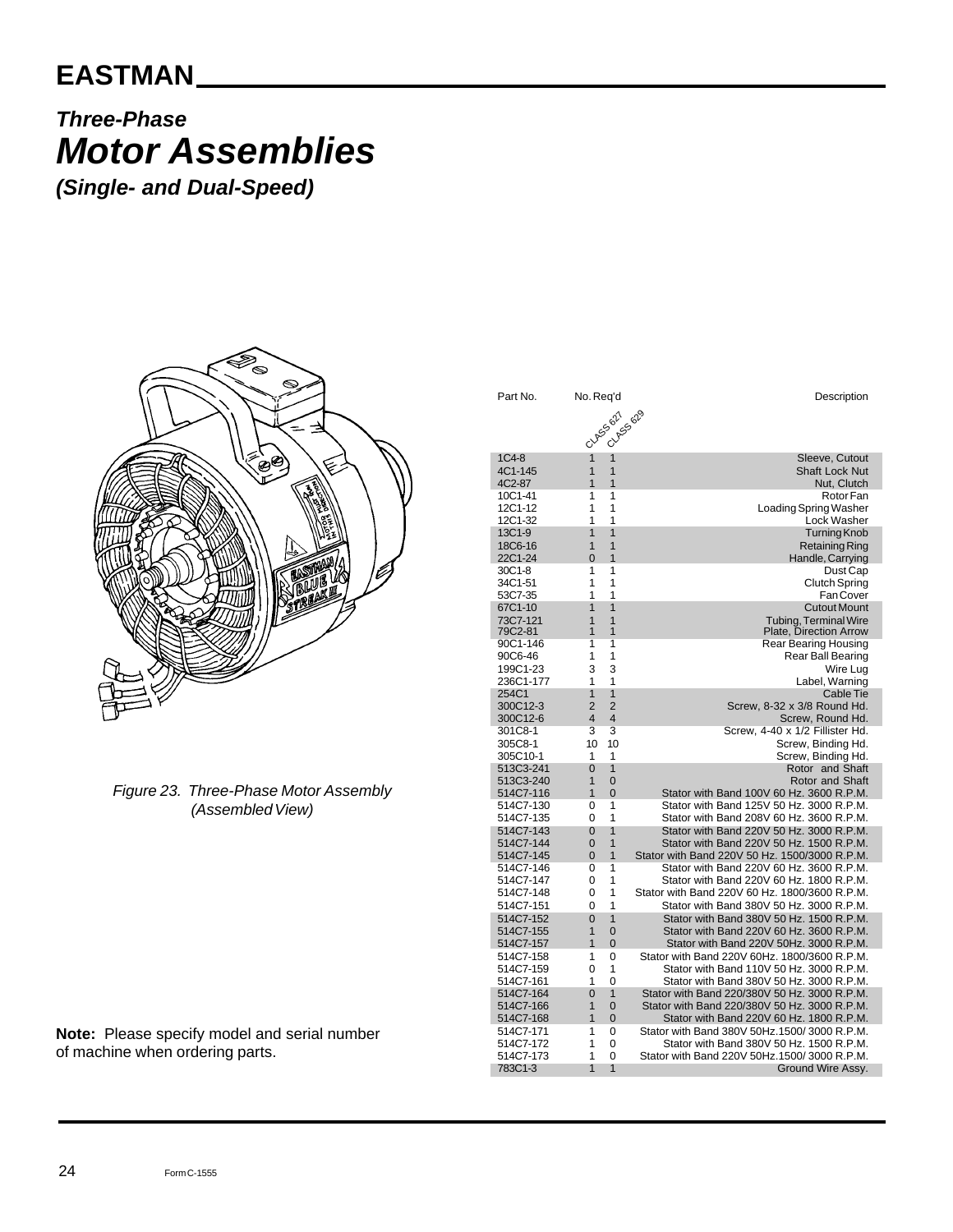

COMPA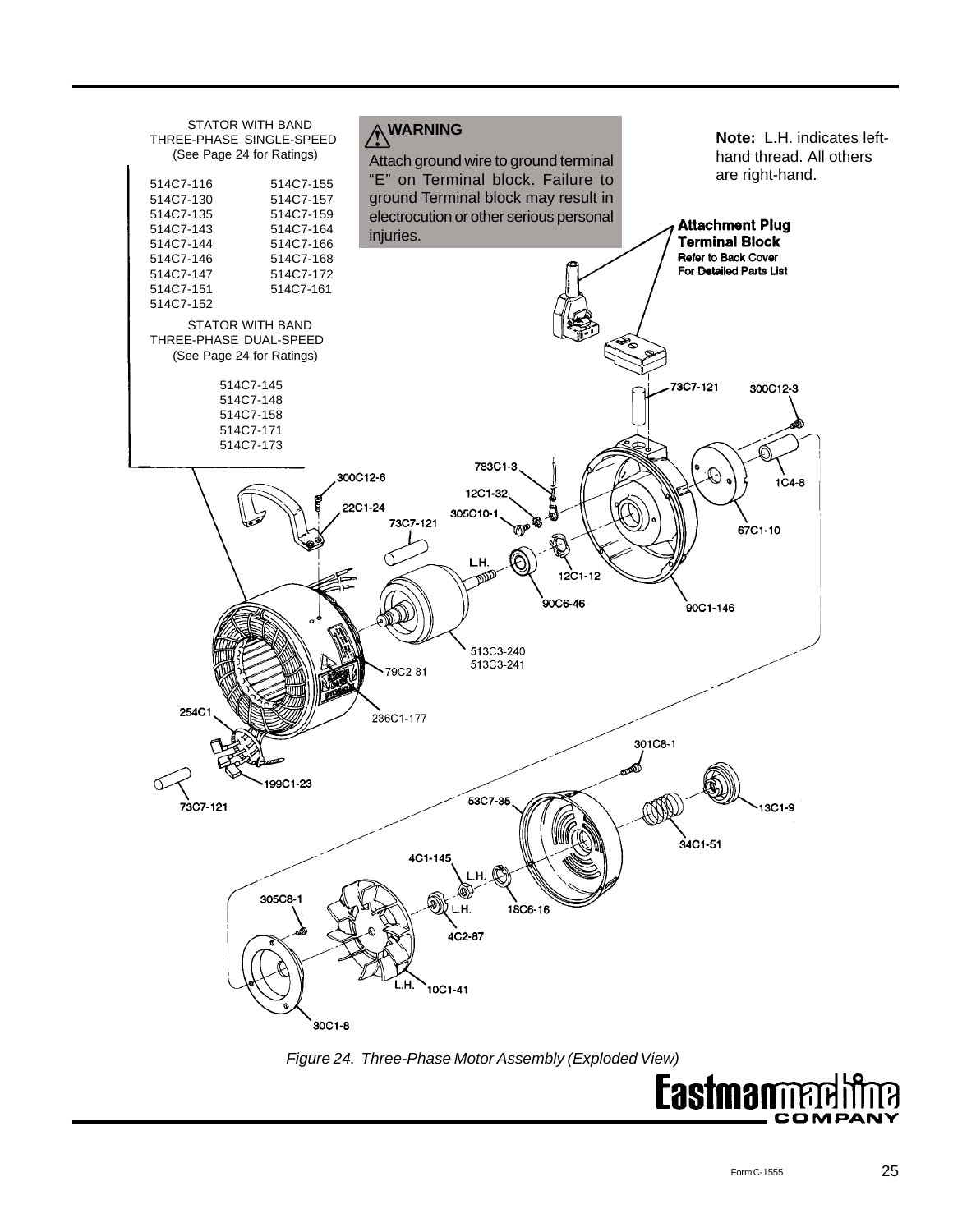# **EASTMAN** *Front Bearing Housing (90C2-162) with Oiler Assembly*

**Note:** Please specify model and serial number of machine when ordering parts.

| Part No.           |                     | No. Req'd                        | Description                                                   |
|--------------------|---------------------|----------------------------------|---------------------------------------------------------------|
|                    |                     | CLASSER SOR                      |                                                               |
| 4C1-111            | $\overline{1}$      | $\overline{1}$                   | <b>Operating Handle Lock Nut</b>                              |
| 4C1-132            | 1                   | $\overline{1}$                   | <b>Crank Ball Bearing Lock Nut</b>                            |
| 4C1-190            | $\overline{1}$      | $\overline{1}$                   | <b>Lock Nut for Shaft</b>                                     |
| 4C2-91             | 3                   | 3                                | Nut for Guide Screw                                           |
| 4C2-110            | 1                   | $\overline{1}$                   | Stop Nut                                                      |
| 4C3-8              | 3                   | 3                                | Guide Adjustment Nut                                          |
| 11C12-92           | $\overline{1}$      | $\overline{1}$                   | Shaft for Ball Bearing                                        |
| 12C1-21            | $\overline{2}$      | $\overline{2}$                   | <b>Shakeproof Washer</b>                                      |
| 12C1-24            | $\overline{1}$      | $\overline{1}$                   | Knife Lock Washer                                             |
| 12C10-2            | 3                   | 3                                | Washer                                                        |
| 12C15-14           | 6                   | 6                                | Guide Washer                                                  |
| 12C15-53           | 1                   | $\mathbf{1}$                     | <b>Connecting Rod Washer</b>                                  |
| 15C13-23           | $\overline{2}$      | $\overline{2}$                   | Stud, Upper                                                   |
| 15C13-34           | 1                   | $\overline{1}$                   | Stud, Lower L.H. Mounting                                     |
| 15C13-39           | $\overline{1}$      | $\overline{1}$                   | Stud, Lower R.H. Mounting                                     |
| 17C4-6             | 1                   | 1                                | Wrist Pin                                                     |
| 18C6-79            | 1                   | 1                                | Lock Ring                                                     |
| 18C6-80            | 1                   | 1                                | O-Ring                                                        |
| 20C5-17            | $\mathfrak{p}$<br>1 | $\overline{2}$<br>$\overline{1}$ | <b>Connecting Rod Clamp Screw</b>                             |
| 20C12-62           |                     |                                  | <b>Front Housing Plug Screw</b>                               |
| 20C12-79<br>24C1-3 | 1<br>1              | 1<br>1                           | <b>Screw for Handle Bracket</b><br>Knife Lock Bolt            |
| 34C10-142          | 1                   | 1                                |                                                               |
| 52C5-194           | 1                   | 1                                | Spring for Capacitor<br>Switch Plate (Dual-Speed Three-Phase) |
| 52C5-235           | $\overline{1}$      | $\overline{1}$                   | Switch Plate (Single-Speed)                                   |
| 52C5-236           | 1                   | 1                                | Switch Plate (Dual-Speed Single-Phase)                        |
| 53C2-111           | 1                   | $\overline{1}$                   | <b>Switch Cover</b>                                           |
| 53C6-2             | 1                   | 1                                | <b>Oiler Tube Cover</b>                                       |
| 53C11-91           | 1                   | 1                                | <b>Capacitor Cover</b>                                        |
| 54C4-32            | 1                   | 1                                | Wrist Pin Plug                                                |

62C1-140 1 1 1 Handle Bracket 71C3-18 1 1 Front Ball Bearing Retainer 72C4-28 1 1 Oil Hole Cover 73C7-203 1 1 Oil Tube, Clear 73C7-204 1 1 Oiler Tube 85C1-52 1 1 1 Crank-1-1/8 Stroke 85C1-46 1 1 Crank 1-1/4 Stroke 85C1-45 1 1 1 Crank 1-1/2 Stroke<br>85C1-44 1 1 1 Crank 1-3/4 Stroke 1 Crank 1-3/4 Stroke 90C2-162 1 1 1 **1 Realter Strategier Strategier Strategier Strategier Strategier Strategier Strategier Strategier** 90C6-38 1 1 1 **1 and 1** Front Ball Bearing 90C6-46 1 1 Seated Crank Ball Bearing 91C4-25 2 2 Rivet Crosshead<br>141C1-46 1 1 1 Gauge, Clear 141C1-46 1 1<br>
191C1-21 1 1 Gauge, Clear Cross Head Felt pad 1910 1 1 Cross Head Felt pad 191C1-38 1 1 1 Wrist Pin Felt Pad 191C1-42 1 1 1 Oil Felt Wicking, Long<br>191C1-43 1 1 Oil Felt Wicking, Short 1 1 1 Oil Felt Wicking, Short 191C1-45 1 1 Oil Felt Wicking, .187 x .44 201C1-11 1 1<br>222C1-7 1 1 222C1-7 1 1 RTV Sealer 300C3-2 4 4 Screw 302C8-2 1 1 Screw, Flat Head 4-40 x 3/4 2 2 Screw, 6-32 x 3/8 Long Round Head 302C10-4 4 4 Screw, 6-32 x 5/16 Flat Head Screw. 4-40x 1/4 Binding Head 307C18-1 1 1 1 Screw 308C12-1 3 3 Screw, 8-32 x 3/8 Socket Head 308C14-1 6 6 Guide Hold Down Screw 309C15-5 3 3 Guide Adjustment Screw 1 1 1 L.H. & R.H. Guides 1-3/4 Stroke 525C1-5 1 1 1 L.H. & R.H. Guides 1-1/2 Stroke<br>525C1-6 1 1 1 L.H. & R.H. Guides 1-1/4 Stroke 1 1 1 L.H. & R.H. Guides 1-1/4 Stroke 525C1-7 1 1 1 L.H. & R.H. Guides 1-1/8 Stroke 531C1-53 1 1 531 Contract of the Contract of the Contract of Contract of the Operating Handle 531C1-76\* 1 (ea. machine class) Cushion Grip Handle<br>579C2-17 1 1 Cross Head (With Wrist Pin, Lock Washer & Bolt) 1 1 Cross Head (With Wrist Pin, Lock Washer & Bolt) 580C1-100 1 1 Switch - Dual-Speed 3-Phase 580C1-198 1 1 1 Switch - Single-Speed 1- & 3-Phase 580C1-199 1 1 1 Switch - Dual-Speed 1-Phase<br>607C1-35A 1 1 1 Colling Device, 1-1/8" Stroke 1 **1** Oiling Device, 1-1/8" Stroke 607C1-35B 1 1 Oiling Device, 1-1/4" Stroke 1 1 1 Ciling Device, 1-1/2" Stroke 607C1-35D 1 1 Oiling Device, 1-3/4" Stroke 664C1-6 1 1 Connecting Rod 1-1/8" Stroke 664C1-5 1 1 Connecting Rod 1-1/4" Stroke 664C1-4 1 1 Connecting Rod 1-1/2" Stroke 1 1 Connecting Rod 1-3/4" Stroke 706C1-4 0 1 Capacitor 110 Volt 706C1-5 0 1 Capacitor 220 Volt 706C1-13 1 0 Capacitor 110 Volt CLASS 627 **CLASS 629** 

Capacitor 220 Volt

Part No. No. Req'd Description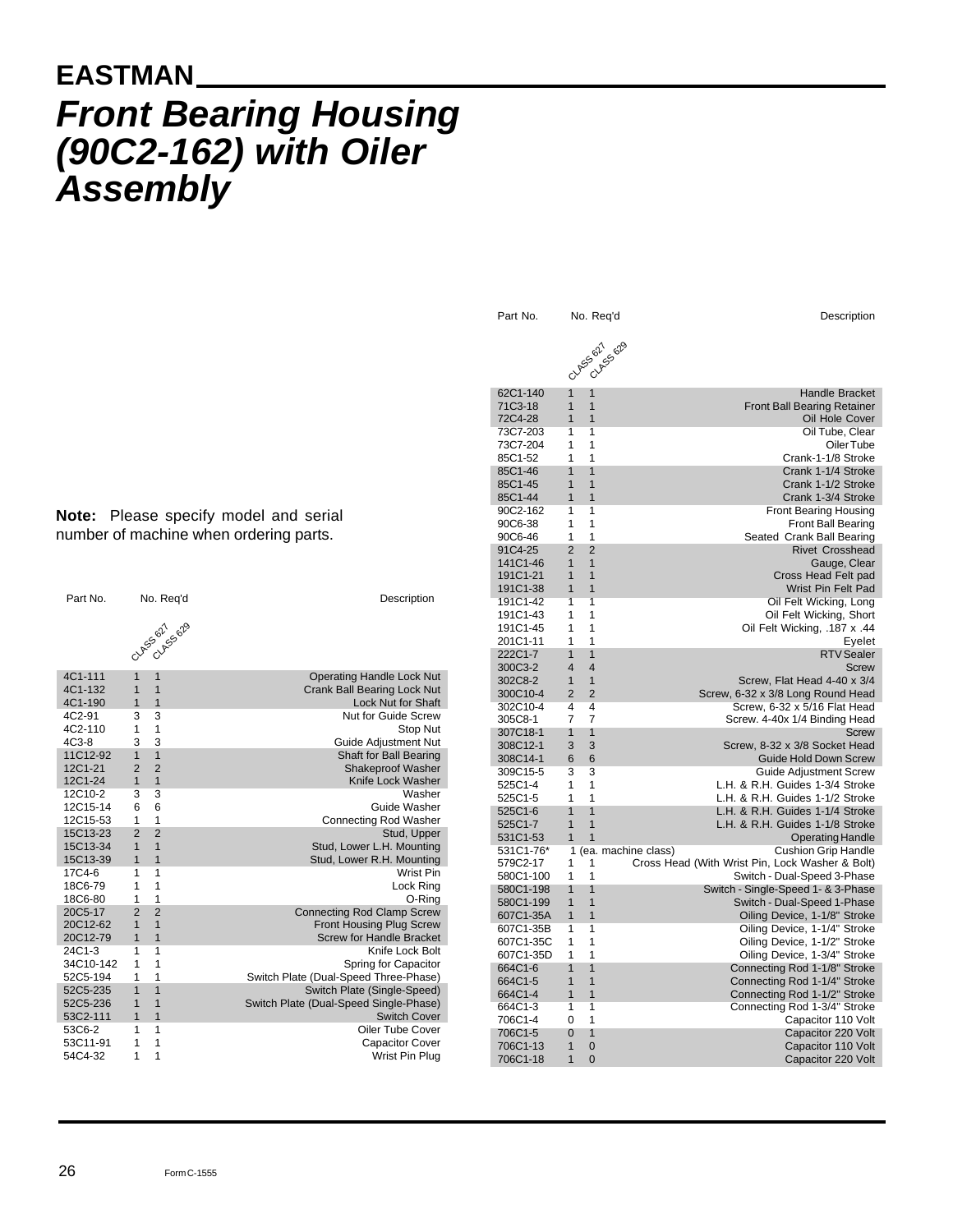

Slip large lug over switch before replacing switch base. Secure switch to base tightly to ensure positive ground.

*Figure 25. Front Bearing Housing with Oiler Assembly (Exploded View)*

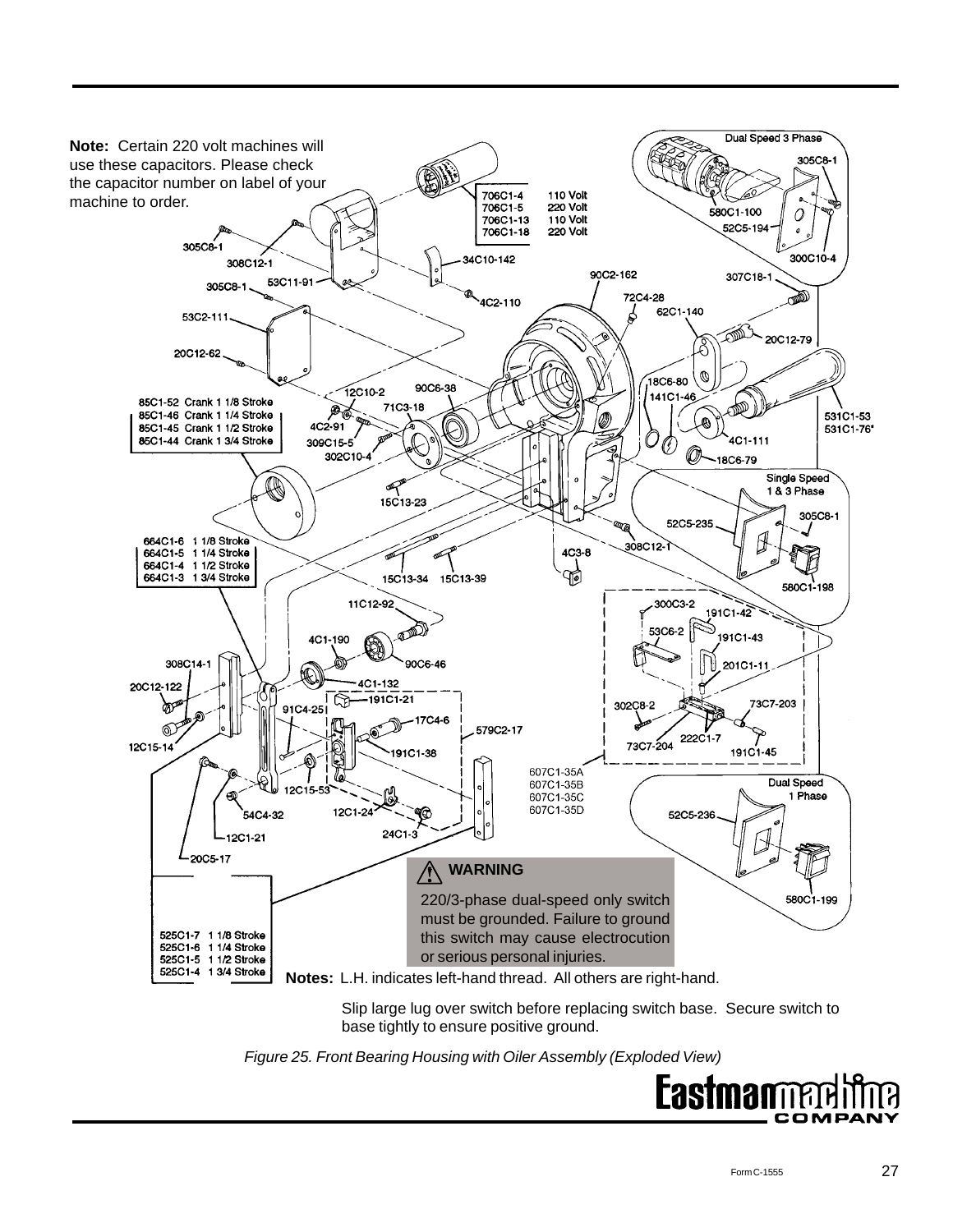# **EASTMAN** *Sharpener Housing Assembly*

*(Front View)*



*Figure 26. Sharpener Housing Assembly (Assembled, Front View)*

**Note:** Please specify model and serial number of machine when ordering parts.

|  |                        | For both<br>627 & 629 |                                                                  |
|--|------------------------|-----------------------|------------------------------------------------------------------|
|  | 4C1-149                | $\overline{1}$        | Nut, Elastic                                                     |
|  | 4C1-161                | $\mathbf{1}$          | Nut, Self Lock                                                   |
|  | 4C2-112                | 1                     | R.H. Nut for Screw Shaft                                         |
|  | 4C2-113                | 1                     | L.H. Nut for Screw Shaft                                         |
|  | 5C5-16                 | 1                     | Collar. Lower                                                    |
|  | 11C12-54               | 1                     | Shaft for Cam                                                    |
|  | 12C15-57<br>12C15-69   | 1<br>1                | Spring Washer for Release Lever<br>Washer for Lock Bracket       |
|  | 12C15-74               | $\overline{4}$        | Washer, Flat                                                     |
|  | 12C15-91               | 2                     | Thrust Washer, Upper Nut                                         |
|  | 17C15-106              | 1                     | Roll Pin for Collar                                              |
|  | 20C4-17                | 1                     | Pressure Foot Lever Screw                                        |
|  | 20C12-13               | 1                     | <b>Cam Shaft Spring Screw</b>                                    |
|  | 20C12-113<br>20C12-117 | 1<br>$\overline{2}$   | <b>Screw for Latch</b><br><b>Screw for Pressure Foot Shoe</b>    |
|  | 20C12-156              | 1                     | Screw for Release Lever                                          |
|  | 20C12-137              | 1                     | <b>Screw for Knife Guard Lock</b>                                |
|  | 22C3-2                 | 1                     | Lift Handle for Knife Guard Lock                                 |
|  | 34C1-20                | $\overline{1}$        | <b>Tension Spring</b>                                            |
|  | 34C8-12                | 1                     | Spring for Pressure Foot Lock                                    |
|  | 34C10-179<br>34C10-107 | $\overline{1}$<br>1   | Spring for Pressure Foot Lever<br>Spring for Latch               |
|  | 53C11-72               | 1                     | Cover for Cam                                                    |
|  | 53C11-103              | 1                     | Vinyl Cover for Handle                                           |
|  | 55C4-49                | 1                     | Spacer for Knife Guard Lock Bracket                              |
|  | 68C1-192               | 1                     | Pressure Foot Shoe, All Strokes                                  |
|  | 71C3-15                | 3                     | <b>Thrust Ball Bearing</b>                                       |
|  | 86C7-34<br>90C4-47     | 1<br>1                | Cap for Tube<br>Bearing for Cam Shaft                            |
|  | 97C3-35                | 1                     | Latch for Cam                                                    |
|  | 147C1--26              | 1                     | <b>Extension for Screw Shaft</b>                                 |
|  | 171C1-16               | 1                     | Lock (Only) for Pressure Foot                                    |
|  | 300C10-1               | $\overline{2}$        | Screw, #6-32 x 3/16 Round Head                                   |
|  | 300C10-4               | 4                     | Screw, #6-32 x 3/8 Round Head                                    |
|  | 302C10-4<br>302C10-8   | 1<br>1                | Screw, #6-32 x 5/16 Flat Head<br>Screw, #6-32 x 3/4 Flat Head    |
|  | 309C15-7               | 1                     | Set Screw for Cam                                                |
|  | 553C1-7                | 1                     | Pressure Foot Lock Bracket Complete                              |
|  | 553C1-8                | $\overline{1}$        | Pressure Foot Lock Bracket Only                                  |
|  | 605C1-36               | 1                     | Pressure Foot Rod 7"-8" Knife                                    |
|  | 605C1-37               | 1                     | Pressure Foot Rod 9"-10" Knife                                   |
|  | 605C1-33<br>605C1-34   | 1<br>1                | Pressure Foot Rod 11-1/2" Knife<br>Pressure Foot Rod 13" Knife   |
|  | 621C1-7                | 1                     | <b>Release Lever With Cam</b>                                    |
|  | 683C1-17               | 1                     | <b>Pressure FootLever</b>                                        |
|  | 713C4-4                | 1                     | Screw Shaft With Extension,                                      |
|  |                        |                       | R. & L. Hand Nuts 5"-8"                                          |
|  | 713C4-5                | 1                     | Screw Shaft With Extension,                                      |
|  | 713C4-6                | 1                     | R. & L. Hand Nuts 9"-10"<br>Screw Shaft With Extension.          |
|  |                        |                       | R. & L. Hand Nuts 11-1/2"                                        |
|  | 713C4-7                | $\mathbf{1}$          | Screw Shaft With Extension,                                      |
|  |                        |                       | R. & L. Hand Nuts 13"                                            |
|  | 732C1-11               | 1                     | Sharpener Housing (With Bushings                                 |
|  |                        |                       | and Tubes) Only 5"-8" Knife                                      |
|  | 732C1-12               | 1                     | Sharpener Housing (With Bushings<br>and Tubes) Only 9"-10" Knife |
|  | 732C1-20               | 1                     | Sharpener Housing (With Bushings                                 |
|  |                        |                       | and Tubes) Only 11-1/2" Knife                                    |
|  | 732C1-17               | 1                     | Sharpener Housing (With Bushings                                 |
|  |                        |                       | and Tubes) Only 13" Knife                                        |
|  |                        |                       |                                                                  |

Part No. No. Req'd Description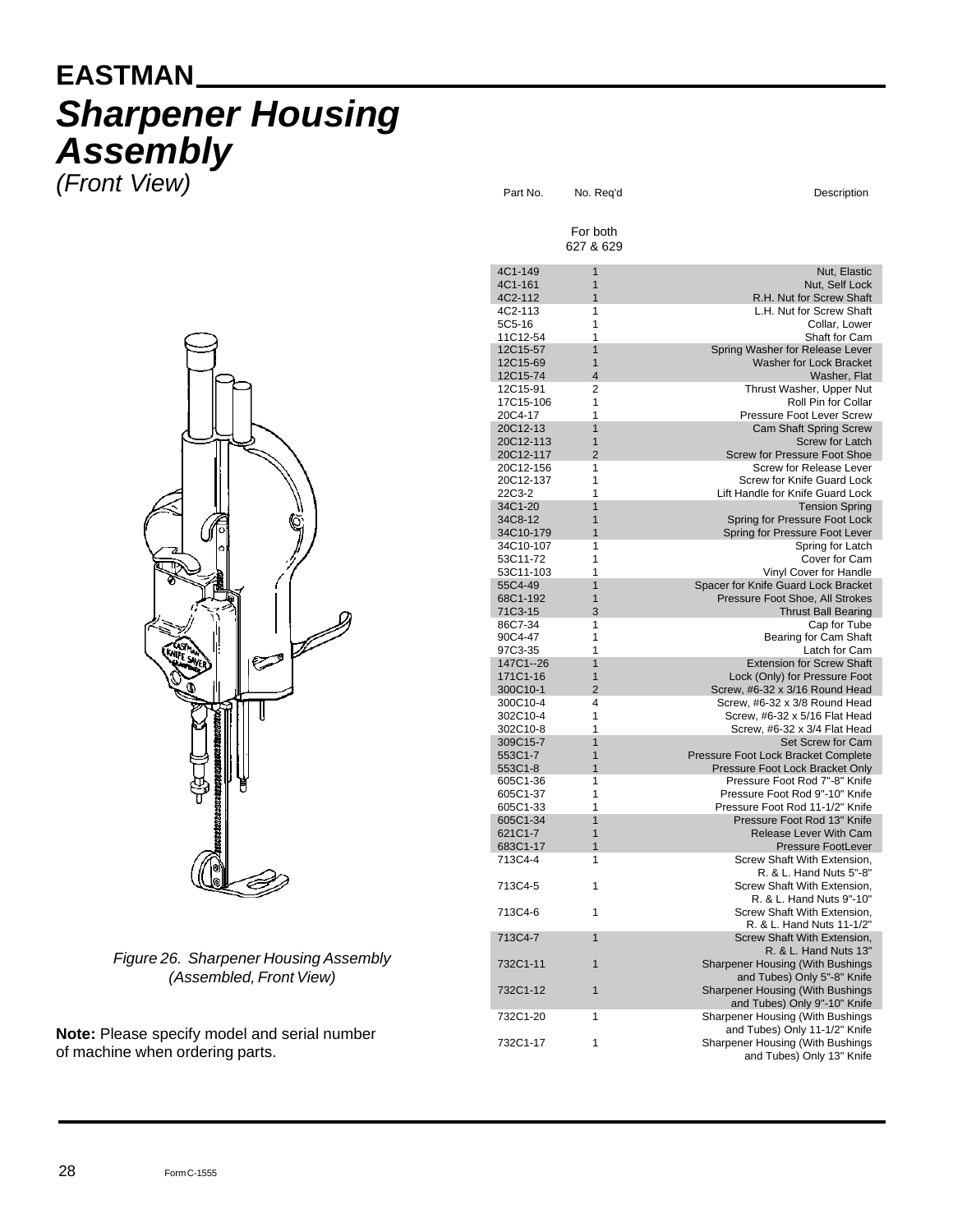

*Figure 27. Sharpener Housing Assembly (Exploded, Front View)*

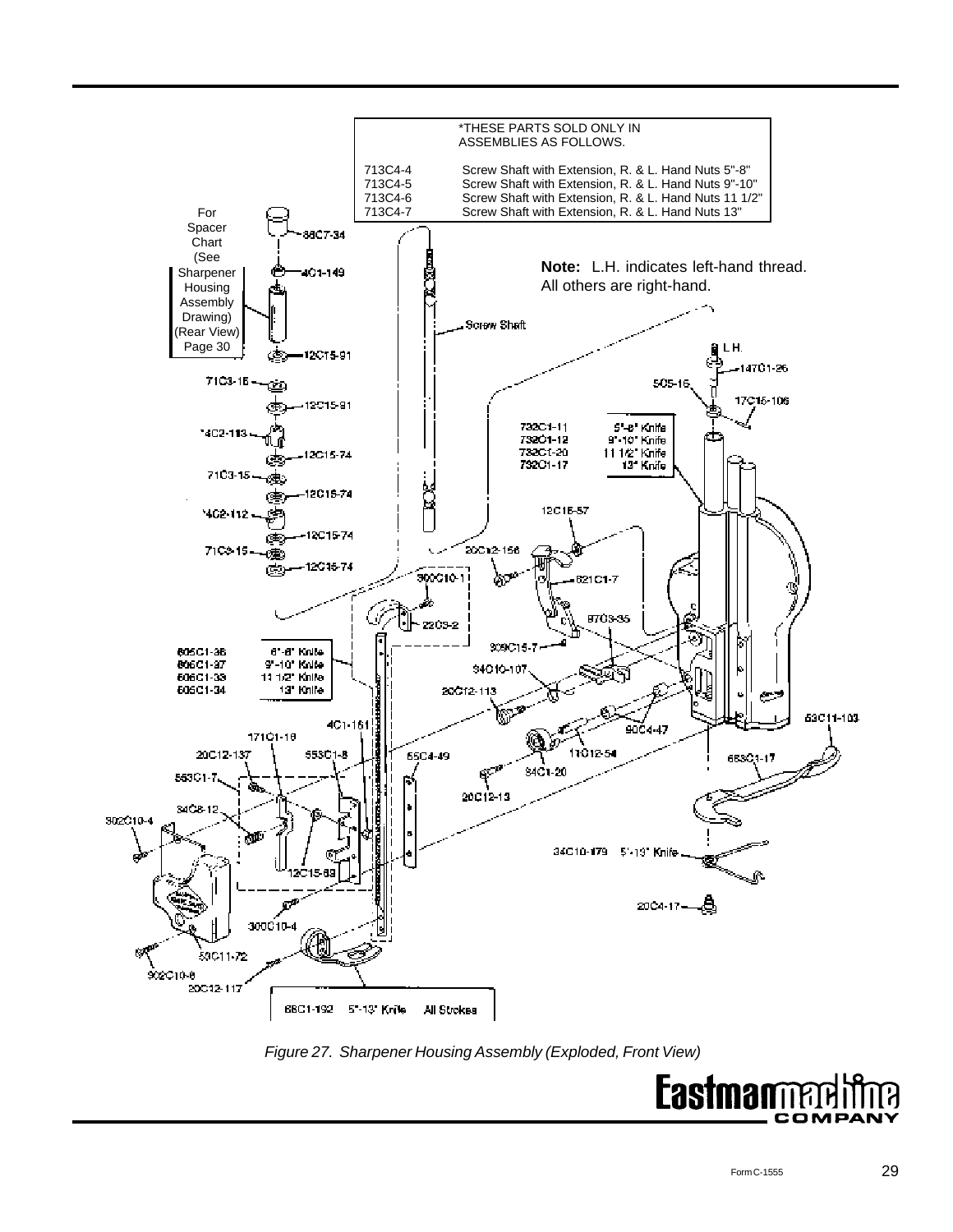## **EASTMAN**

# *Sharpener Housing Assembly*

*(Rear View)*



*Figure 28. Sharpener Housing Assembly (Assembled, Rear View)*

**Note:** Please specify model and serial number of machine when ordering parts.

| Part No.             | No. Req'd           | Description                                                            |
|----------------------|---------------------|------------------------------------------------------------------------|
|                      | For both            |                                                                        |
|                      | 627 & 629           |                                                                        |
| 4C2-2                | 1                   | <b>Lock Nut for Shaft</b>                                              |
| 4C2-85<br>4C2-86     | 1<br>1              | R.H. Follower Nut<br>L.H. Follower Nut                                 |
| 11C12-58             | 1                   | R.H. Square Shaft 5"-8" Knife                                          |
| 11C12-59             | 1                   | R.H. Square Shaft 9"-10" Knife                                         |
| 11C12-81             | 1                   | R.H. Square Shaft 11-1/2" Knife                                        |
| 11C12-85<br>11C12-56 | 1<br>1              | R.H. Square Shaft 13" Knife                                            |
| 11C12-57             | 1                   | L.H. Square Shaft 5"-8" Knife<br>L.H. Square Shaft 9"-10" Knife        |
| 11C12-80             | 1                   | L.H. Square Shaft 11-1/2" Knife                                        |
| 11C12-84             | 1                   | L.H. Square Shaft 13" Knife                                            |
| 11C12-64<br>12C11-74 | 1<br>$\overline{1}$ | Shaft for Crank<br><b>Thrust Washer</b>                                |
| 12C15-29             | $\overline{2}$      | <b>Thrust Washer</b>                                                   |
| 12C15-30             | $\overline{2}$      | <b>Thrust Washer for Bottom Plate</b>                                  |
| 17C15-78             | 1                   | Pin for Bell Crank                                                     |
| 17C15-103            | 1<br>1              | Roll Pin for Push Rod                                                  |
| 17C15-113<br>18C6-81 | 1                   | Spreader Pin<br><b>Retaining Ring for Shaft</b>                        |
| 18C6-26              | 1                   | <b>Retaining Ring for Bell Crank</b>                                   |
| 34C10-89             | $\overline{1}$      | Spring for Bell Crank                                                  |
| 55C4-41              | 1                   | Spacer for Ball Bearings                                               |
| 62C16-151<br>65C6-75 | 1<br>1              | Sharpener Housing (Only)<br>Push Rod                                   |
| 71C1-10              | 1                   | Oil Retainer-Idler Gear                                                |
| 73C7-46              | 1                   | Tube for Square Shaft 5"-8" Knife                                      |
| 73C7-47              | 1                   | Tube for Square Shaft 9"-10" Knife                                     |
| 73C7-86<br>73C7-88   | 1<br>1              | Tube for Square Shaft 11-1/2" Knife<br>Tube for Square Shaft 13" Knife |
| 73C7-48              | 1                   | Tube for Screw Shaft 5"-8" Knife                                       |
| 73C7-49              | $\overline{1}$      | Tube for Screw Shaft 9"-10" Knife                                      |
| 73C7-85              | 1                   | Tube for Screw Shaft 11-1/2" Knife                                     |
| 73C7-87<br>79C12-163 | 1<br>1              | Tube for Screw Shaft 13" Knife<br>Bottom Plate, Sharpener Housing      |
| 85C3-6E              | 1                   | Bell Crank (Only)                                                      |
| 87C3-8               | 1                   | Spiral Gear                                                            |
| 87C3-44              | $\overline{2}$      | <b>Spur Gear</b>                                                       |
| 87C3-53<br>90C4-29   | 1<br>1              | <b>Gear and Shaft</b><br>Bearing for Drive Shaft (Lower)               |
| 90C4-33              | 2                   | <b>Bearing for Gears</b>                                               |
| 90C4-34              | 1                   | Bearing for Bell Crank                                                 |
| 90C4-42              | 1<br>$\overline{1}$ | <b>Bearing for Drive Shaft</b>                                         |
| 90C4-48<br>90C4-58   | $\overline{1}$      | Bearing for Drive Shaft (Upper)<br><b>Bearing for Screw Shaft</b>      |
| 90C6-24              | $\overline{2}$      | <b>Ball Bearing for Crank</b>                                          |
| 142C1-7              | 1                   | Key for Gear                                                           |
| 191C1-21             | 1                   | Felt Pad for Cross Head                                                |
| 300C7-1<br>300C10-1  | 1<br>$\overline{c}$ | Screw, #4-36 x 1/8 Round Head<br>Screw, #6-32 x 3/16 Round Head        |
| 302C10-6             | 1                   | Screw, #6-32 x 1/2 Flat Head                                           |
| 302C12-3             | 3                   | Screw, #8-32 x 3/8 Flat Head                                           |
| 584C2-3              | 1                   | Bell Crank with Pin & Bearing (Only)                                   |
| 584C3-16<br>602C1-7  | 1<br>1              | Bell Crank Complete with Lever<br><b>Slow Speed Driver Assembly</b>    |
| 602C1-9              | $\overline{1}$      | <b>Driver Pulley with Driver</b>                                       |
| 627C1-10             | 1                   | Idler Gear & Bushing                                                   |
| 716C1-12             | 1                   | <b>Driver Shaft with Gear</b>                                          |
| 727C1-6              | 1                   | Oil Pad & Holder                                                       |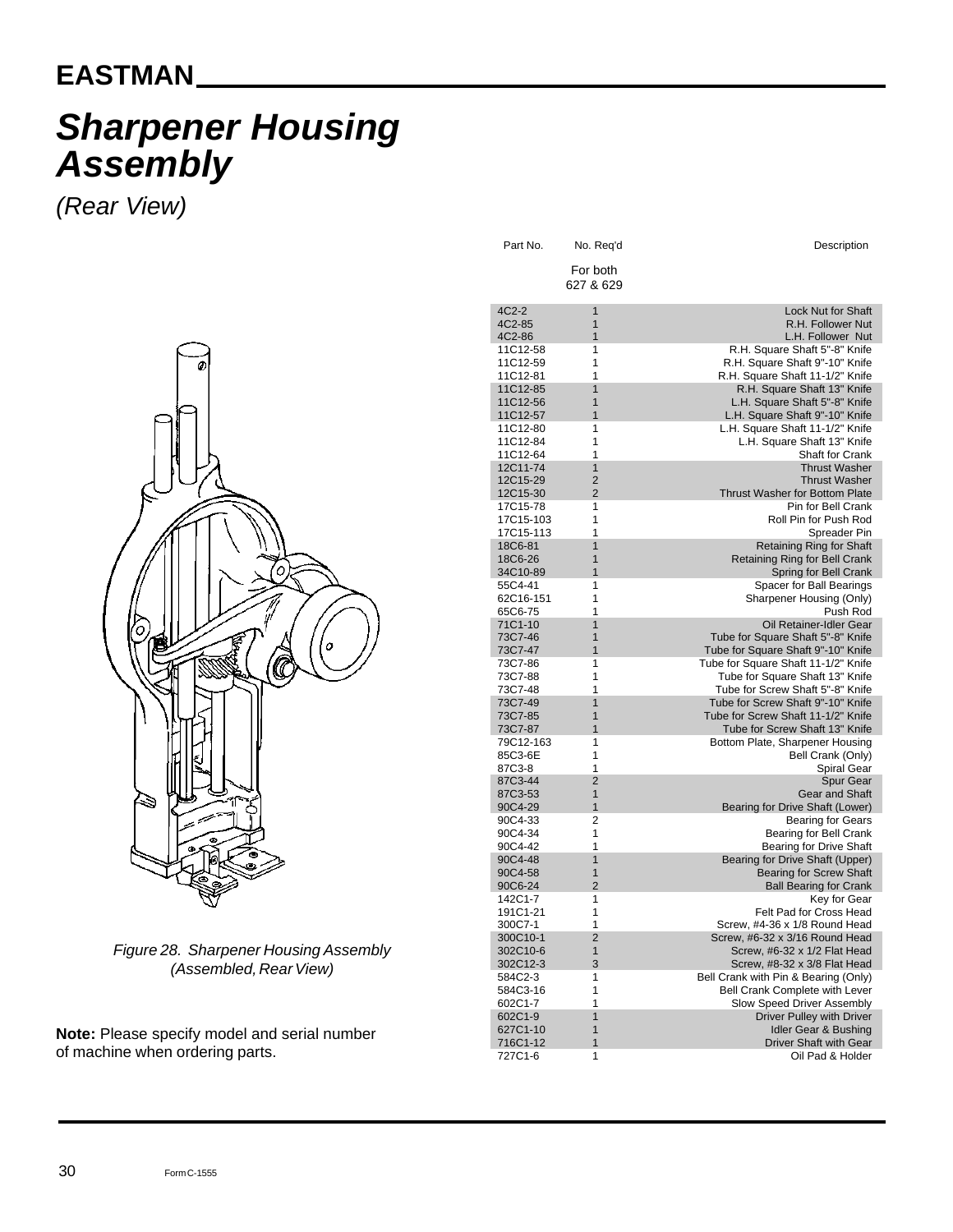

*Figure 29. Sharpener Housing Assembly (Exploded, Rear View)*

**Eastma** COMPAI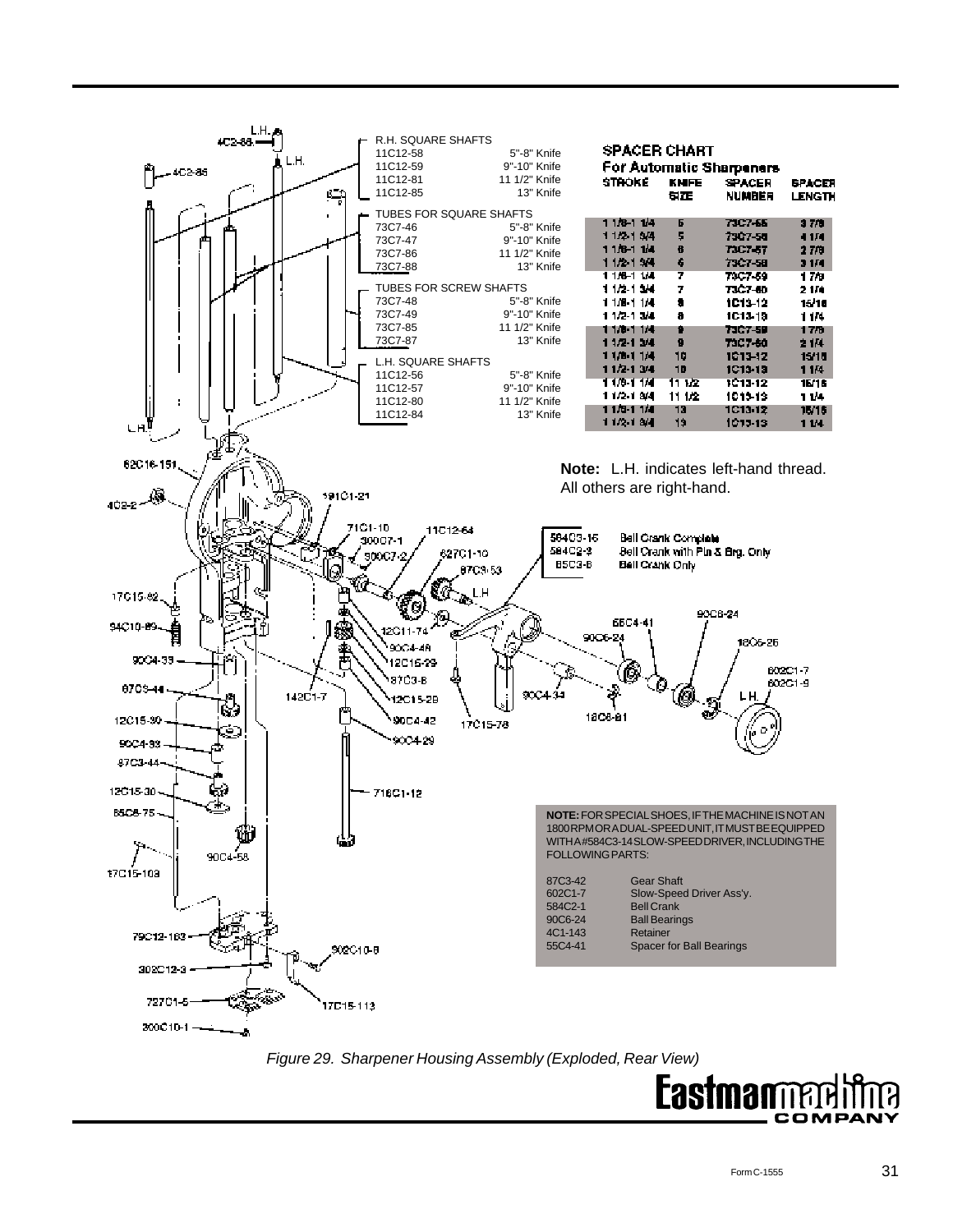## **EASTMAN**

# *Lower Gear Bracket Assembly Illustrated Parts List*



#### *Figure 30. Lower Gear Bracket Assembly (Assembled View)*

| Part No.            | No. Reg'd      | Description                       |
|---------------------|----------------|-----------------------------------|
| 4C1-189             | 1              | Jam Nut. #8-32                    |
| 4C <sub>2</sub> -63 | 2              | Nut for Sharpener Shoe Screw      |
| 12C15-93            | $\overline{4}$ | Washer, Shoe                      |
| 17C15-106           | 2              | Roll Pin (For Pulley 152C1-19)    |
| 20C6-25             | 1              | <b>Adjusting Screw</b>            |
| 20C12-57            | 2              | Screw for Sharpener Shoe          |
|                     |                | (Wave Knife Only)                 |
| 20C12-143           |                | Screw for Clamping Arm            |
| 20C12-153           | $\overline{2}$ | <b>Screw for Sharpener Shoe</b>   |
| 21C14-14            | $\overline{2}$ | <b>Bushing for Sharpener Shoe</b> |
| 34C10-45            | 2              | Spring for Pulley Slide           |
| 34C10-47            | 1              | L.H. Sharpener Shoe Spring        |
|                     |                | (Wave Knife Only)                 |
| 34C10-57            | 1              | R.H. Sharpener Shoe Spring        |
|                     |                | (Wave Knife Only)                 |
| 34C10-123           |                | Spring for Arm                    |

**Note:** Please specify model and serial number of machine when ordering parts.

| Complete Sharpener Assembly Numbers: 637C10-* |             |                       |            |            |            |  |
|-----------------------------------------------|-------------|-----------------------|------------|------------|------------|--|
|                                               |             | <b>Machine Stroke</b> |            |            |            |  |
|                                               |             | $1 - 1/8"$            | $1 - 1/4"$ | $1 - 1/2"$ | $1 - 3/4"$ |  |
|                                               | 5"          | $-20.$                | $-21,$     | $-22,$     | $-23,$     |  |
| of Machine                                    | 6"          | $-24.$                | $-25.$     | $-26.$     | $-27,$     |  |
|                                               | 7"          | $-28,$                | $-29.$     | $-30,$     | $-31.$     |  |
|                                               | 8"          | $-32.$                | -33.       | $-34.$     | $-35.$     |  |
|                                               | 9"          | $-36,$                | -37.       | -38.       | $-39.$     |  |
| Height                                        | 10"         | -40.                  | -41.       | -42.       | -43.       |  |
|                                               | $11 - 1/2"$ |                       | -45.       | -46.       | -47.       |  |
|                                               | 13"         | -48.                  | -49.       | -50.       | -51        |  |
|                                               |             |                       |            |            |            |  |

| Part No.                          | No. Req'd                        | Description                                                                              |
|-----------------------------------|----------------------------------|------------------------------------------------------------------------------------------|
| 34C10-148<br>34C10-149<br>35C7-28 | 1<br>1<br>1                      | L.H. Sharpener Shoe Spring<br>R.H. Sharpener Shoe Spring<br><b>Clamping Arm for Shoe</b> |
| 53C4-78                           | 1                                | Gear Cover                                                                               |
| 54C4-35                           | 1                                | Oil Hole Plua                                                                            |
| 62C6-31                           | 1                                | Bracket, Lower Gear                                                                      |
| 70C4-32                           | 1                                | Guide Back of Standard                                                                   |
| 79C12-219                         | $\overline{2}$                   | <b>Wear Plate</b>                                                                        |
| 87C3-50                           | $\mathbf{1}$                     | Gear on Screw Shaft                                                                      |
| 87C5-13                           | 1                                | Intermediate Gear                                                                        |
| 90C4-47                           | 1                                | Bearing for Intermediate Gear                                                            |
| 90C4-51                           | 1                                | Bearing for Screw Shaft                                                                  |
| 90C4-59                           | $\overline{2}$<br>$\overline{1}$ | <b>Bearing for Shaft Extension</b><br>R.H. Shaft Extension                               |
| 147C1-28<br>147C1-29              | $\overline{1}$                   | L.H. Shaft Extension                                                                     |
| 152C1-19                          | $\overline{2}$                   | Front Pulley for Belt                                                                    |
| 209C1                             | $\overline{2}$                   | Neoprene Band for Pulley                                                                 |
| 300C7-3                           | $\overline{\mathbf{4}}$          | Screw. #4-36 x 1/4 Round Head                                                            |
| 300C10-2                          | $\overline{2}$                   | Screw, #6-32 x 1/4 Round Head                                                            |
| 300C10-6                          | 3                                | Screw, #6-32 x 1/2 Round Head                                                            |
| 301C7-2                           | $\overline{2}$                   | Screw, #4-36 x 3/16 Fillister Head                                                       |
| 301C10-3                          | 1                                | Screw, #6-32 x 3/8 Fillister Head                                                        |
| 309C12-2                          | 1                                | Stop Screw, L.H. Shoe                                                                    |
| 712C1                             | 1                                | R.H. Slide with Pulley                                                                   |
| 712C1-1                           | $\overline{1}$                   | L.H. Slide with Pulley                                                                   |
| 715C1-19                          | 1                                | Lower Gear Bracket with Cover<br>Brgs., Screws & Wear Plate                              |
|                                   |                                  | 5"-13" Knife                                                                             |
| 715C1-23                          | 1                                | Lower Gear Bracket (Complete)                                                            |
| 728C1-5                           | $\overline{2}$                   | Stabilizer Assembly                                                                      |
| 743C1-26                          | 1                                | R.H. Shoe (Wave Knife Only)                                                              |
| 743C1-27                          | $\overline{1}$                   | L.H. Shoe(Wave Knife Only)                                                               |
| 743C1-28                          | 1                                | R.H. Pre-set Sharpener Shoe (Only)                                                       |
| 743C1-29                          | $\overline{1}$                   | L.H. Pre-set Sharpener Shoe (Only)                                                       |
| 820C1-7                           | 1                                | L.H. Complete Shoe Assembly                                                              |
| 820C1-8                           | 1                                | R.H. Complete Shoe Assembly                                                              |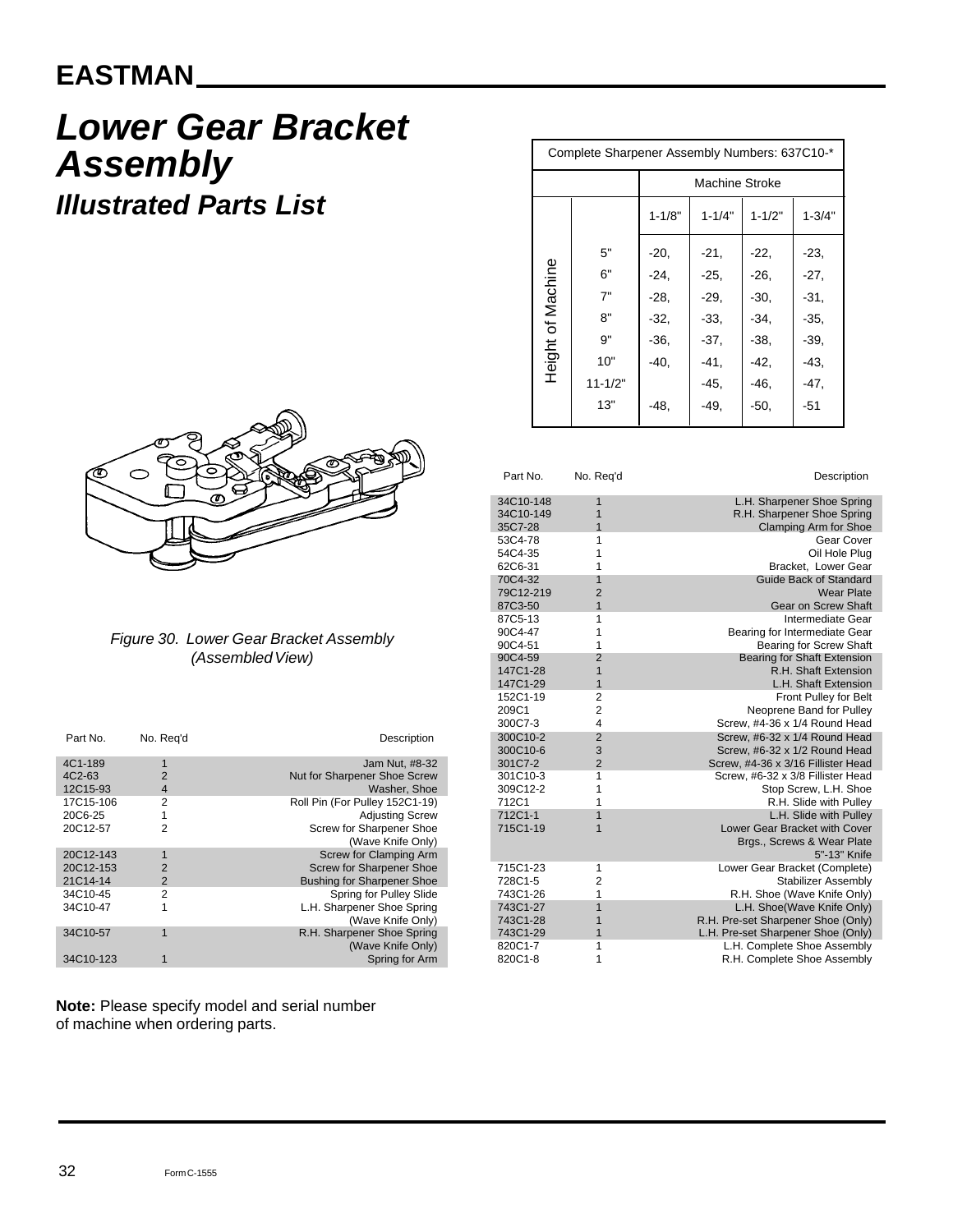

*Figure 31. Lower Gear Bracket Assembly (Exploded View)*

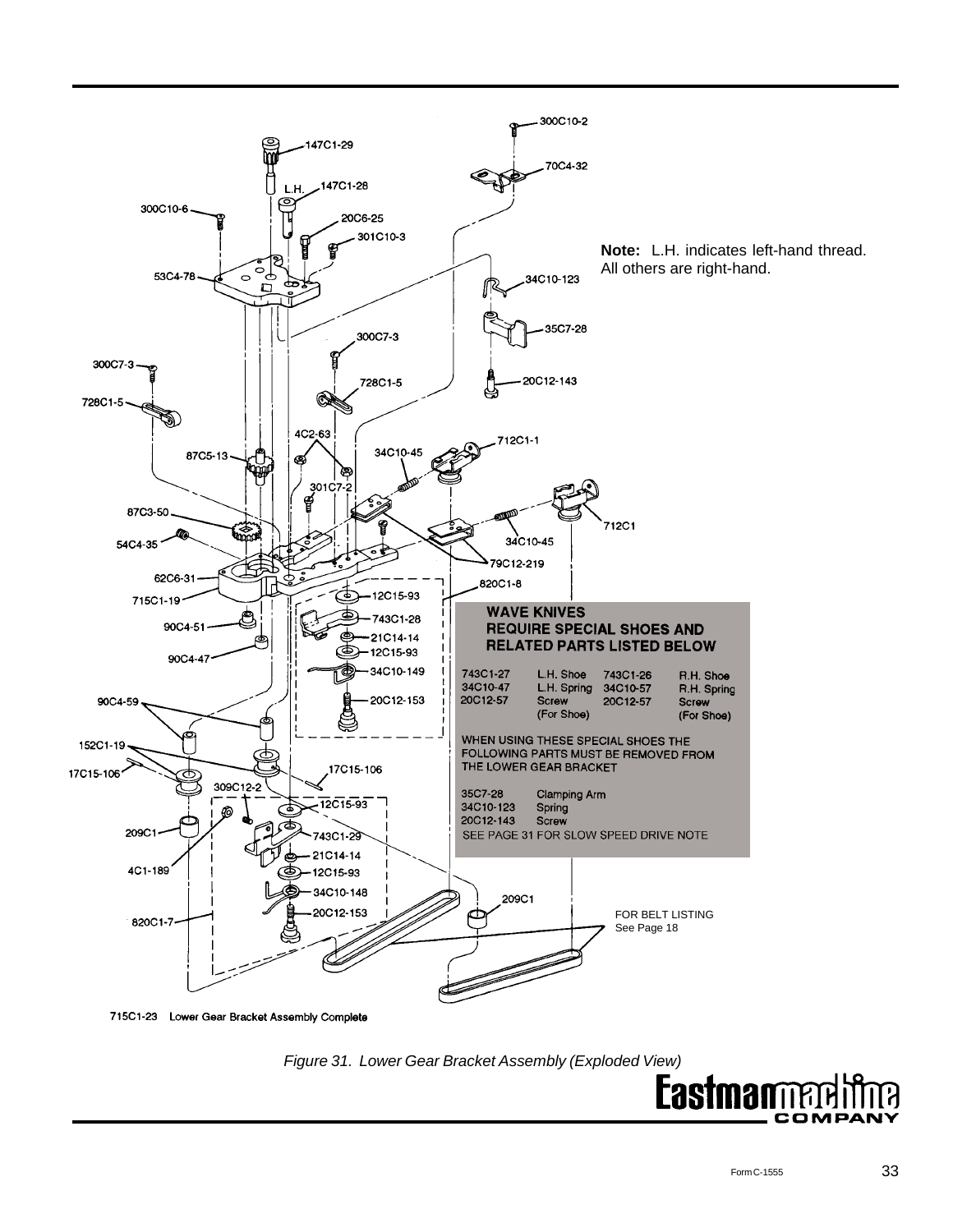## **EASTMAN**

# *Standard and Baseplate Assembly*

| Part No.                      | No. Req'd                             | Description                                                                         |
|-------------------------------|---------------------------------------|-------------------------------------------------------------------------------------|
|                               | For both<br>627 & 629                 |                                                                                     |
|                               |                                       |                                                                                     |
| 12C1-35<br>12C15-77<br>17C1-4 | $\overline{4}$<br>1<br>$\overline{2}$ | Lock Washer, #8<br>Washer for Micro Fog Standard                                    |
| 17C6-9                        | 2                                     | Taper Pin #0 x 3/4<br>Hinge Pin                                                     |
| 20C5-12                       | 8                                     | <b>Clamp Screw for Rollers</b>                                                      |
| 20C12-19                      | 1                                     | Knife Slide Screw                                                                   |
| 20C13-51                      | $\overline{\mathbf{4}}$               | Hinge Pin Clamp Screw                                                               |
| 34C1-57                       | 2                                     | <b>Plate Wing Tension Spring</b>                                                    |
| 60C1-55                       | $\overline{1}$                        | Plate Wing (For Small Plates)                                                       |
| 60C1-56                       | 1                                     | Plate Wing (For Large Plates)                                                       |
| 79C4-12                       | 1                                     | Throat Plates with Screws and Pins                                                  |
| 79C4-24                       | 1                                     | Tapered & Relieved Throat Plates Assembly                                           |
| 213C1-1                       | 6                                     | <b>Fibre Shim</b>                                                                   |
| 302C12-3                      | 3                                     | Screw, #8-32 x 3/8 Flat Head                                                        |
| 505C3-223<br>505C3-224        | $\overline{1}$<br>1                   | Small Plate Base Complete (5"-8" Knife)<br>Large Plate Base Complete (9"-13" Knife) |
| 505C3-226                     | 1                                     | Small Plate Base Complete (5"-8" Knife)                                             |
|                               |                                       | For 50 Cycle 1500 R.P.M. & Dual-Speed Only                                          |
| 505C3-227                     | 1                                     | Large Plate Base Complete (9"-13" Knife)                                            |
|                               |                                       | For 50 Cycle 1500 R.P.M. & Dual-Speed Only                                          |
| 505C3-243                     | $\overline{1}$                        | Small Plate Base Complete (5"-8" Knife)                                             |
|                               |                                       | Used with Swivel Roller Assembly Only                                               |
| 505C3-244                     | 1                                     | Large Plate Base Complete (9"-13" Knife)                                            |
|                               |                                       | Used with Swivel Roller Assembly Only                                               |
| 528C1-112                     | 1                                     | Micro Fog Standard (Complete with Slides and                                        |
|                               |                                       | Throat Plates) 6" Knife                                                             |
| 528C1-123                     | 1                                     | Standard (Complete with Slides and Throat<br>Plates) 5" Knife                       |
| 528C1-120                     | 1                                     | Standard (Complete with Slides and Throat                                           |
|                               |                                       | Plates) 6" Knife                                                                    |
| 528C1-122                     | 1                                     | Standard (Complete with Slides and Throat                                           |
|                               |                                       | Plates) 7" Knife                                                                    |
| 528C1-121                     | $\overline{1}$                        | Standard (Complete with Slides and Throat                                           |
|                               |                                       | Plates) 8" Knife                                                                    |
| 528C1-115                     | 1                                     | Standard (Complete with Slides and Throat<br>Plates) 9" Knife                       |
| 528C1-116                     | $\overline{1}$                        | Standard (Complete with Slides and Throat                                           |
|                               |                                       | Plates) 10" Knife                                                                   |
| 528C1-124                     | 1                                     | Standard (Complete with Slides and Throat                                           |
|                               |                                       | Plates) 11-1/2" Knife                                                               |
| 528C1-125                     | 1                                     | Standard (Complete with Slides and Throat                                           |
|                               |                                       | Plates) 13" Knife                                                                   |
| 532C2-3                       | 4                                     | <b>Rubber Mounted Roller (Complete)</b>                                             |
| 532C2-5                       | 4                                     | <b>Rubber Mounted Roller (Complete)</b>                                             |
| 532C2-7<br>619C1-31           | 4<br>4                                | <b>Rubber Mounted Roller (Complete)</b><br>Roller Shell (Complete)                  |
| 643C1-44                      | 1                                     | Knife Slides (Complete with Screws) 5" Knife                                        |
| 643C1-41                      | 1                                     | Knife Slides (Complete with Screws) 6" Knife                                        |
| 643C1-42                      | $\overline{1}$                        | Knife Slides (Complete with Screws) 7" Knife                                        |
| 643C1-43                      | $\overline{1}$                        | Knife Slides (Complete with Screws) 8" Knife                                        |
| 643C1-46                      | 1                                     | Knife Slides (Complete with Screws) 9" Knife                                        |
| 643C1-47                      | 1                                     | Knife Slides (Complete with Screws) 10" Knife                                       |
| 643C1-53                      | 1                                     | Knife Slides (Complete with Screws) 11-1/2" Knife                                   |
| 643C1-45                      | 1                                     | Knife Slides (Complete with Screws) 13" Knife                                       |
| 643C1-51                      | $\overline{1}$                        | Knife Slides (Complete with Screws) 6" Micro Fog                                    |
| 619C1-32                      | $\overline{2}$                        | <b>Swivel Roller Assembly</b>                                                       |



*Figure 32. Standard and Baseplate Assembly (Assembled View)*

**Note:** Please specify model and serial number of machine when ordering parts.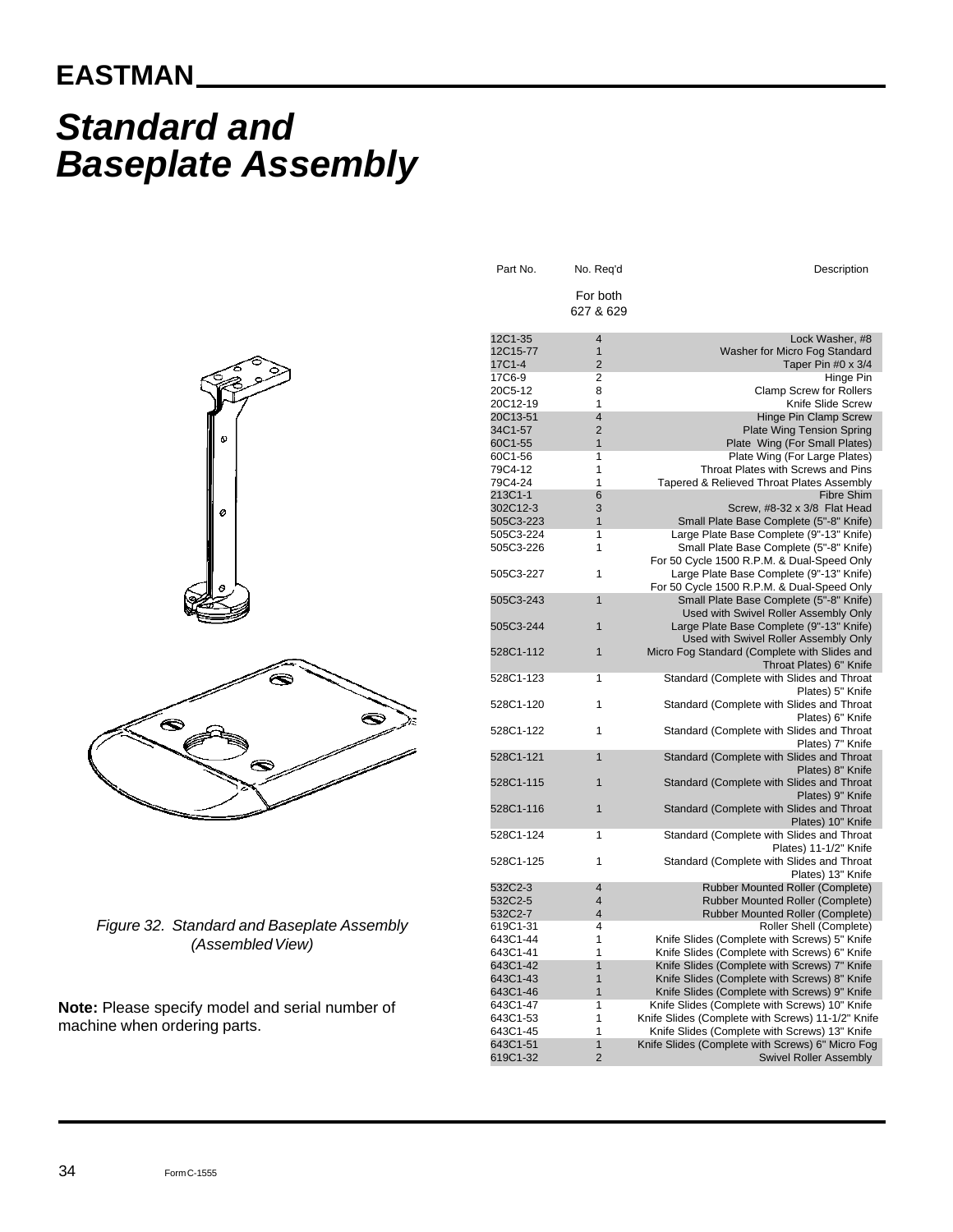

*Figure 33. Standard and Baseplate Assembly (Exploded View)*

Eastman COMPA